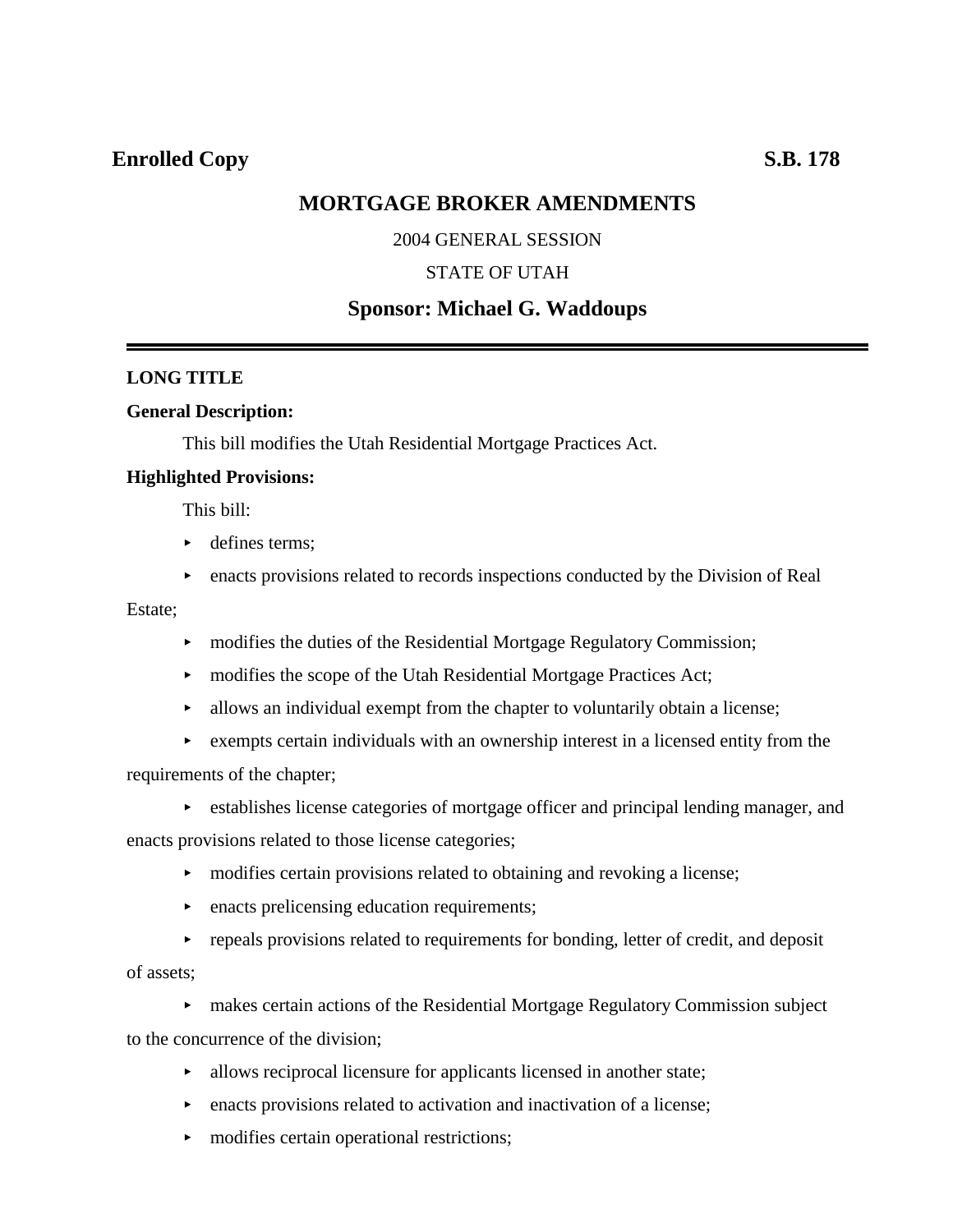- $\blacktriangleright$  modifies the persons subject to an investigation by the Division of Real Estate;
- $\triangleright$  enacts provisions related to record retention requirements;
- $\blacktriangleright$  enacts provisions governing civil actions;
- **Exercise** For the establishment and operation of the Residential Mortgage Loan

Education, Research, and Recovery Fund to pay certain claims under this chapter;

< provides uses for excess monies in the Residential Mortgage Loan Education,

## Research, and Recovery Fund, including:

- providing educational courses and materials;
- contracting for research projects; and
- funding salaries and training expenses for certain Division of Real Estate staff; and
- $\blacktriangleright$  makes technical changes.

## **Monies Appropriated in this Bill:**

None

## **Other Special Clauses:**

This bill provides an effective date.

## **Utah Code Sections Affected:**

## AMENDS:

**61-2c-102**, as last amended by Chapter 243, Laws of Utah 2003

**61-2c-103**, as last amended by Chapter 243, Laws of Utah 2003

**61-2c-104 (Superseded 07/01/04)**, as last amended by Chapter 243, Laws of Utah 2003

**61-2c-104 (Effective 07/01/04)**, as last amended by Chapters 145 and 243, Laws of Utah

## 2003

**61-2c-105**, as last amended by Chapters 159 and 204, Laws of Utah 2002

**61-2c-106**, as last amended by Chapter 243, Laws of Utah 2003

**61-2c-201**, as last amended by Chapter 243, Laws of Utah 2003

**61-2c-202**, as last amended by Chapter 243, Laws of Utah 2003

**61-2c-203**, as last amended by Chapter 243, Laws of Utah 2003

## **61-2c-205**, as last amended by Chapter 243, Laws of Utah 2003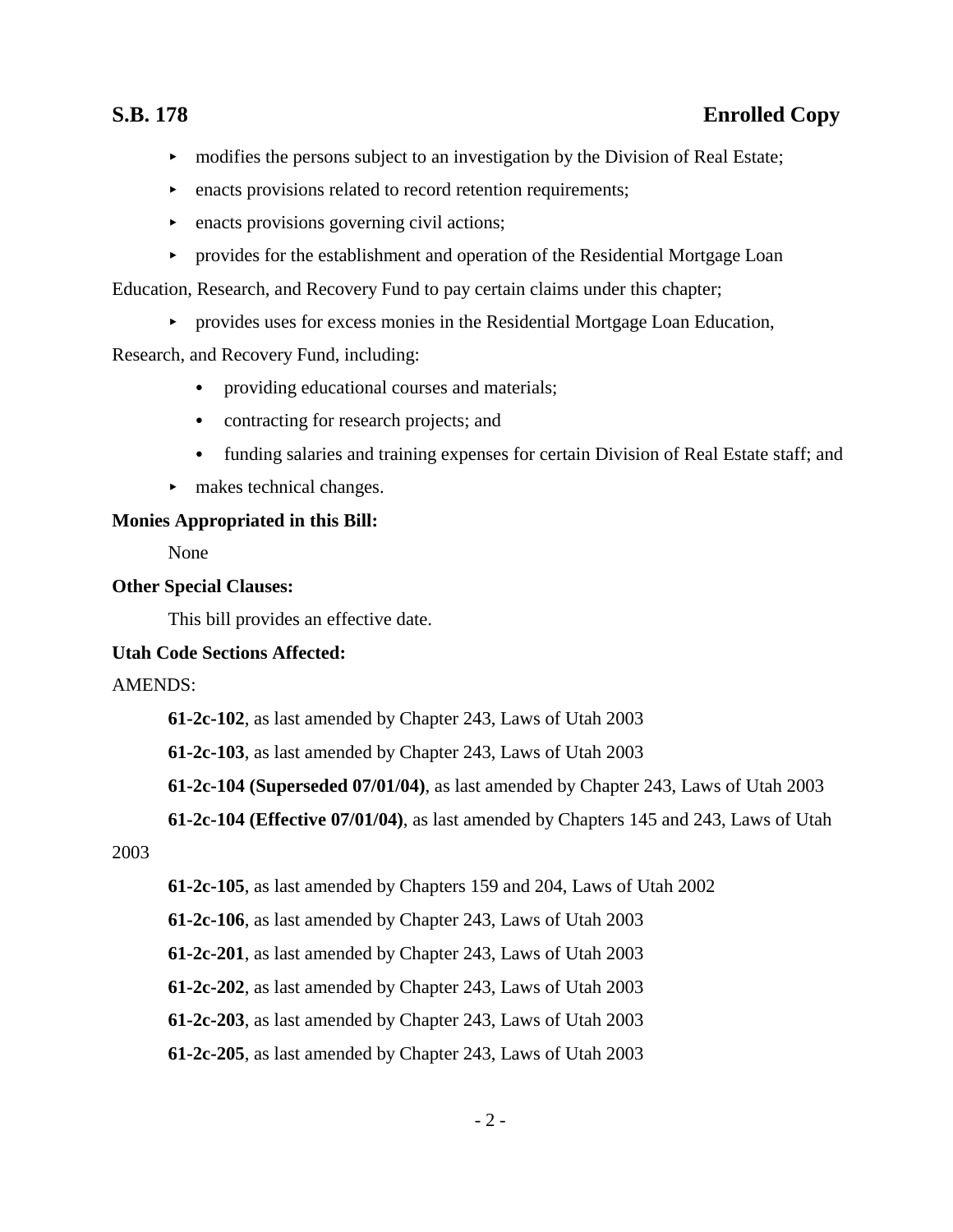**61-2c-301**, as last amended by Chapter 243, Laws of Utah 2003

**61-2c-302**, as last amended by Chapter 243, Laws of Utah 2003

**61-2c-401**, as last amended by Chapter 243, Laws of Utah 2003

**61-2c-402**, as last amended by Chapter 243, Laws of Utah 2003

**61-2c-403**, as last amended by Chapter 204, Laws of Utah 2002

**70D-1-10**, as last amended by Chapter 204, Laws of Utah 2002

### ENACTS:

**61-2c-206**, Utah Code Annotated 1953

**61-2c-207**, Utah Code Annotated 1953

**61-2c-208**, Utah Code Annotated 1953

**61-2c-404**, Utah Code Annotated 1953

**61-2c-501**, Utah Code Annotated 1953

**61-2c-502**, Utah Code Annotated 1953

**61-2c-503**, Utah Code Annotated 1953

**61-2c-504**, Utah Code Annotated 1953

**61-2c-505**, Utah Code Annotated 1953

**61-2c-506**, Utah Code Annotated 1953

**61-2c-507**, Utah Code Annotated 1953

**61-2c-508**, Utah Code Annotated 1953

**61-2c-509**, Utah Code Annotated 1953

**61-2c-510**, Utah Code Annotated 1953

### REPEALS:

**61-2c-204**, as last amended by Chapter 243, Laws of Utah 2003

*Be it enacted by the Legislature of the state of Utah:*

Section 1. Section **61-2c-102** is amended to read:

### **61-2c-102. Definitions.**

As used in this chapter: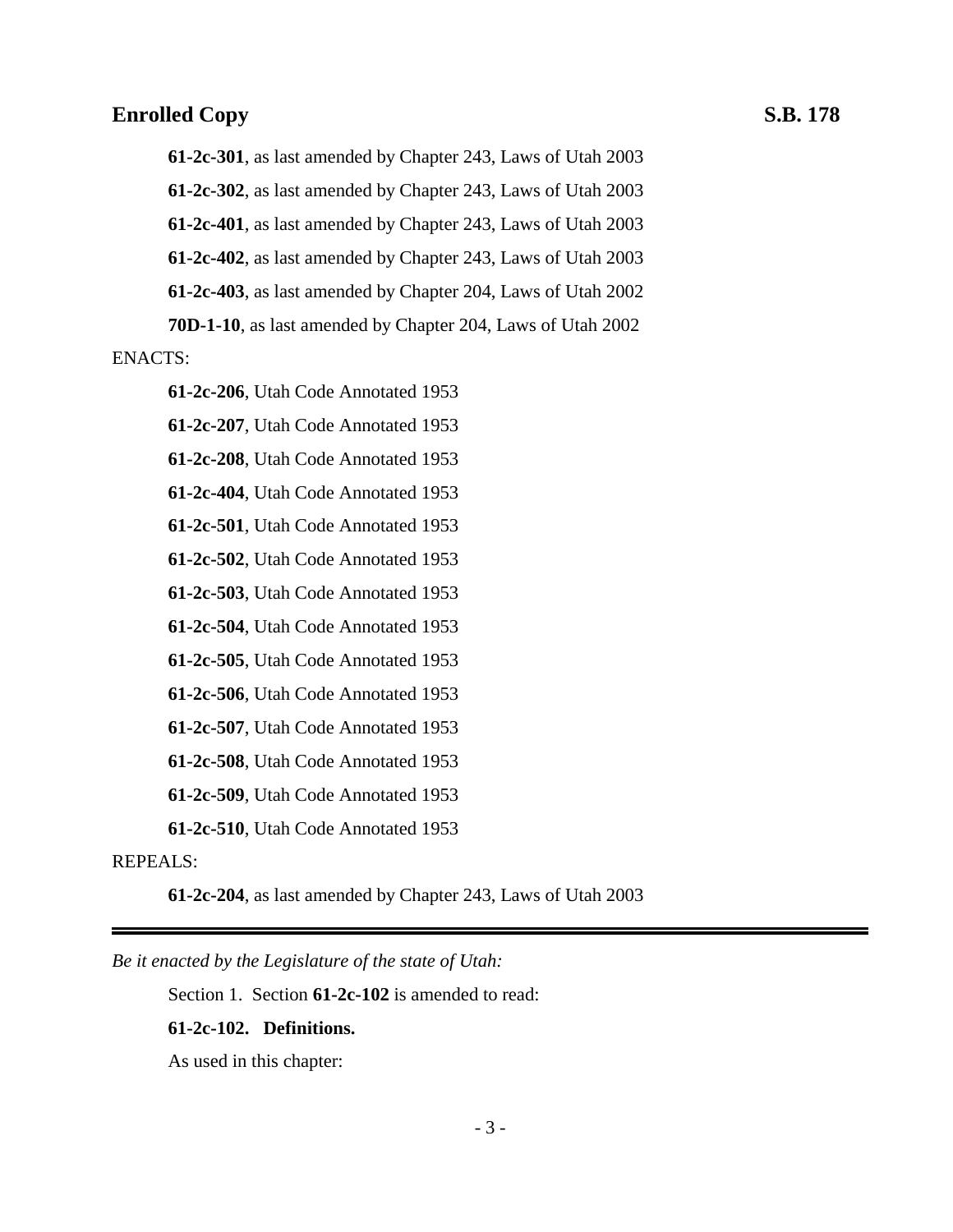(1) "Affiliate" means an individual or an entity that directly, or indirectly through one or more intermediaries, controls or is controlled by, or is under common control with, a specified individual or entity.

(2) "Applicant" means an individual or entity applying for a license under this chapter.

(3) "Associate lending manager" means a person who:

(a) has qualified under this chapter as a principal lending manager; and

(b) works by or on behalf of another principal lending manager in transacting the business of residential mortgage loans.

(4) "Branch office" means a licensed entity's office:

(a) for the transaction of the business of residential mortgage loans regulated under this chapter; and

(b) other than the main office of the licensed entity.

 $[\frac{1}{(3)}]$  (5) (a) "Business of residential mortgage loans" means for compensation to:

(i) make or originate a residential mortgage loan;

(ii) directly or indirectly solicit, place, or negotiate a residential mortgage loan for another; or

(iii) render services related to the origination or funding of a residential mortgage loan including:

(A) taking applications; and

(B) communicating with the borrower and lender.

(b) "Business of residential mortgage loans" does not include:

(i) the performance of clerical functions such as:

 $[(\dagger)\n\ddagger](A)$  gathering information related to a residential mortgage loan on behalf of the prospective borrower or a person licensed under this chapter; or

 $[\overline{\text{(ii)}}]$  (B) requesting or gathering information, word processing, sending correspondence, or assembling files by an individual who works under the instruction of a person licensed under this chapter[.]; or

(ii) ownership of an entity that engages in the business of residential mortgage loans if the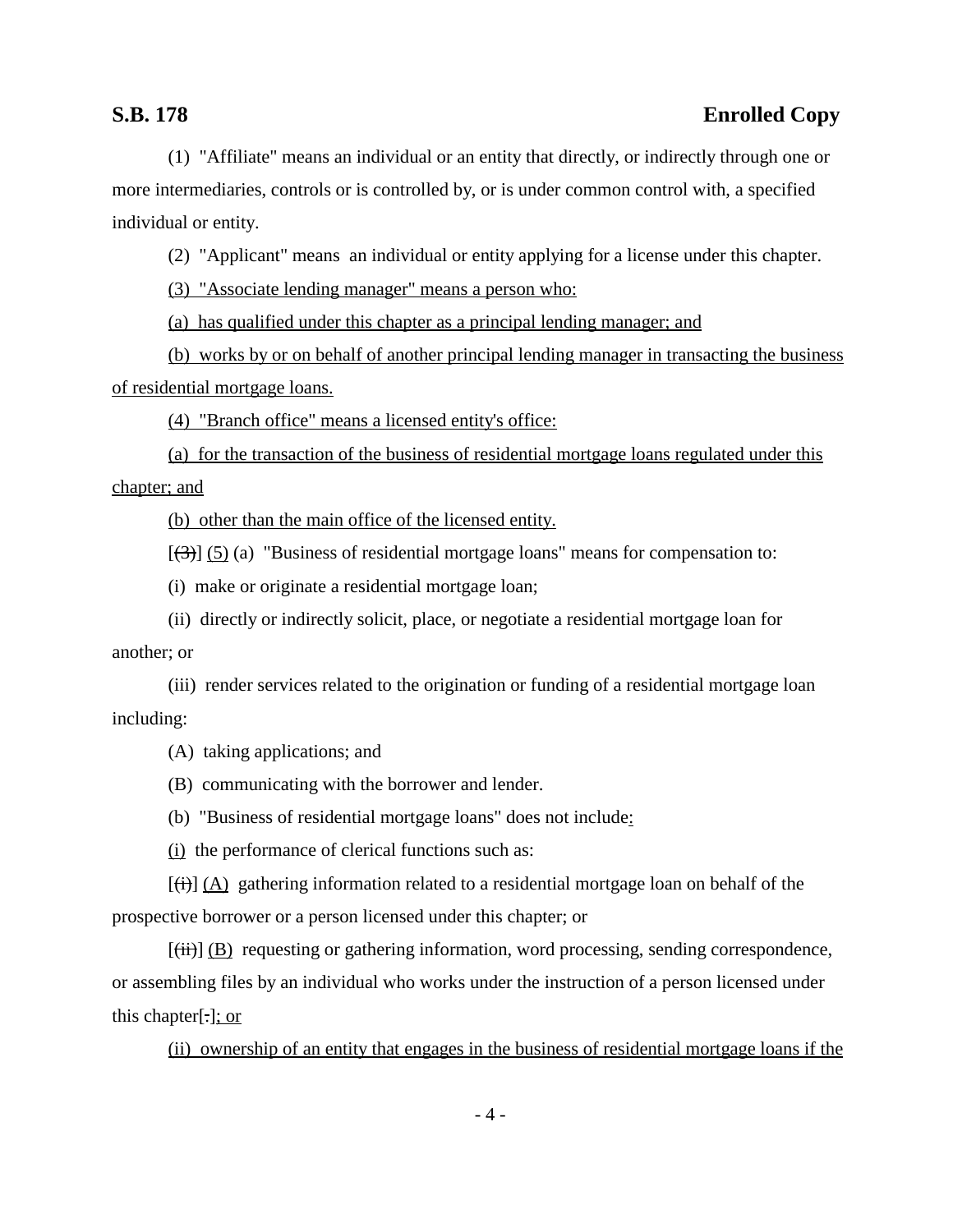owner does not personally perform the acts listed in Subsection (5)(a).

 $[\frac{4}{(4)}]$  (6) "Closed-end" means a loan with a fixed amount borrowed and which does not permit additional borrowing secured by the same collateral.

[(5)] (7) "Commission" means the Residential Mortgage Regulatory Commission created in Section 61-2c-104.

 $[\left(6\right)]$  (8) "Compensation" means anything of economic value that is paid, loaned, granted, given, donated, or transferred to an individual or entity for or in consideration of:

(a) services;

(b) personal or real property; or

(c) other thing of value.

 $[(7)$  "Control" means the power, directly or indirectly, to:

 $[(a)$  direct or exercise a controlling influence over:

 $[(i)$  the management or policies of an entity; or

[(ii) the election of a majority of the directors, officers, managers, or managing partners of an entity;]

 $[(b)$  vote 20% or more of any class of voting securities of an entity by an individual; or

 $[(c)$  vote more than 5% of any class of voting securities of an entity by another entity.

 $[(8)] (9)$  "Control person" means  $[\text{any}]$  an individual  $[\text{or}]$  who is designated by an entity [which] as the individual who directly manages or controls [another] the entity's transaction of the business of residential mortgage loans secured by Utah dwellings.

 $[\langle 9 \rangle]$  (10) "Depository institution" is as defined in Section 7-1-103.

 $[(10)(11)]$  "Director" means the director of the division.

 $[(11)]$  (12) "Division" means the Division of Real Estate.

 $[(12)(13)$  "Dwelling" means a residential structure attached to real property that contains one to four units including any of the following if used as a residence:

(a) a condominium unit;

(b) a cooperative unit;

(c) a manufactured home; or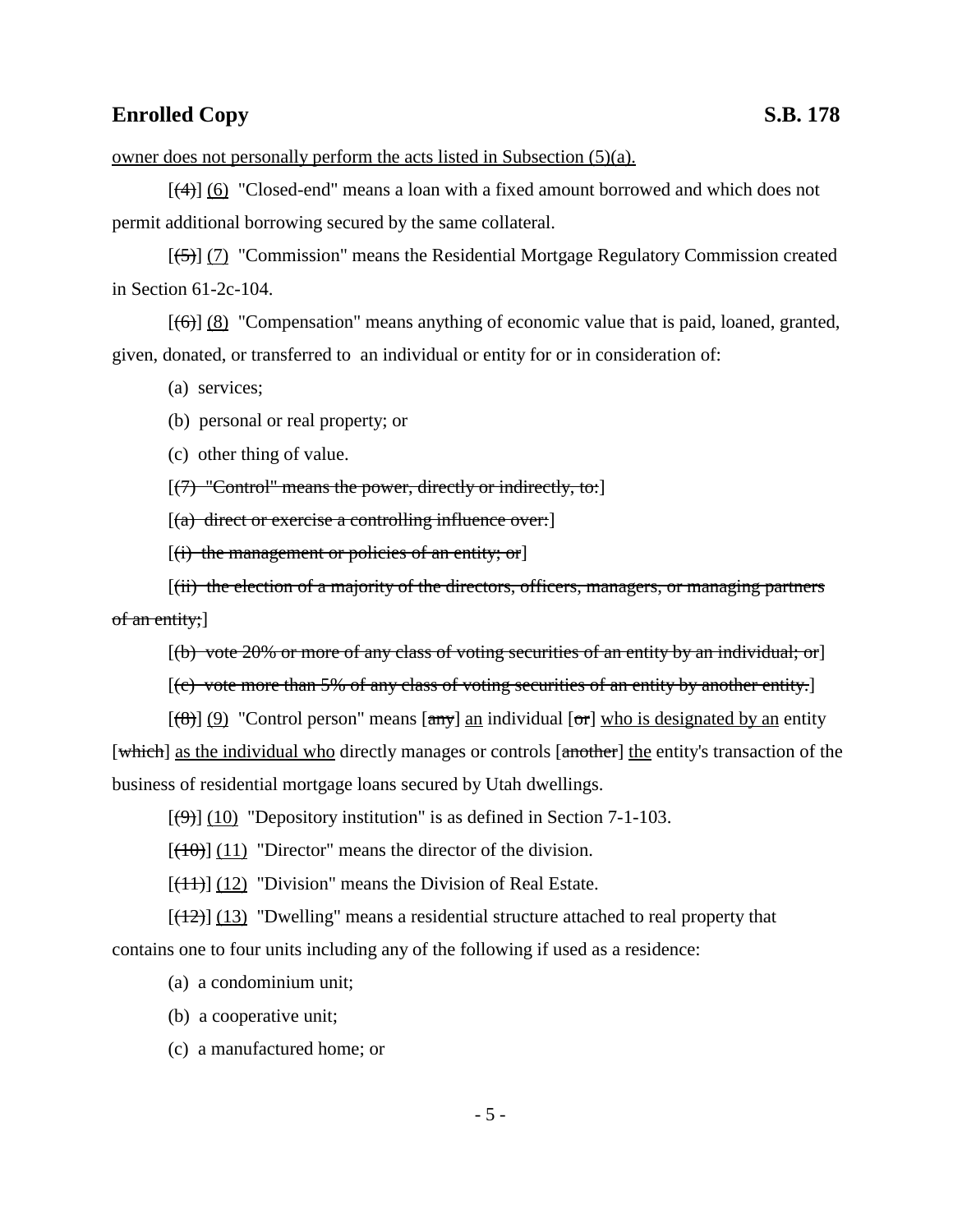(d) a house.

 $[ (13) ]$  (14) "Entity" means any corporation, limited liability company, partnership, company, association, joint venture, business trust, trust, or other organization.

 $[(14)]$  (15) "Executive director" means the executive director of the Department of Commerce.

(16) "Inactive status" means a dormant status into which an unexpired license is placed when the holder of the license is not currently engaging in the business of residential mortgage loans.

(17) "Lending manager" or "principal lending manager" means a person licensed as a principal lending manager under Section 61-2c-206.

 $[(15)]$  (18) "Licensee" means an individual or entity licensed with the division under this chapter.

(19) (a) Except as provided in Subsection (19)(b), "mortgage officer" means an individual who is licensed with the division to transact the business of residential mortgage loans through a principal lending manager.

(b) "Mortgage officer" does not include a principal lending manager.

 $[ (16) ] (20)$  "Record" means information that is:

(a) prepared, owned, received, or retained by an individual or entity; and

(b) (i) inscribed on a tangible medium; or

(ii) (A) stored in an electronic or other medium; and

(B) retrievable in perceivable form.

 $[(17)]$  (21) "Residential mortgage loan" means a closed-end, first mortgage loan or extension of credit, if:

(a) the loan or extension of credit is secured by a:

(i) mortgage;

(ii) deed of trust; or

(iii) lien interest; and

(b) the mortgage, deed of trust, or lien interest described in Subsection  $[(17)] (21)(a)$ :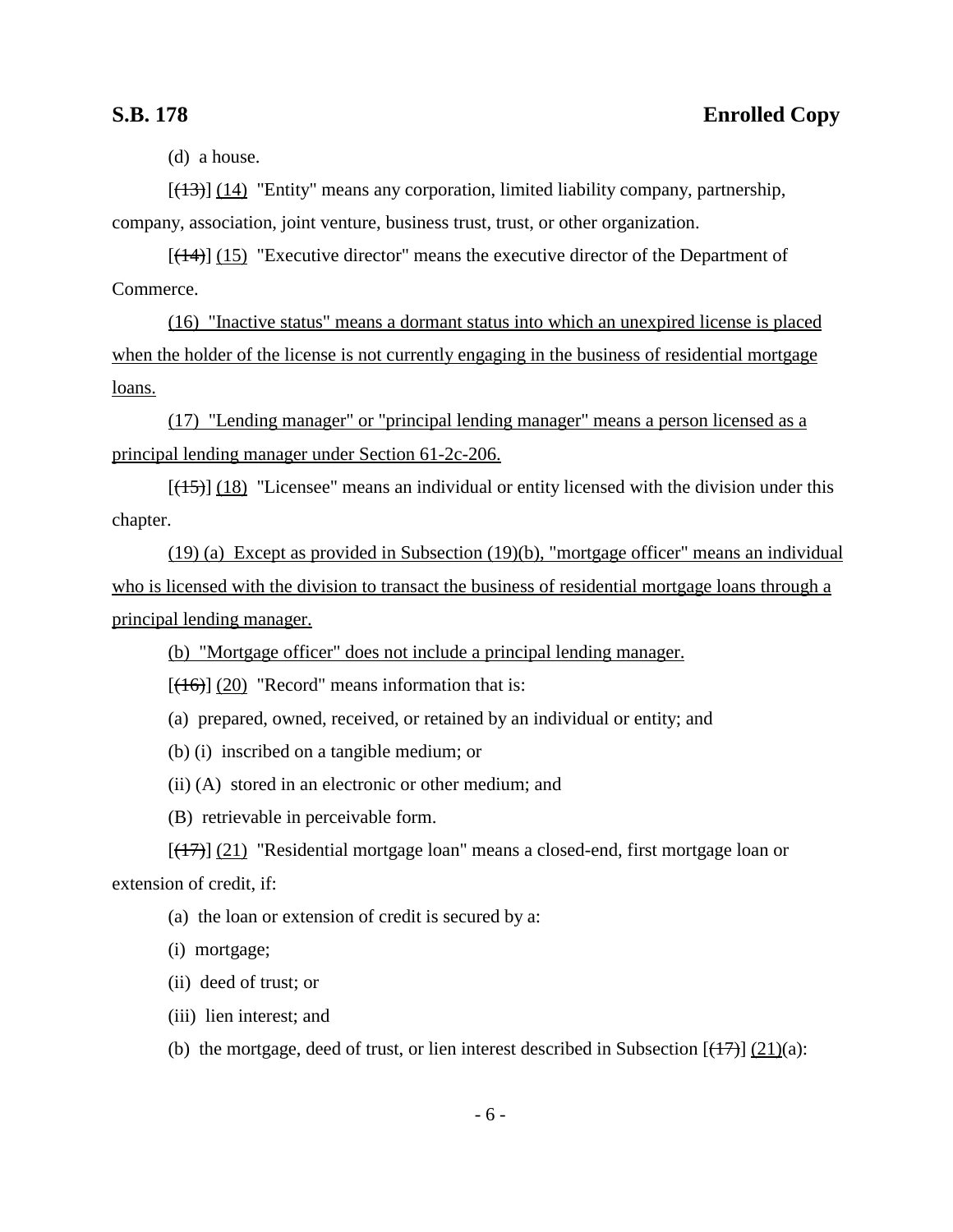- (i) is on a dwelling located in the state; and
- (ii) created with the consent of the owner of the residential real property.
- $[ (18) ] (22)$  "State" means:
- (a) a state, territory, or possession of the United States;
- (b) the District of Columbia; or
- (c) the Commonwealth of Puerto Rico.

Section 2. Section **61-2c-103** is amended to read:

### **61-2c-103. Powers and duties of the division.**

- (1) The division shall administer this chapter.
- (2) In addition to any power or duty expressly provided in this chapter, the division may:
- (a) receive and act on complaints including:
- (i) taking action designed to obtain voluntary compliance with this chapter; or
- (ii) commencing administrative or judicial proceedings on the division's own initiative;
- (b) establish programs for the education of consumers with respect to residential

mortgage loans;

(c) (i) make studies appropriate to effectuate the purposes and policies of this chapter; and

(ii) make the results of the studies described in Subsection  $(2)(c)(i)$  available to the public; [and]

(d) visit and investigate an entity licensed under this chapter, regardless of whether the entity is located in Utah; and

 $[(d)]$  (e) employ any necessary hearing examiners, investigators, clerks, and other employees and agents.

(3) The division shall make rules for the administration of this chapter in accordance with Title 63, Chapter 46a, Utah Administrative Rulemaking Act, including:

(a) licensure procedures for:

(i) individuals and entities required by this chapter to obtain a license with the division; and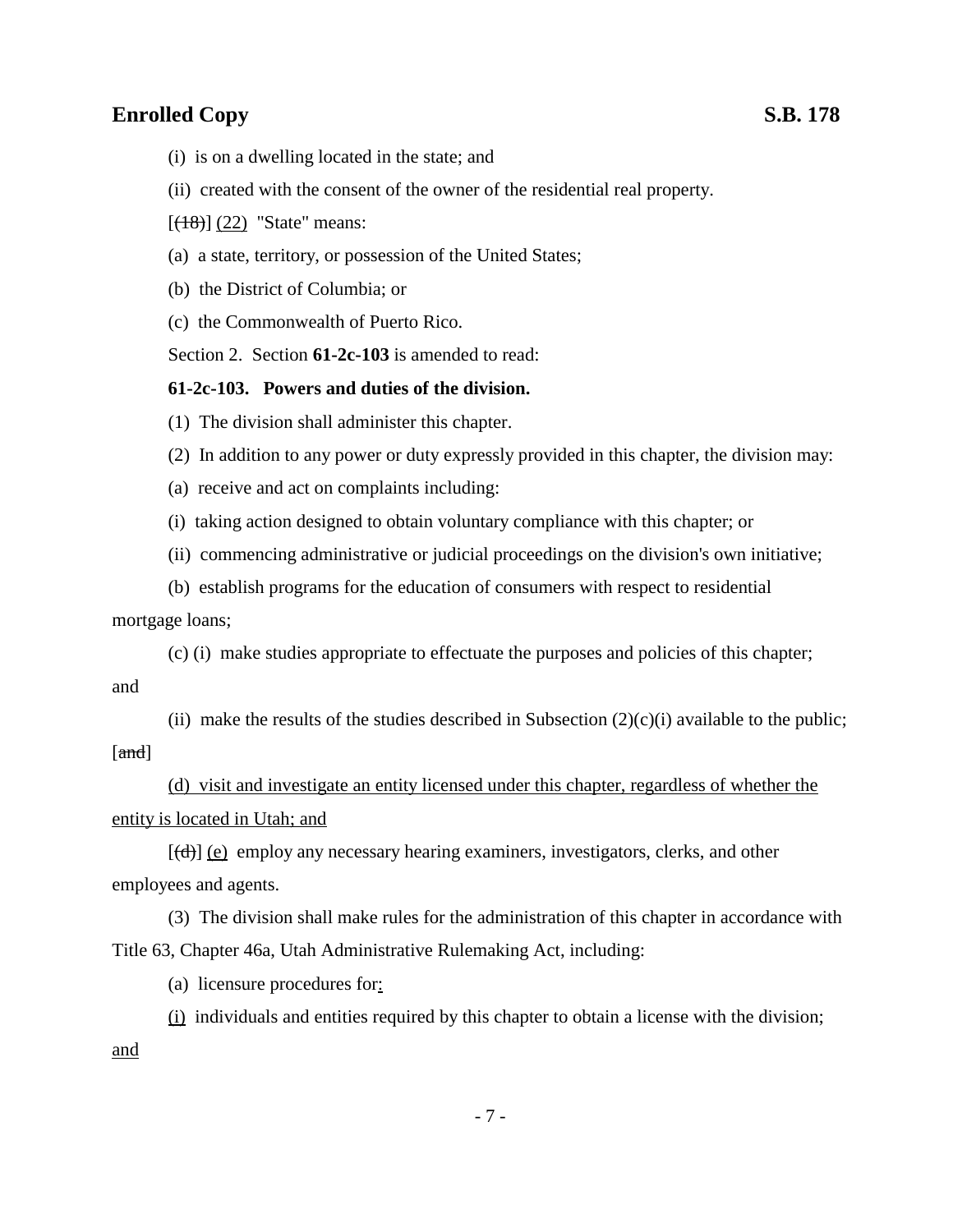(ii) the establishment of a branch office by an entity;

(b) proper handling of funds received by licensees;

(c) record-keeping requirements by licensees; and

(d) standards of conduct for licensees.

(4) (a) The division shall make available to the public a list of the names and addresses of all licensees.

(b) The division may charge a fee established by the division in accordance with Section

63-38-3.2 for obtaining the list described in Subsection (4)(a).

(5) The division shall:

(a) certify education providers who offer:

(i) prelicensing education to candidates for licensure under this chapter; or

(ii) continuing education to individuals licensed under this chapter; and

(b) make available to the public, licensees, and candidates for licensure a list of the names and addresses of all education providers certified under this Subsection (5).

(6) In accordance with Title 63, Chapter 46a, Utah Administrative Rulemaking Act, the division shall make rules establishing:

(a) certification criteria and procedures for providers of prelicensing education and continuing education; and

(b) standards of conduct for certified education providers.

Section 3. Section **61-2c-104 (Superseded 07/01/04)** is amended to read:

### **61-2c-104 (Superseded 07/01/04). Residential Mortgage Regulatory Commission.**

(1) There is created within the division the Residential Mortgage Regulatory Commission consisting of:

(a) the following members appointed by the executive director with the approval of the governor:

(i) three members having at least three years of experience in transacting the business of residential mortgage loans and who are currently licensed under this chapter; and

(ii) one member from the general public; and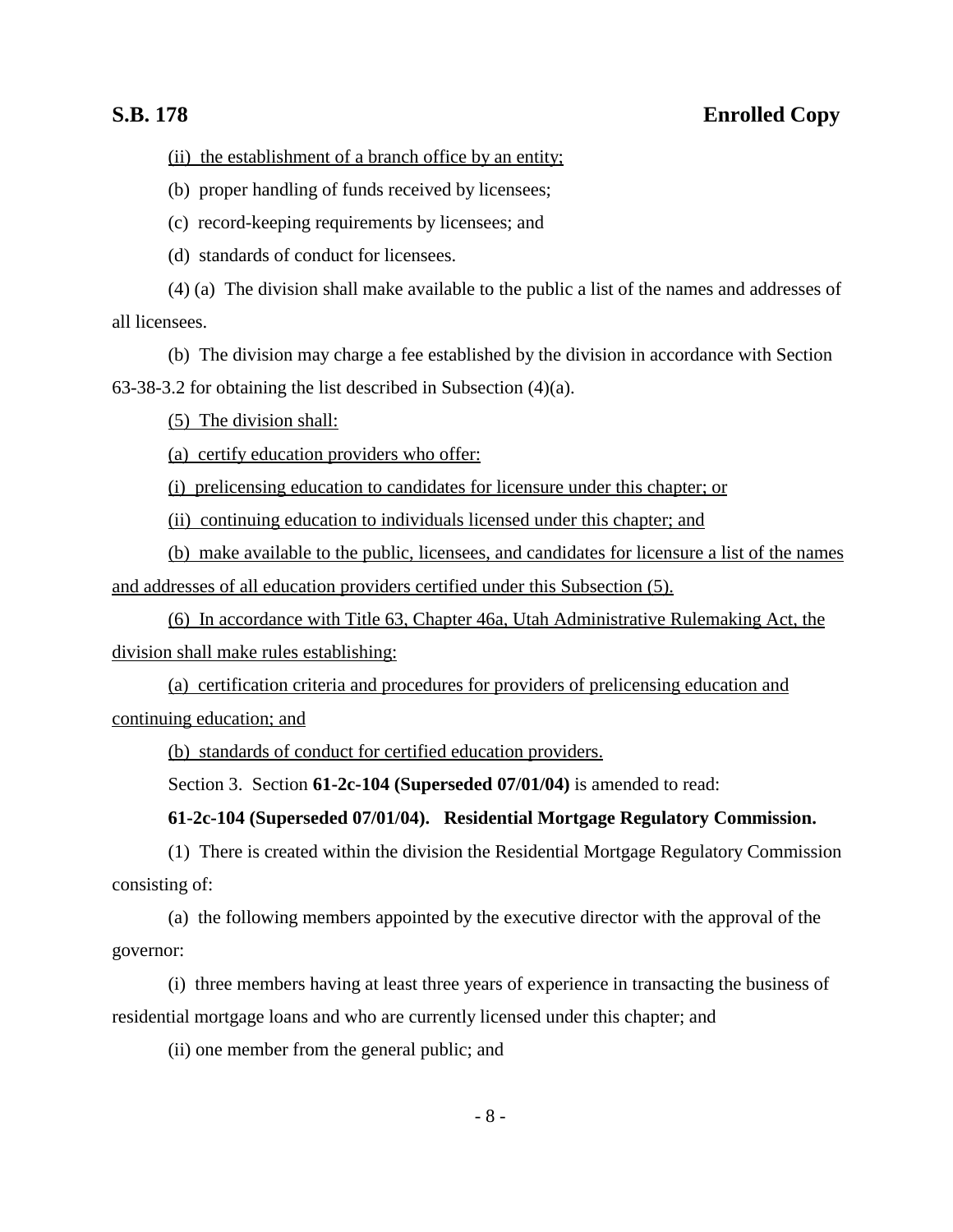(b) the commissioner of the Department of Financial Institutions or the commissioner's designee.

(2) (a) Except as required by Subsection (2)(b), the executive director shall appoint each new member or reappointed member subject to appointment by the executive director to a four-year term ending June 30.

(b) Notwithstanding the requirements of Subsection (2)(a), the executive director shall, at the time of appointment or reappointment, adjust the length of terms to ensure that the terms of commission members are staggered so that approximately half of the commission is appointed every two years.

(c) If a vacancy occurs in the membership of the commission for any reason, the replacement shall be appointed for the unexpired term.

(3) Members of the commission shall annually select one member to serve as chair.

(4) (a) The commission shall meet at least quarterly.

(b) The director may call a meeting in addition to the meetings required by Subsection  $(4)(a)$ :

(i) at the discretion of the director;

(ii) at the request of the chair of the commission; or

(iii) at the written request of three or more commission members.

(5) (a) Three members of the commission constitute a quorum for the transaction of business.

(b) The action of a majority of a quorum present is an action of the commission.

(6) (a) (i) Members who are not government employees shall receive no compensation or benefits for their services, but may receive per diem and expenses incurred in the performance of the member's official duties at the rates established by the Division of Finance under Sections 63A-3-106 and 63A-3-107.

(ii) Members who are not government employees may decline to receive per diem and expenses for their service.

(b) (i) State government officer and employee members who do not receive salary, per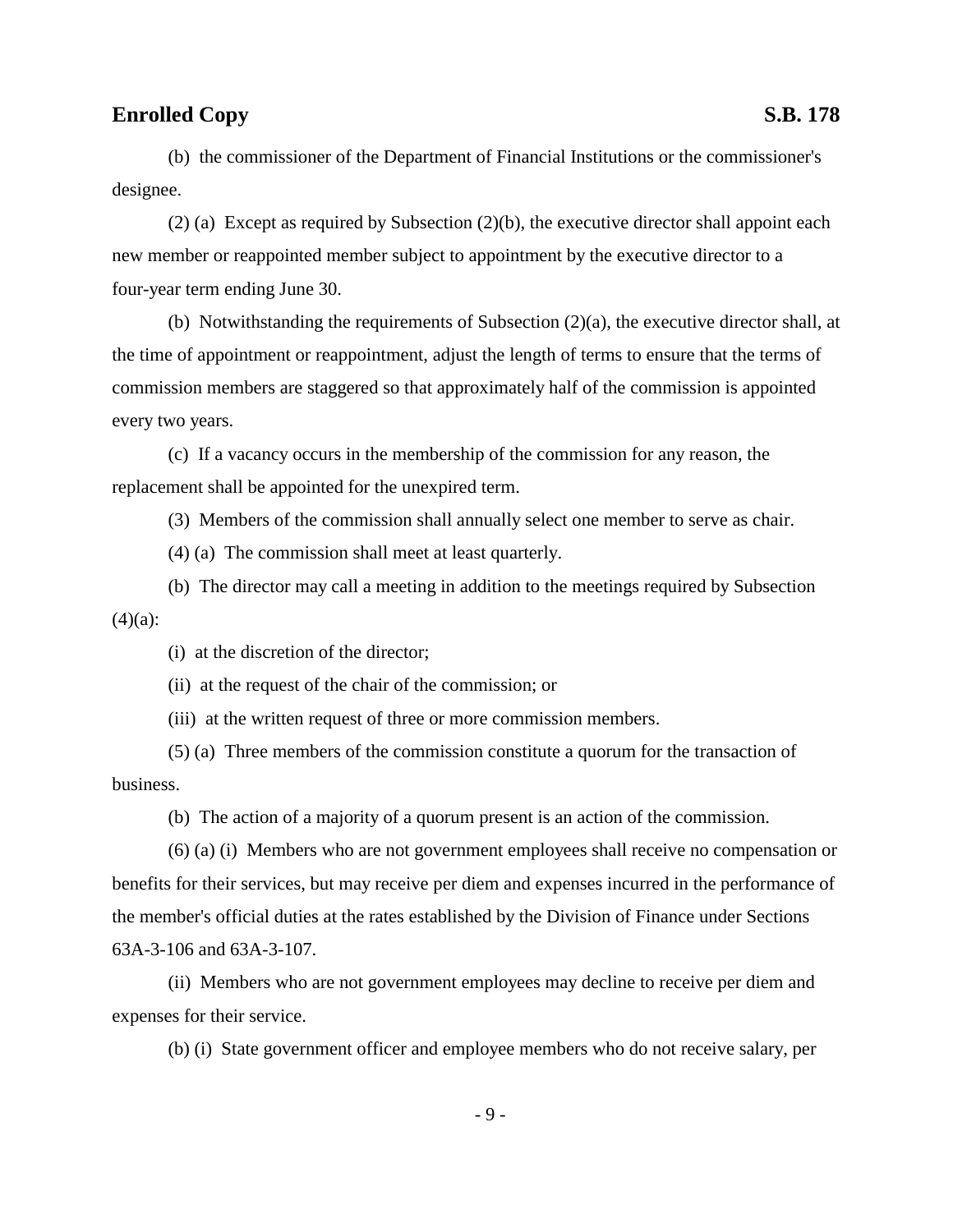diem, or expenses from their agency for their service may receive per diem and expenses incurred in the performance of their official duties from the commission at the rates established by the Division of Finance under Sections 63A-3-106 and 63A-3-107.

(ii) State government officer and employee members may decline to receive per diem and expenses for their service.

(7) The commission shall:

(a) concur in the licensure or denial of licensure of individuals and entities under this chapter in accordance with Part 2, Licensure;

(b) take disciplinary action with the concurrence of the director in accordance with Part 4, Enforcement;

(c) advise the division concerning matters related to the administration and enforcement of this chapter; and

(d) with the concurrence of the division, determine the requirements for:

- (i) the examination required under Section 61-2c-202, covering at least:
- (A) the fundamentals of the English language;
- (B) arithmetic;
- (C) the provisions of this chapter;
- (D) rules adopted by the division;
- (E) basic residential mortgage principles and practices; and
- (F) any other aspect of Utah law the commission determines is appropriate; [and]

(ii) with the concurrence of the division, the continuing education requirements under

Section 61-2c-205, including:

(A) except as provided in Subsection  $61-2c-202(4)(a)(i)(C)$  and Subsection  $61-2c-206(1)(c)$ , the appropriate number of hours of required prelicensing education and continuing education; and

(B) the subject matter of courses the division may accept for continuing education purposes[.];

(iii) with the concurrence of the division, the prelicensing education required under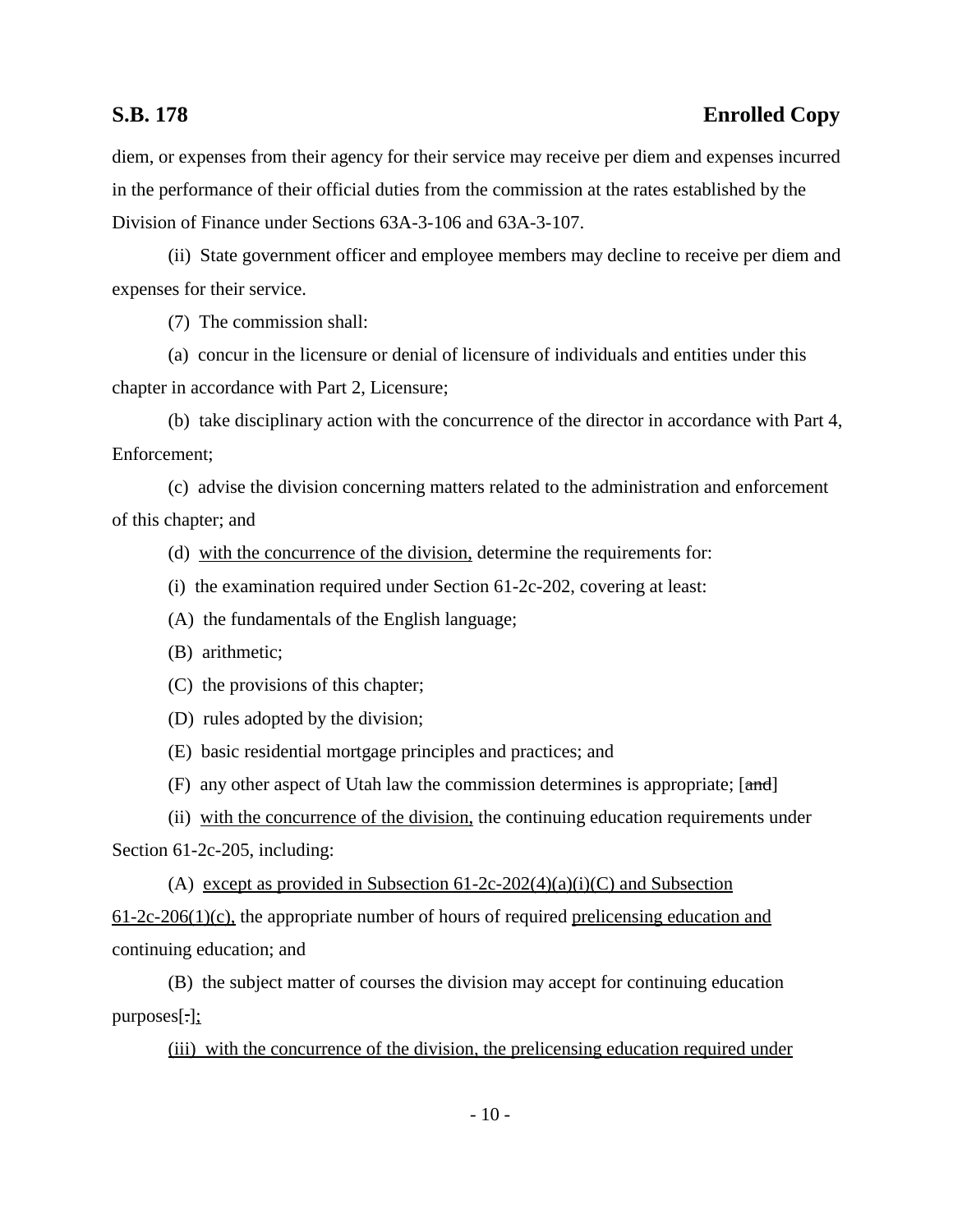Sections 61-2c-202 and 61-2c-206; and

(iv) the examination required under Section 61-2c-206 covering:

(A) advanced residential mortgage principles and practices; and

(B) other aspects of Utah law the commission, with the concurrence of the division, determines appropriate.

(8) The commission may appoint a committee to make recommendations to the commission concerning approval of prelicensing and continuing education courses.

(9) The commission and the division shall make the examination and prelicensing and continuing education requirements described in this section available through the Internet or other distance education methods approved by the commission and division when reasonably practicable.

(10) In accordance with Title 63, Chapter 46a, Utah Administrative Rulemaking Act, the commission shall make rules establishing procedures under which a licensee may be exempted from continuing education requirements:

(a) for a period not to exceed four years; and

(b) upon a finding of reasonable cause.

Section 4. Section **61-2c-104 (Effective 07/01/04)** is amended to read:

### **61-2c-104 (Effective 07/01/04). Residential Mortgage Regulatory Commission.**

(1) There is created within the division the Residential Mortgage Regulatory Commission consisting of:

(a) the following members appointed by the executive director with the approval of the governor:

(i) three members having at least three years of experience in transacting the business of residential mortgage loans and who are currently licensed under this chapter; and

(ii) one member from the general public; and

(b) the commissioner of the Department of Financial Institutions or the commissioner's designee.

(2) (a) Except as required by Subsection (2)(b), the executive director shall appoint each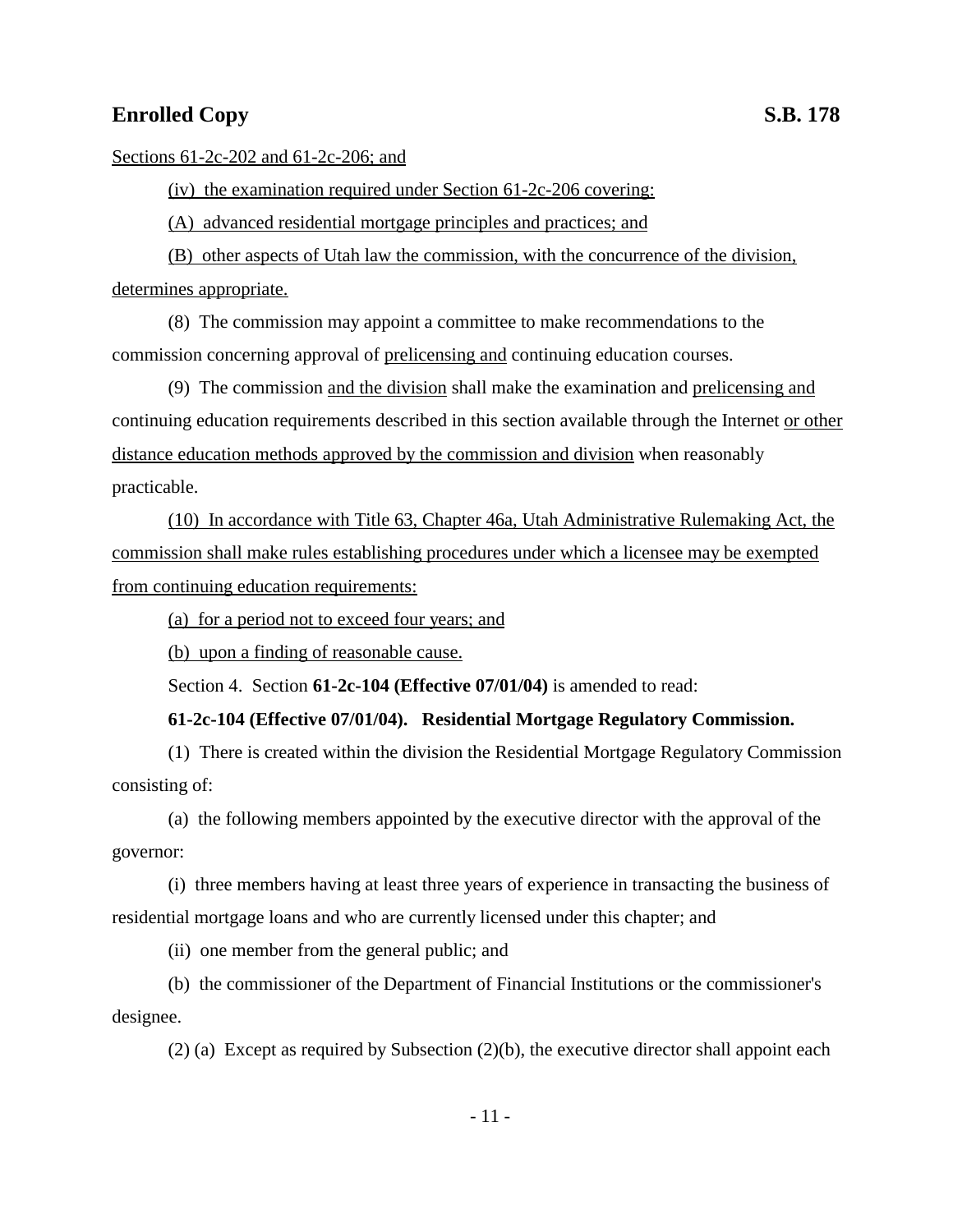new member or reappointed member subject to appointment by the executive director to a four-year term ending June 30.

(b) Notwithstanding the requirements of Subsection (2)(a), the executive director shall, at the time of appointment or reappointment, adjust the length of terms to ensure that the terms of commission members are staggered so that approximately half of the commission is appointed every two years.

(c) If a vacancy occurs in the membership of the commission for any reason, the replacement shall be appointed for the unexpired term.

(3) Members of the commission shall annually select one member to serve as chair.

(4) (a) The commission shall meet at least quarterly.

(b) The director may call a meeting in addition to the meetings required by Subsection  $(4)(a)$ :

(i) at the discretion of the director;

(ii) at the request of the chair of the commission; or

(iii) at the written request of three or more commission members.

(5) (a) Three members of the commission constitute a quorum for the transaction of business.

(b) The action of a majority of a quorum present is an action of the commission.

(6) (a) (i) Members who are not government employees shall receive no compensation or benefits for their services, but may receive per diem and expenses incurred in the performance of the member's official duties at the rates established by the Division of Finance under Sections 63A-3-106 and 63A-3-107.

(ii) Members who are not government employees may decline to receive per diem and expenses for their service.

(b) (i) State government officer and employee members who do not receive salary, per diem, or expenses from their agency for their service may receive per diem and expenses incurred in the performance of their official duties from the commission at the rates established by the Division of Finance under Sections 63A-3-106 and 63A-3-107.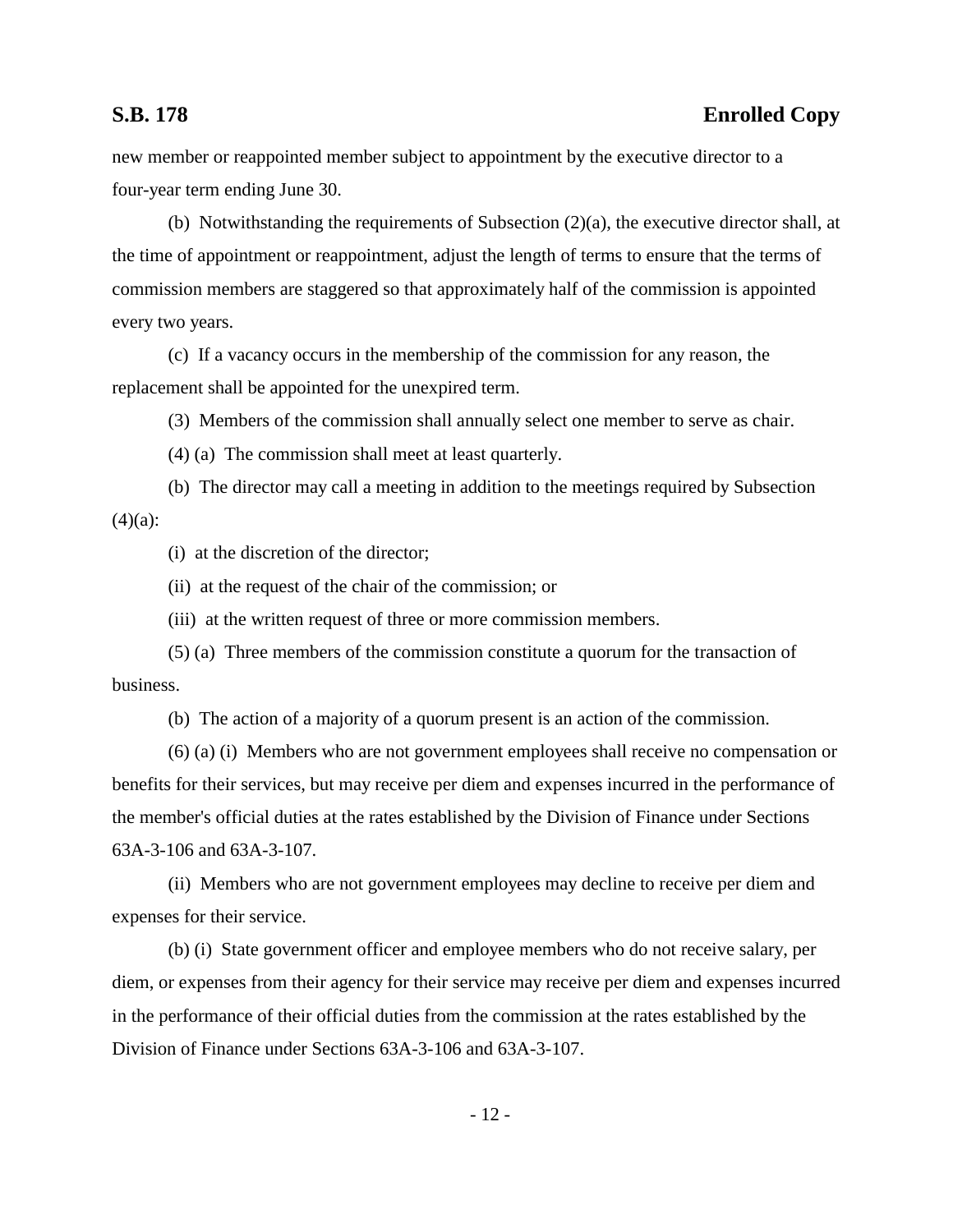(7) The commission shall:

(a) concur in the licensure or denial of licensure of individuals and entities under this chapter in accordance with Part 2, Licensure;

(b) take disciplinary action with the concurrence of the director in accordance with Part 4, Enforcement;

(c) advise the division concerning matters related to the administration and enforcement of this chapter; and

- (d) with the concurrence of the division, determine the requirements for:
- (i) the examination required under Section 61-2c-202, covering at least:
- (A) the fundamentals of the English language;
- (B) arithmetic;
- (C) the provisions of this chapter;
- (D) rules adopted by the division;
- (E) basic residential mortgage principles and practices; and
- (F) any other aspect of Utah law the commission determines is appropriate; [and]

(ii) with the concurrence of the division, the continuing education requirements under Section 61-2c-205, including:

(A) except as provided in Subsection  $61-2c-202(4)(a)(i)(C)$  and Subsection  $61-2c-206(1)(c)$ , the appropriate number of hours of prelicensing education and required continuing education; and

(B) the subject matter of courses the division may accept for continuing education purposes[.];

(iii) with the concurrence of the division, the prelicensing education required under Sections 61-2c-202 and 61-2c-206, including online education or distance learning options; and

(iv) the examination required under Section 61-2c-206 covering:

(A) advanced residential mortgage principles and practices; and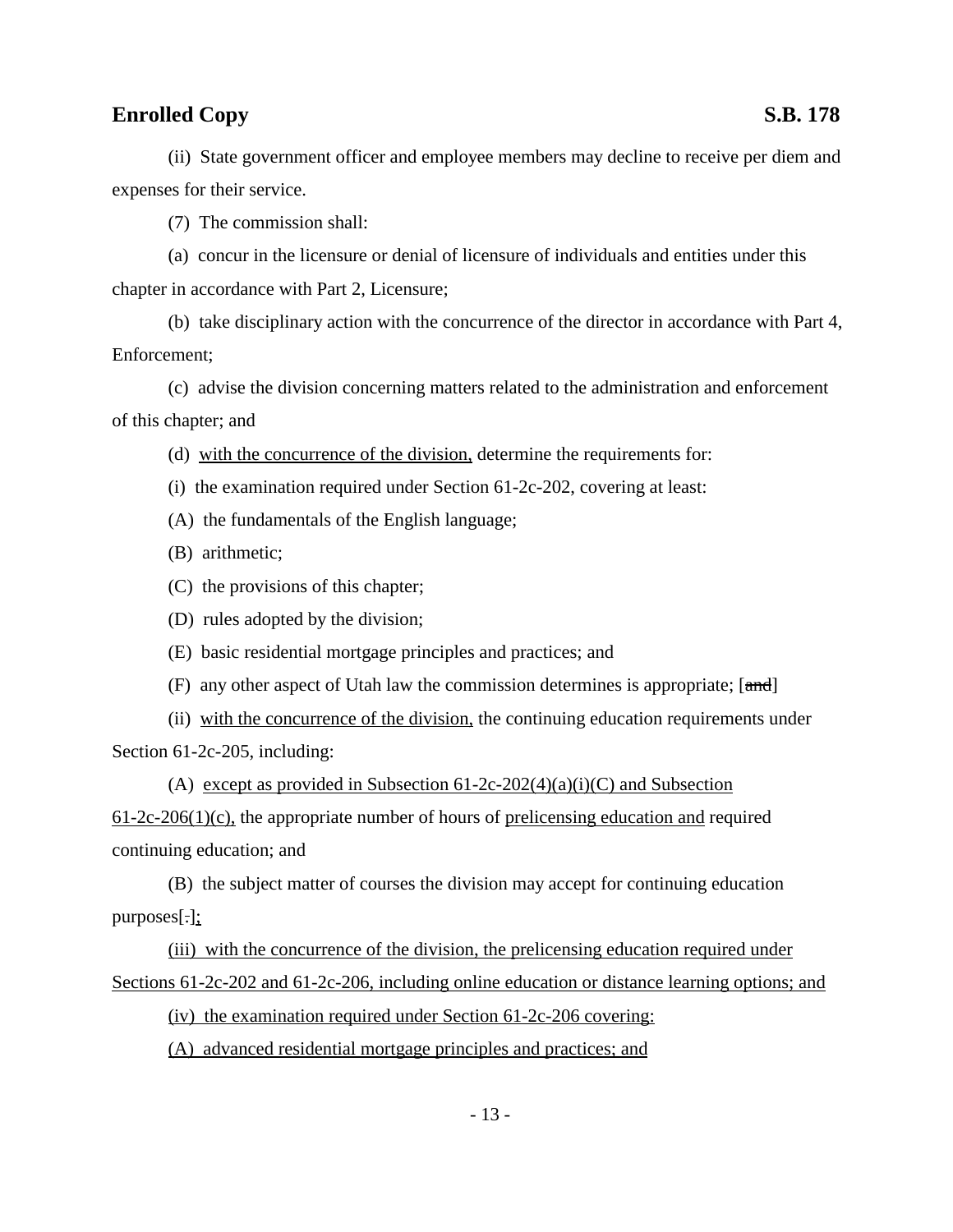(B) other aspects of Utah law the commission, with the concurrence of the division, determines appropriate.

(8) The commission may appoint a committee to make recommendations to the commission concerning approval of prelicensing education and continuing education courses.

(9) The commission and the division shall make the examination and prelicensing education and continuing education requirements described in this section available through the Internet or other distance education methods approved by the commission and division when reasonably practicable.

(10) In accordance with Title 63, Chapter 46a, Utah Administrative Rulemaking Act, the commission shall make rules establishing procedures under which a licensee may be exempted from continuing education requirements:

(a) for a period not to exceed four years; and

(b) upon a finding of reasonable cause.

Section 5. Section **61-2c-105** is amended to read:

### **61-2c-105. Scope of chapter.**

(1) (a) This chapter applies to a closed-end residential mortgage loan secured by a first lien or equivalent security interest on a one to four unit dwelling.

(b) This chapter does not apply to a transaction covered by Title 70C, Utah Consumer Credit Code.

(2) The following are exempt from this chapter:

(a) the federal government;

(b) a state;

(c) a political subdivision of a state;

(d) an agency of or entity created by a governmental entity described in Subsections

 $(2)(a)$  through  $(c)$  including:

(i) the Utah Housing Corporation created in Title 9, Chapter 4, Part 9, Utah Housing Corporation Act;

(ii) the Federal National Mortgage Corporation;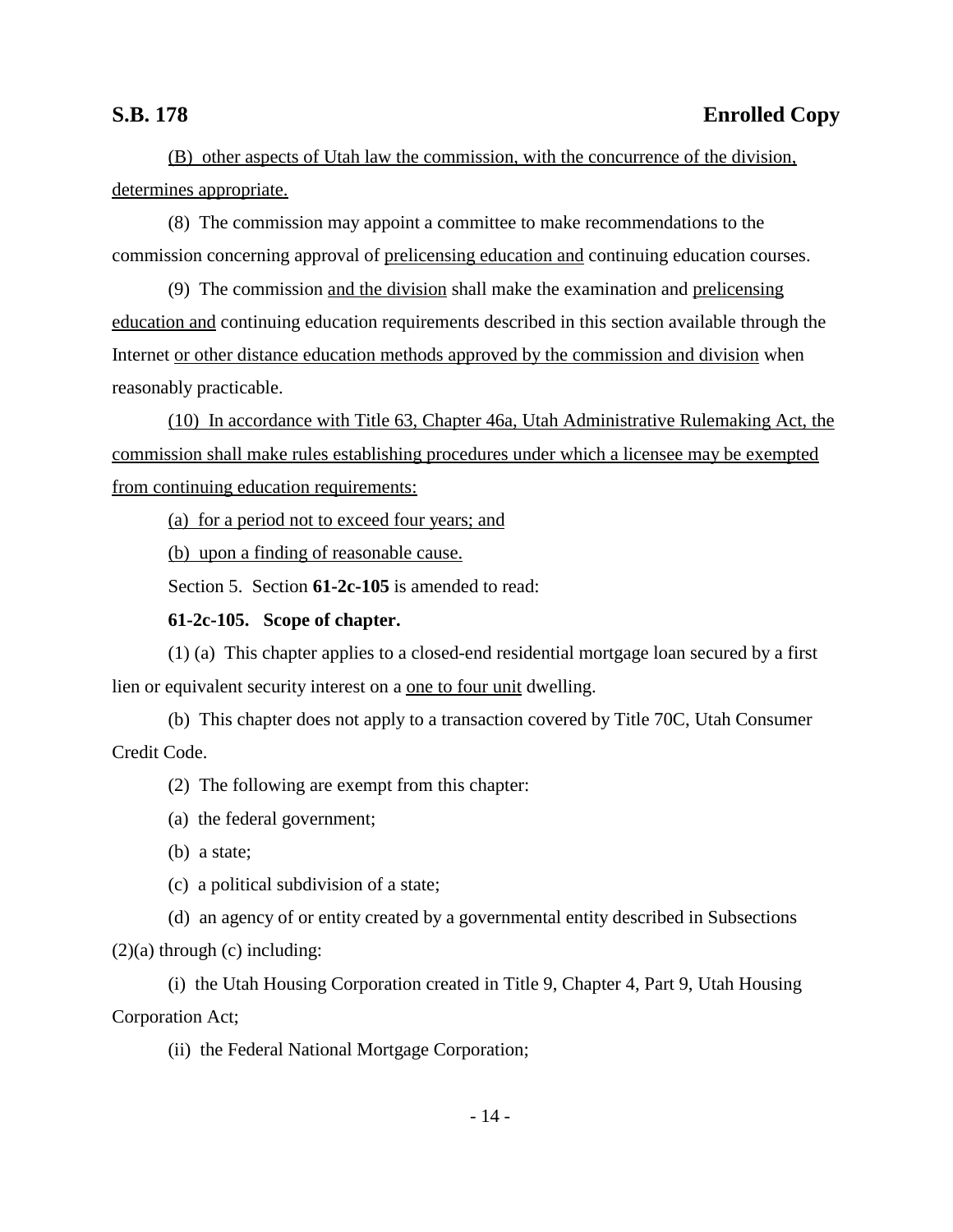- (iii) the Federal Home Loan Mortgage Corporation;
- (iv) the Federal Deposit Insurance Corporation;
- (v) the Resolution Trust Corporation;
- (vi) the Government National Mortgage Association;
- (vii) the Federal Housing Administration;
- (viii) the National Credit Union Administration;
- (ix) the Farmers Home Administration; and
- (x) the Department of Veterans Affairs;
- (e) a depository institution;
- (f) an affiliate of a depository institution;

(g) an employee or agent of an entity described in Subsections (2)(a) through (f) when that person acts on behalf of the entity described in Subsections  $(2)(a)$  through  $(f)$ ;

- (h) an individual or entity:
- (i) that makes a loan:
- (A) secured by an interest in real property;
- (B) with the individual's or the entity's own money; and
- (C) for the individual's or entity's own investment; and
- (ii) that does not engage in the business of making loans secured by an interest in real property;

(i) an individual or entity who receives a mortgage, deed of trust, or lien interest on real property if the individual or entity:

(i) is the seller of real property; and

(ii) receives the mortgage, deed of trust, or lien interest on real property as security for a separate money obligation;

(j) an individual or entity who receives a mortgage, deed of trust, or lien interest on real property if:

(i) the individual or entity receives the mortgage, deed of trust, or lien interest as security for an obligation payable on an installment or deferred payment basis;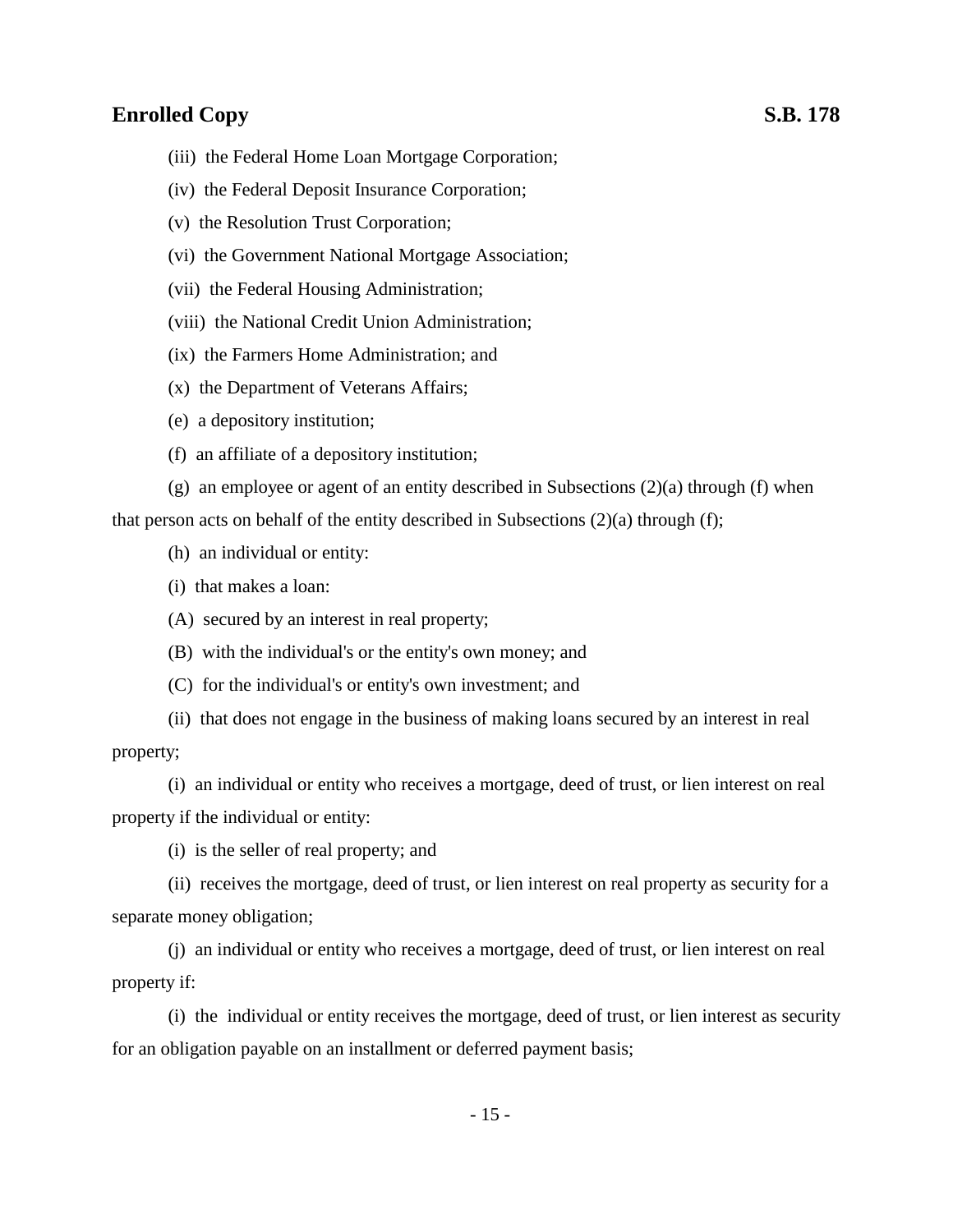(ii) the obligation described in Subsection  $(2)(j)(i)$  arises from an individual or entity providing materials or services used in the improvement of the real property that is the subject of the mortgage, deed of trust, or lien interest; and

(iii) the mortgage, deed of trust, or lien interest was created without the consent of the owner of the real property that is the subject of the mortgage, deed of trust, or lien interest;

(k) a nonprofit corporation that:

(i) is exempt from paying federal income taxes;

(ii) is certified by the United States Small Business Administration as a small business investment company;

(iii) is organized to promote economic development in this state; and

(iv) has as its primary activity providing financing for business expansion;

(l) a court appointed fiduciary; or

(m) an attorney admitted to practice law in this state:

(i) if the attorney is not principally engaged in the business of negotiating residential mortgage loans; and

(ii) when the attorney renders services in the course of the attorney's practice as an attorney.

(3) (a) Notwithstanding Subsection (2)(m), an attorney exempt from this chapter may not engage in conduct described in Section 61-2c-301 when transacting business of residential mortgage loans.

(b) If an attorney exempt from this chapter violates Subsection  $(3)(a)$ , the attorney:

(i) is not subject to enforcement by the division under Part 4, Enforcement; and

(ii) is subject to disciplinary action generally applicable to an attorney admitted to practice law in this state.

(c) If the division receives a complaint alleging an attorney exempt from this chapter is in violation of Subsection (3)(a), the division shall forward the complaint to the Utah State Bar for disciplinary action.

(4) (a) In accordance with Title 63, Chapter 46a, Utah Administrative Rulemaking Act,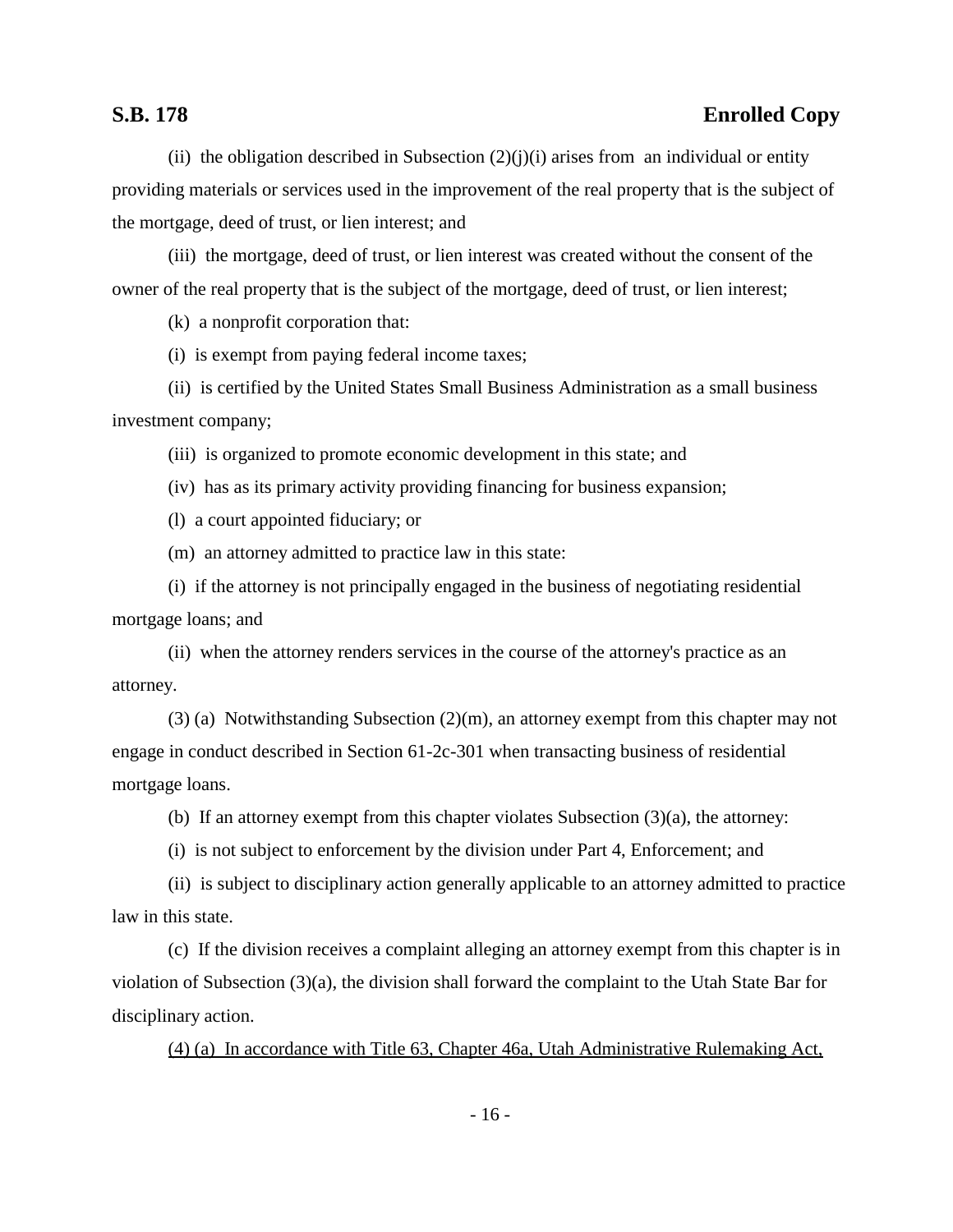the division shall, by rule, determine a date, on or after December 31, 2004, after which an individual who is exempt under Subsection (2) may voluntarily obtain a license pursuant to Subsection  $(4)(b)$ .

(b) (i) After the date described in Subsection  $(4)(a)$ , an individual who is exempt under Subsection (2) may voluntarily obtain a license under this chapter by complying with Part 2, Licensure.

(ii) An individual who voluntarily obtains a license pursuant to this Subsection (4)(b) shall comply with all the provisions of this chapter.

Section 6. Section **61-2c-106** is amended to read:

### **61-2c-106. Addresses provided the division.**

(1) In providing an address to the division under this chapter, a physical location or street address shall be provided.

(2) An individual or entity licensed under this chapter will be considered to have received any notification that is mailed to the last address furnished to the division by the individual, or by [a control person] the principal lending manager of the entity, licensed under this chapter.

Section 7. Section **61-2c-201** is amended to read:

**61-2c-201. Licensure required of individuals and entities engaged in the business of residential mortgage loans -- Mortgage officer -- Principal lending manager.**

(1) Unless exempt from this chapter under Section 61-2c-105, an individual or entity may not transact the business of residential mortgage loans, as defined in Section 61-2c-102, without obtaining a license under this chapter.

(2) For purposes of this chapter, an individual or entity transacts business in this state if:

(a) (i) the individual or entity engages in an act that constitutes the business of residential mortgage loans; and

(ii) (A) the act described in Subsection  $(2)(a)(i)$  is directed to or received in this state; and

(B) the real property that is the subject of the act described in Subsection  $(2)(a)(i)$  is located in this state; or

(b) a representation is made by the individual or entity that the individual or entity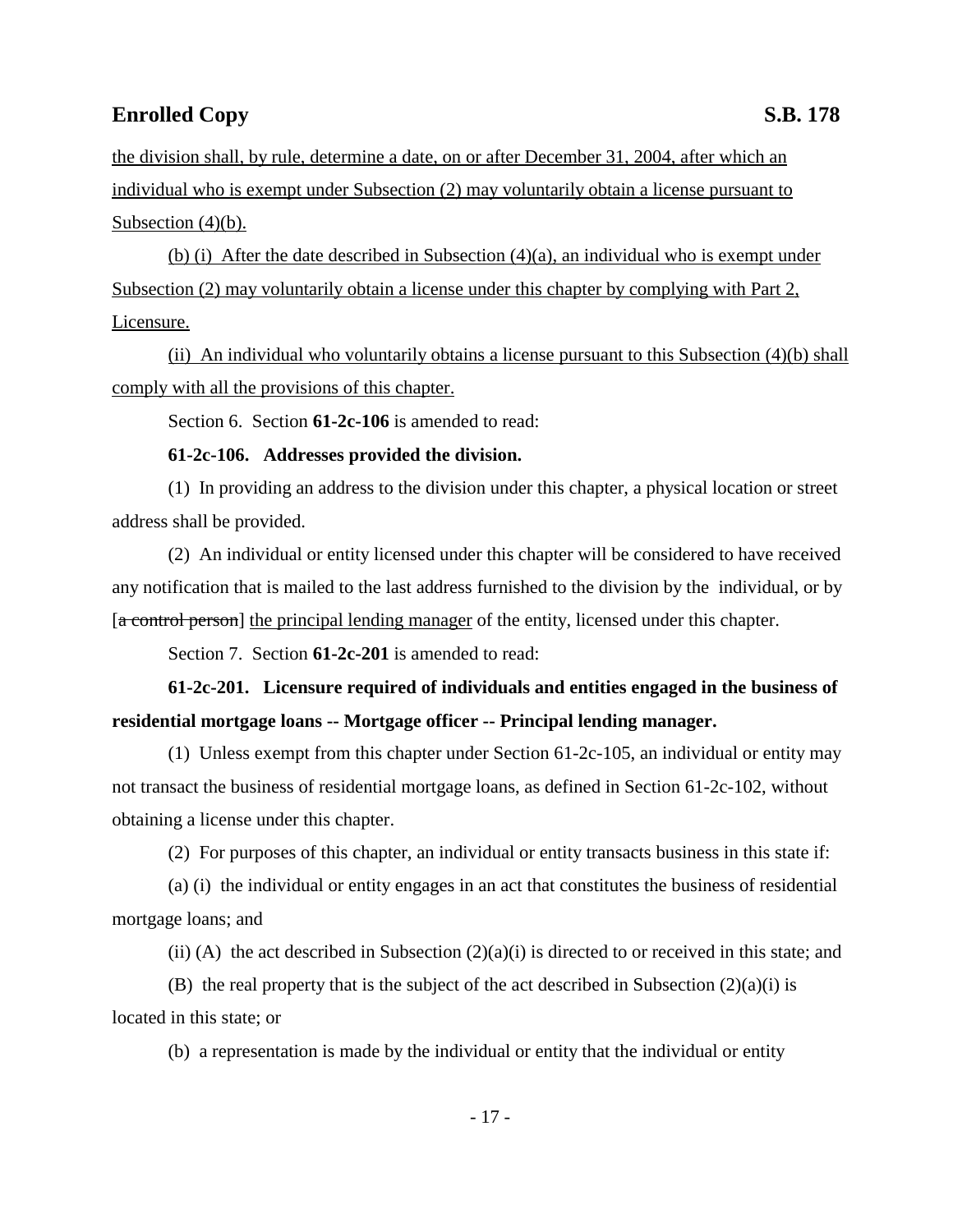transacts the business of residential mortgage loans in this state.

(3) An individual who has an ownership interest in an entity required to be licensed under this chapter is not required to obtain an individual license under this chapter unless the individual transacts the business of residential mortgage loans.

 $[\frac{1}{3}]$  (4) Unless otherwise exempted under this chapter, licensure under this chapter is required of both:

(a) the individual who directly transacts the business of residential mortgage loans; and

(b) if the individual transacts business as an employee or agent of an entity or individual, the entity or individual for whom the employee or agent transacts the business of residential mortgage loans.

(5) (a) On or after January 1, 2006, a license issued under this chapter to an individual who has not obtained a license as a principal lending manager automatically converts to a mortgage officer license.

(b) A mortgage officer license issued pursuant to Subsection (5)(a) shall be placed on inactive status until the holder of the license has submitted to the division the forms required to activate the license with a principal lending manager.

 $[\frac{4}{(4)}]$  (6) (a) An individual licensed under this chapter may not engage in the business of residential mortgage loans on behalf of more than one entity at the same time.

(b) This Subsection (6) does not restrict the number of:

(i) different lenders an individual or entity may use as a funding source for residential mortgage loans; or

(ii) entities in which an individual may have an ownership interest, regardless of whether the entities are:

(A) licensed under this chapter; or

(B) exempt under Section 61-2c-105.

(7) An individual licensed under this chapter may not transact the business of residential mortgage loans for the following at the same time:

(a) an entity licensed under this chapter; and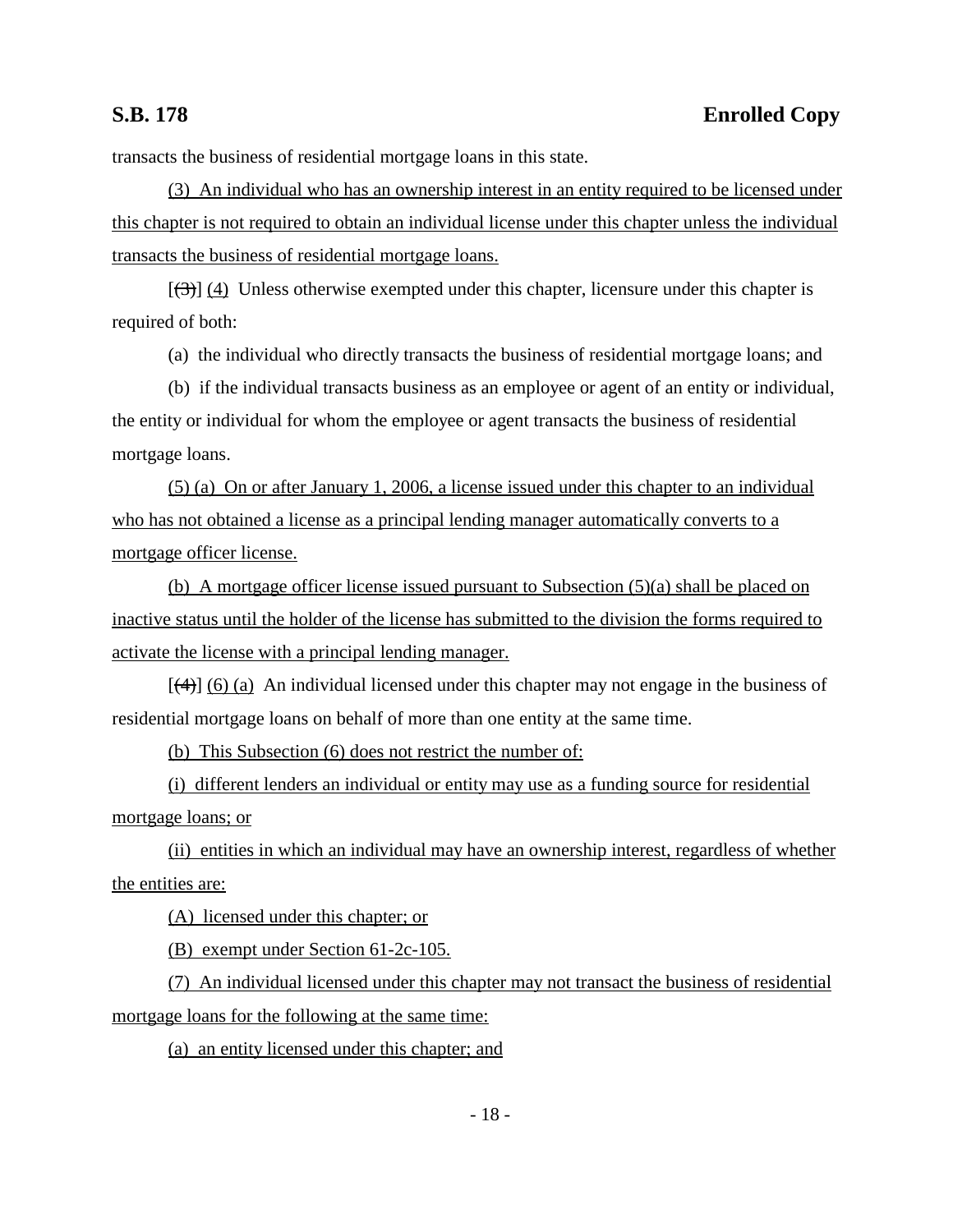(b) an entity that is exempt from licensure under Section 61-2c-105.

(8) On or after January 1, 2006, except as provided under Title 16, Chapter 11, Professional Corporation Act or under Title 48, Chapter 2c, Utah Revised Limited Liability Company Act, a mortgage officer may not receive consideration for transacting the business of residential mortgage loans from any person or entity except the principal lending manager with whom the mortgage officer is licensed.

(9) On or after January 1, 2006, a mortgage officer shall conduct all business of residential mortgage loans:

(a) through the principal lending manager with which the individual is licensed;

(b) in the business name under which the principal lending manager is authorized by the division to do business.

(10) (a) (i) If an individual who is authorized by this chapter to transact the business of residential mortgage loans as an individual transacts the business of residential mortgage loans under an assumed business name, the individual shall:

(A) register the assumed business name with the division; and

(B) furnish to the division proof that the assumed business name has been filed with the Division of Corporations and Commercial Code pursuant to Title 42, Chapter 2, Conducting Business Under Assumed Name.

(ii) This Subsection (10)(a) does not apply to an individual who transacts the business of residential mortgage loans as an employee or agent of another individual or entity.

(b) The division may charge a fee established in accordance with Section 63-38-3.2 for registering an assumed name pursuant to this Subsection (10).

(11) (a) A licensee whose license is in inactive status may not transact the business of residential mortgage loans.

(b) On or after January 1, 2006, a mortgage officer whose license has been placed in inactive status may not transact the business of residential mortgage loans until the mortgage officer has licensed with a principal lending manager by following the procedures established by the division by rule made in accordance with Title 63, Chapter 46a, Utah Administrative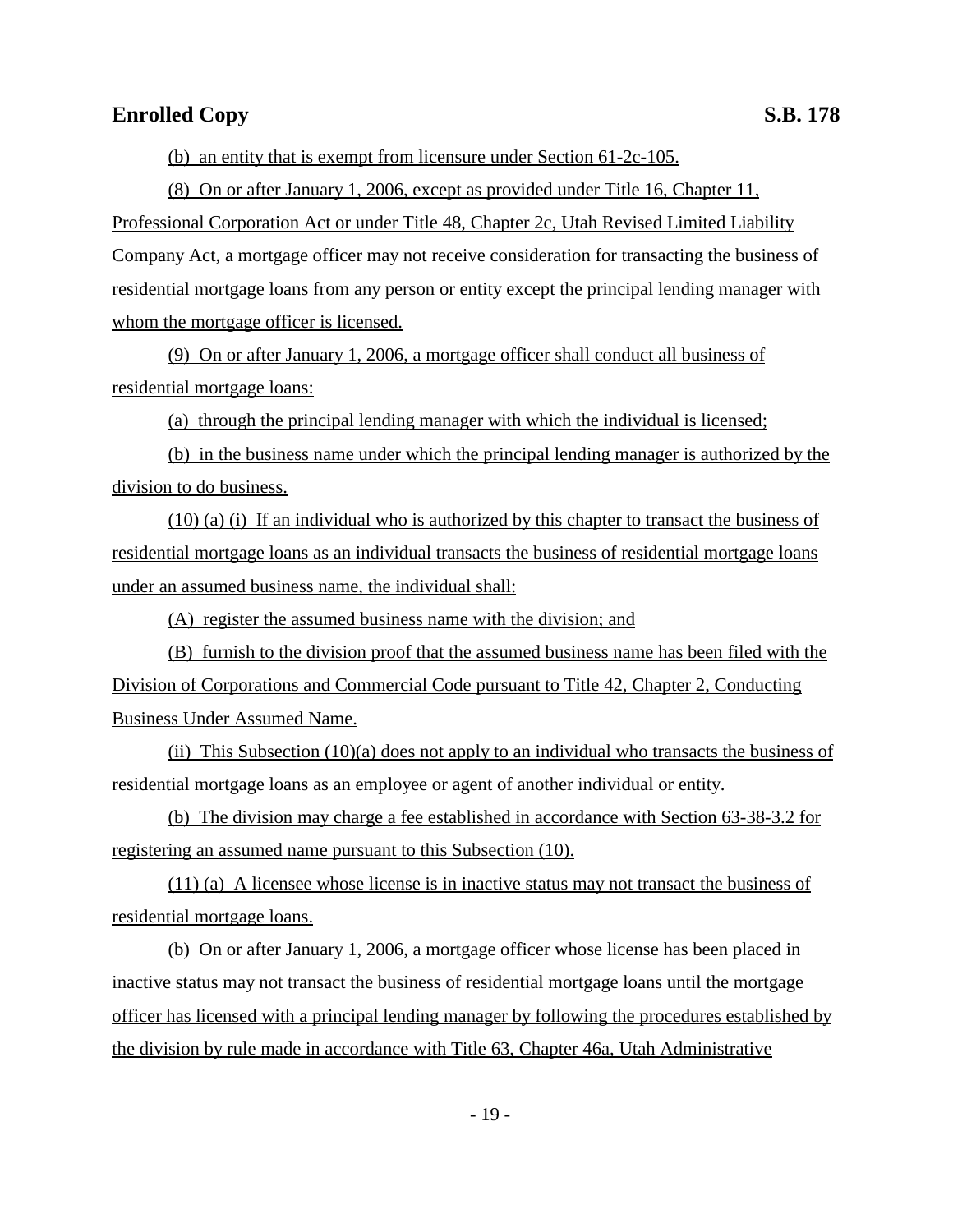Rulemaking Act, including submission of all required forms and payment of all required activation fees.

(12) (a) On or after May 3, 2004 and before January 1, 2006, if a licensed entity terminates its control person, or if the control person of a licensed entity resigns, dies, or becomes unable to act as control person due to disability, the entity shall cease all business of residential mortgage loans until the entity has submitted all forms and fees to the division that are required to affiliate another control person with the licensed entity.

(b) On or after January 1, 2006, if a licensed entity terminates its principal lending manager, or if the principal lending manager of a licensed entity resigns, dies, or becomes unable to act as a principal lending manager due to disability, the entity may not transact the business of residential mortgage loans until the entity has submitted all forms and fees to the division that are required to affiliate another principal lending manager with the entity.

Section 8. Section **61-2c-202** is amended to read:

### **61-2c-202. Licensure procedures.**

- (1) To apply for licensure under this chapter an  $[\text{individual or entity}]$  applicant shall:
- (a) submit to the division a licensure statement that:
- (i) lists any name under which the individual or entity will transact business in this state;
- (ii) lists the address of the principal business location of the applicant;
- (iii) on or after May 3, 2004 and before January 1, 2006, if the applicant is an entity[;]:
- (A) lists the control [persons] person of the applicant; and
- (B) contains the signature of the control person;
- (iv) on or after January 1, 2006, if the applicant is an entity:
- (A) lists the principal lending manager of the entity; and
- (B) contains the signature of the principal lending manager;

 $[(iv)]$  (v) demonstrates to the satisfaction of the division with the concurrence of the commission that the applicant meets the qualifications listed in Section 61-2c-203;  $[\text{and}]$ 

(vi) if the applicant is an entity, lists:

(A) all jurisdictions in which the entity is registered, licensed, or otherwise regulated in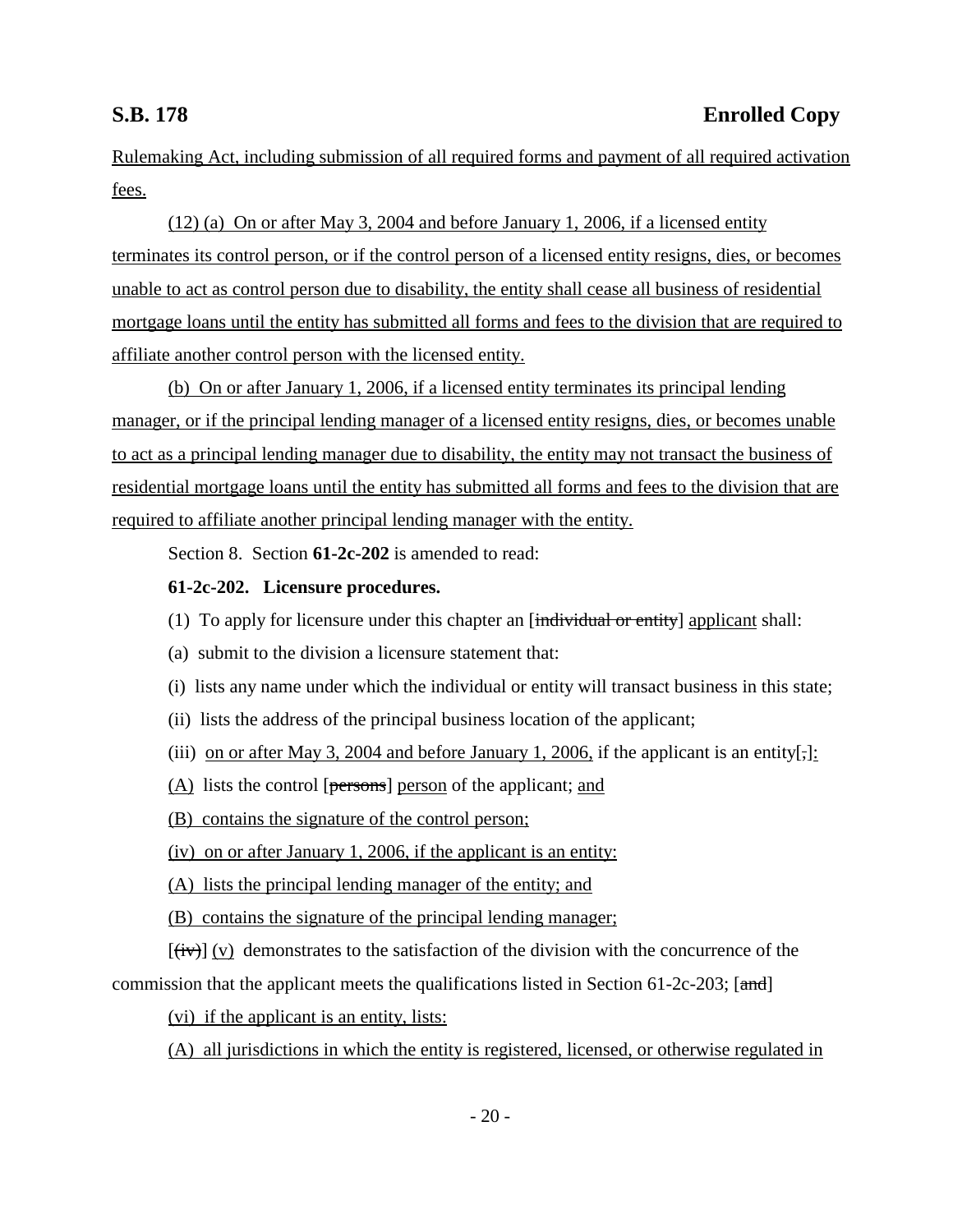the business of residential mortgage loans; and

(B) the history of any disciplinary action or adverse administrative action taken against the entity by any regulatory agency within the ten years preceding the application; and

 $[(\forall \theta)]$  (vii) includes any information required by the division by rule;

(b) pay to the division:

(i) an application fee established by the division in accordance with Section 63-38-3.2;

and

(ii) the reasonable expenses incurred in processing the application for licensure including the costs incurred by the division under Subsection (4); and

 $[(e)$  meet the requirements under Section 61-2c-204 for:

 $[(i)$  obtaining a surety bond;

 $[(ii)$  depositing assets; or

[(iii) providing a letter of credit; and]

 $[\text{(\text{d})}]$  (c) comply with Subsection (4).

(2) The division, with the concurrence of the commission, shall grant a license to an applicant if the division finds that the applicant:

(a) meets the qualifications of  $[Section 61-2c-203]$   $[and 61-2c-204]$ ; and

(b) complies with this section.

(3) In accordance with Title 63, Chapter 46b, Administrative Procedures Act, an applicant who is denied licensure under this chapter may submit a request for agency review to the executive director within 30 days following the issuance of the order denying the licensure.

(4) (a) (i) An individual applying for a license under this chapter and any control person of the applicant shall:

(A) submit a fingerprint card in a form acceptable to the division at the time the licensure statement is filed;

(B) consent to a fingerprint background check by:

(I) the Utah Bureau of Criminal Identification; and

(II) the Federal Bureau of Investigation;  $[\text{and}]$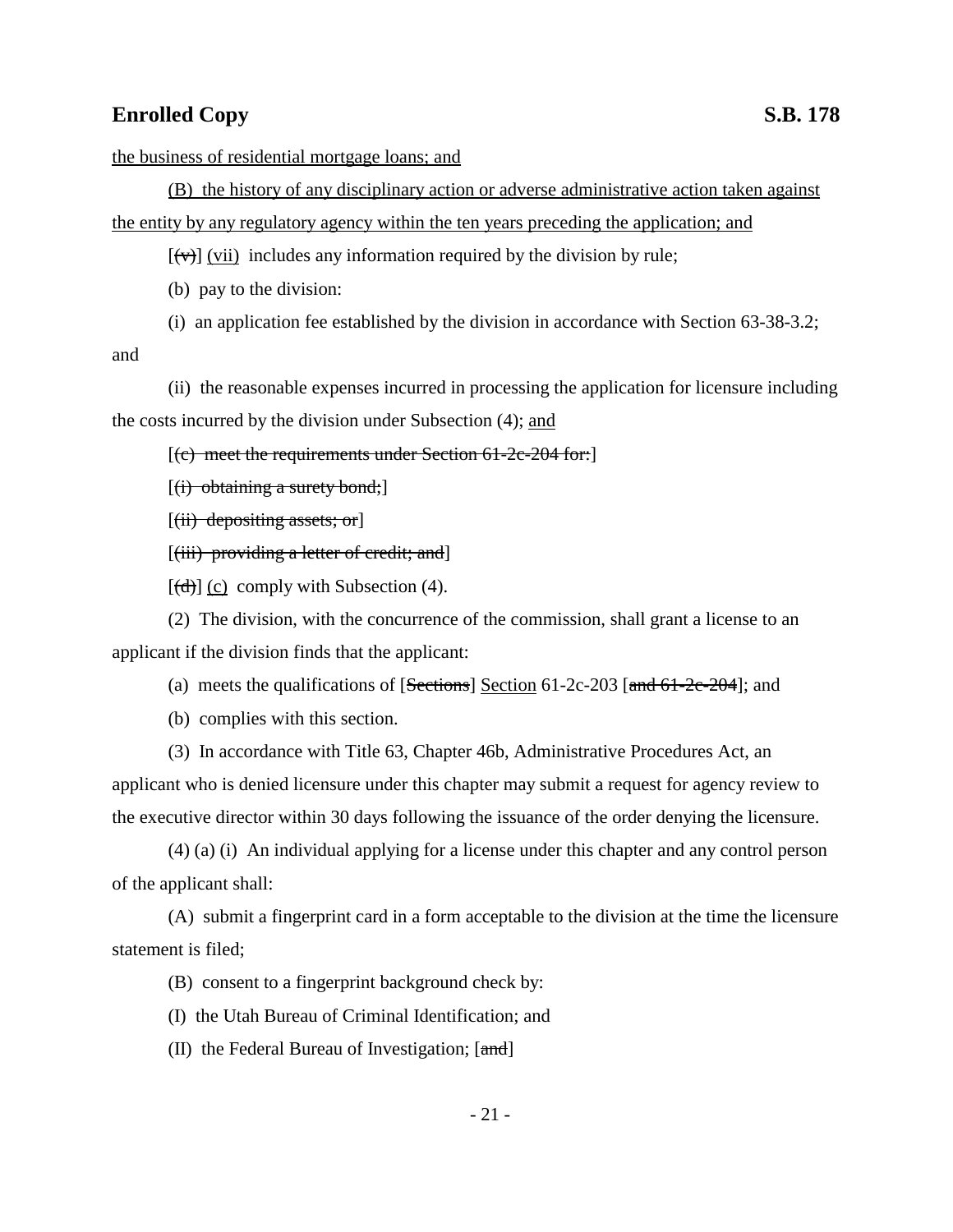(C) on or after January 1, 2005, provide proof using methods approved by the division of having successfully completed 20 hours of approved prelicensing education required by the commission under Section 61-2c-104; and

 $[(\bigoplus)]$  (D) provide proof using methods approved by the division of having successfully [completed] passed an examination approved by the commission under Section 61-2c-104.

(ii) Notwithstanding [Subsection] Subsections  $(4)(a)(i)(C)$  and  $(4)(a)(i)(D)$ , an individual who was registered with the division under this chapter prior to January 1, 2004 may engage in the business of residential mortgage loans until January 1, 2005 [without having passed the examination described in Subsection  $(4)(a)(i)(C)$ . without having:

(A) completed the prelicensing education described in Subsection  $(4)(a)(i)(C)$ ; and

(B) passed the examination described in Subsection  $(4)(a)(i)(D)$ .

(b) The division shall request the Department of Public Safety to complete a Federal Bureau of Investigation criminal background check for each applicant and each control person of an applicant through a national criminal history system.

(c) The applicant shall pay the cost of:

(i) the fingerprinting required by this section; and

(ii) the background check required by this section.

(d) (i) A license under this chapter is conditional pending completion of the criminal background check required by this Subsection (4).

(ii) If a criminal background check discloses that an applicant or an applicant's control person failed to accurately disclose a criminal history, the license shall be immediately and automatically revoked.

(iii) An individual or entity whose conditional license is revoked under Subsection  $(4)(d)(ii)$  may appeal the revocation in a hearing conducted:

(A) after the revocation; and

(B) in accordance with Title 63, Chapter 46b, Administrative Procedures Act.

(iv) Relief from a revocation may be granted only if:

(A) the criminal history upon which the division based the revocation: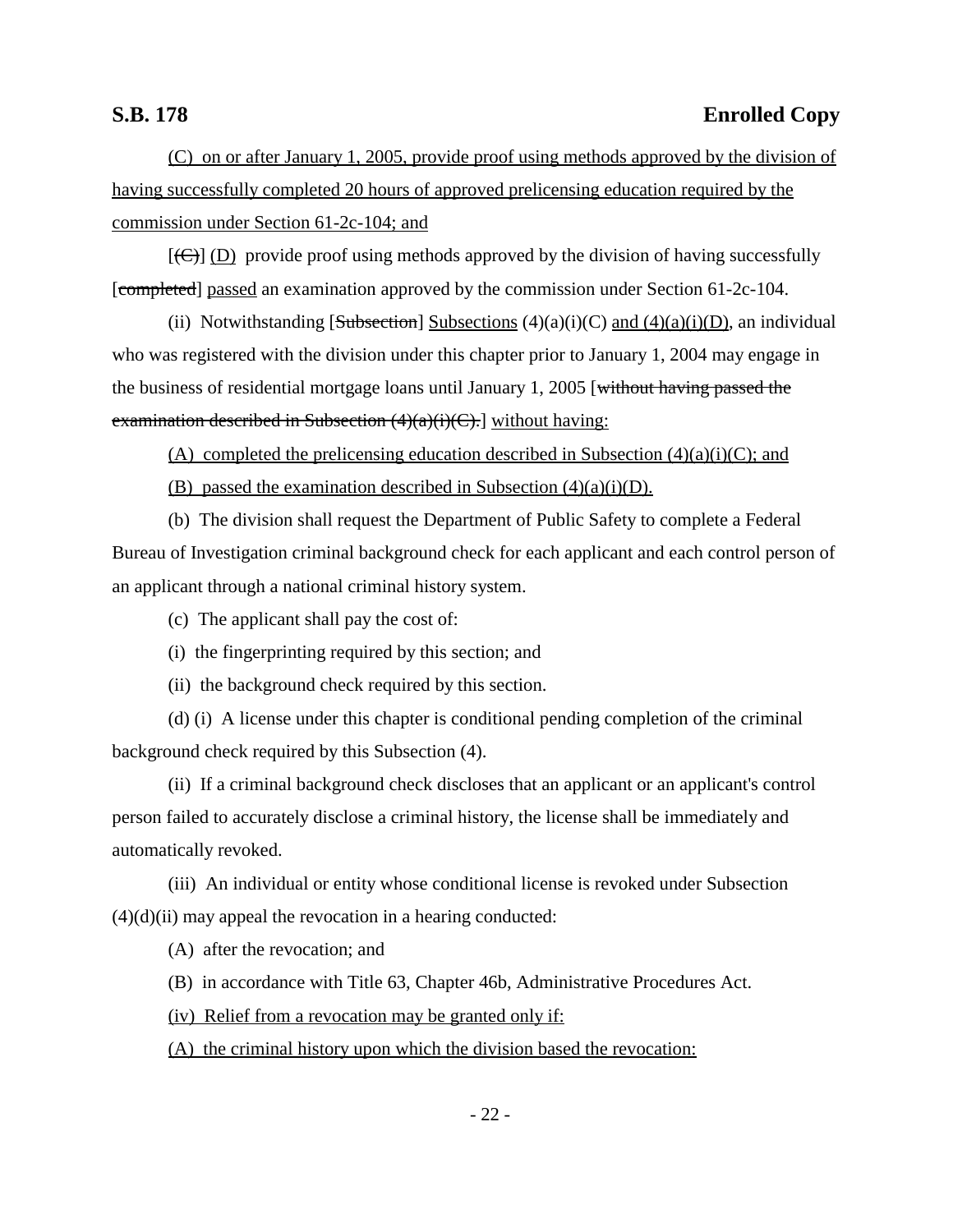(I) did not occur; or

(II) was the criminal history of another person;

(B) (I) the revocation was based on a failure to accurately disclose a criminal history; and

(II) the applicant had a reasonable good faith belief at the time of application that there

was no criminal history to be disclosed; or

(C) the division failed to follow the prescribed procedure for the revocation.

Section 9. Section **61-2c-203** is amended to read:

### **61-2c-203. Qualifications for licensure.**

(1) To qualify for licensure under this chapter, an individual  $[\frac{shall}{]}$ :

(a) shall have good moral character and the competency to transact the business of residential mortgage loans;

(b) shall demonstrate honesty, integrity, and truthfulness;

 $[(\theta)]$  (c) may not have been convicted of a felony or misdemeanor involving moral turpitude in the [ten] five years preceding the date the individual applies for a license, except as provided in Subsection (3);

 $[\text{(\text{c})}]$  (d) may not have had a license or registration suspended, revoked, surrendered, canceled, or denied in the five years preceding the date the individual applies for licensure except as provided in Subsection (3), if:

(i) the registration or license is issued by this state or another jurisdiction; and

(ii) the suspension, revocation, surrender, probation, fine, cancellation, or denial is based on misconduct in a professional capacity that relates to [good] moral character, honesty, integrity, truthfulness, or the competency to transact the business of residential mortgage loans[.];

(e) except as provided in Subsection (3), may not have been the subject of a bar by the Securities and Exchange Commission, the New York Stock Exchange, or the National Association of Securities Dealers within the five years preceding the date the individual applies for registration; and

(f) may not have had any temporary or permanent injunction entered against the individual: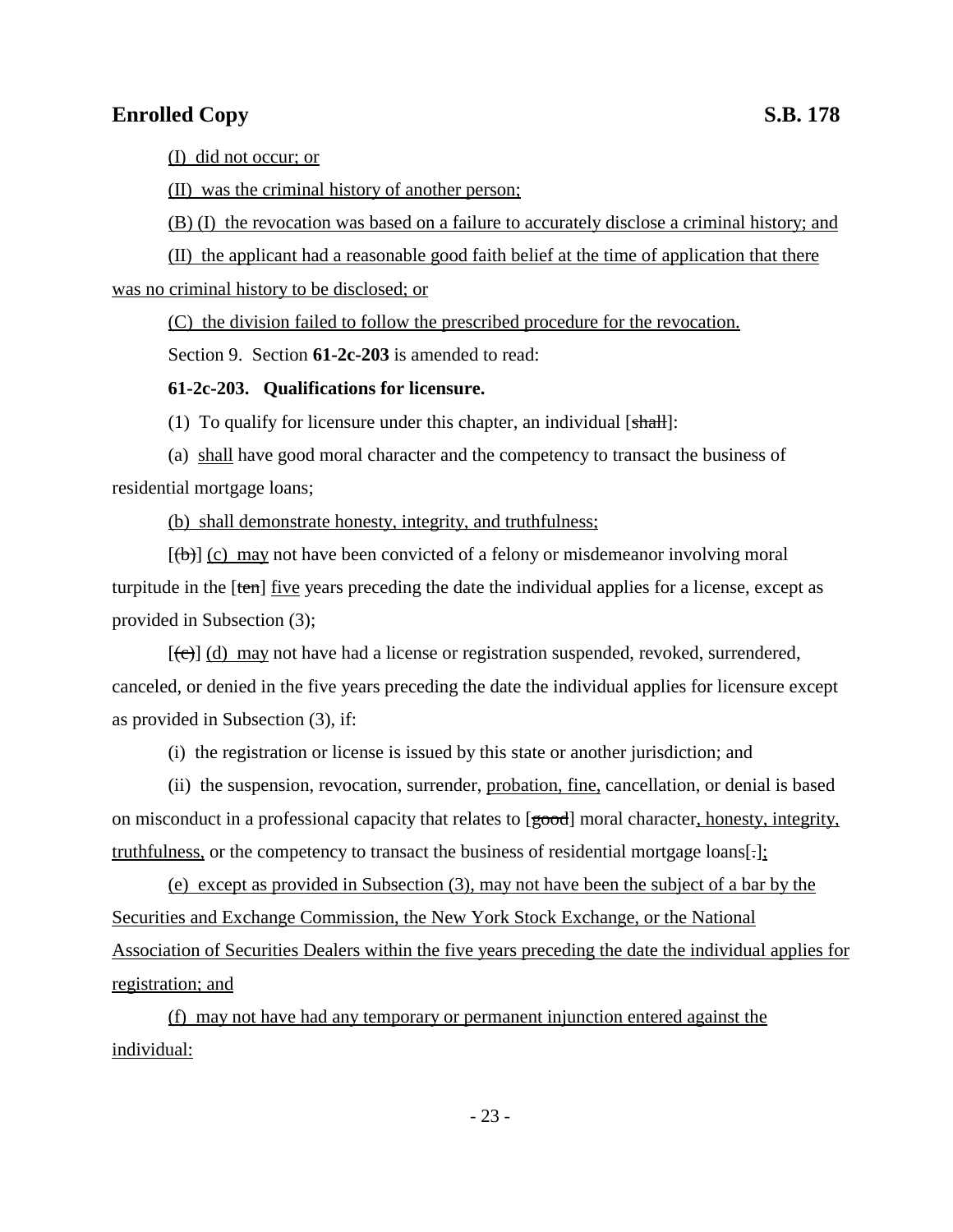(i) by a court or licensing agency; and

(ii) based on:

(A) conduct or a practice involving the business of residential mortgage loans; or

(B) conduct involving fraud, misrepresentation, or deceit.

(2) To qualify for licensure under this chapter an entity may not have:

(a) any of the following individuals in management who fails to meet the requirements of Subsection (1):

(i) a manager or a managing partner;

(ii) a director;

(iii) an executive officer; or

(iv) an individual occupying a position or performing functions similar to those described in Subsections  $(2)(a)(i)$  through (iii); [and] or

 $[(b)$  a control person who fails to meet the requirements of Subsection  $(1).]$ 

(b) (i) before January 1, 2006, a control person who fails to meet the requirements of Subsection  $(1)$ ; or

(ii) on or after January 1, 2006, a principal lending manager who fails to meet the requirements of Subsection (1).

(3) [H] Notwithstanding the failure to meet the requirements of Subsections  $(1)(c)$ through (f), the division may permit an individual or  $[a \text{ control person of an}]$  entity to be licensed under this chapter if the individual applicant or a person listed in Subsection (2):

(a) fails to meet the requirements of  $[Subsection (1)(b) or (c), but] Subsections (1)(c)$ through (f);

(b) otherwise meets the qualifications for licensure[,]; and

(c) provides evidence satisfactory to the division with the concurrence of the commission that the individual applicant or  $[**control**]$  person  $[**has**]$  described in Subsection (2):

(i) is of good moral character  $[\text{and}];$ 

(ii) is honest;

(iii) has integrity;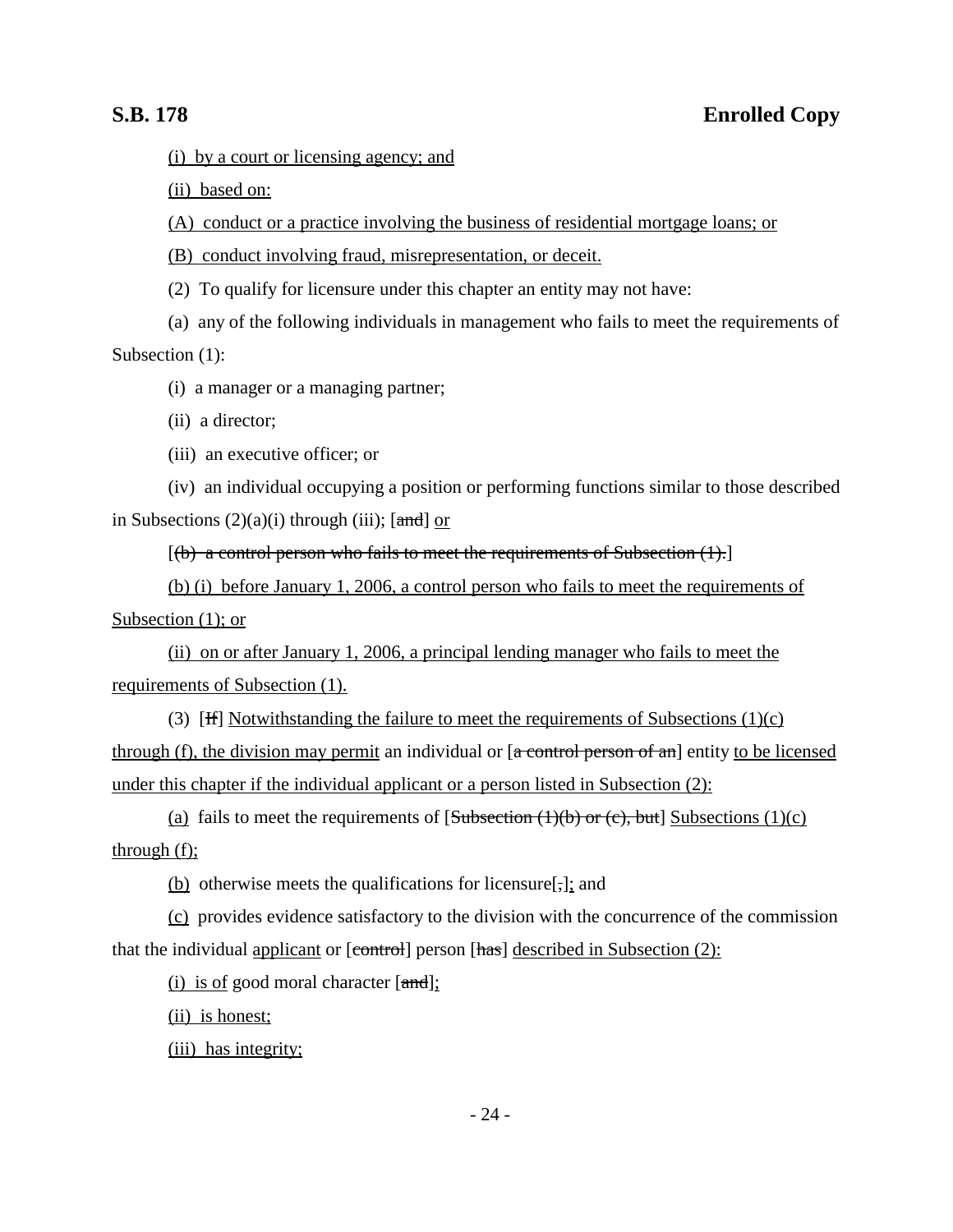(iv) is truthful; and

(v) has the competency to transact the business of residential mortgage loans[ $\frac{1}{2}$ ].

notwithstanding the failure to meet the requirements of Subsection (1)(b) or (c) the division may permit that individual or entity to be licensed under this chapter].

Section 10. Section **61-2c-205** is amended to read:

### **61-2c-205. Term of licensure -- Renewal -- Reporting of changes.**

(1) (a) A license under this chapter is valid for a two-year period.

(b) Notwithstanding Subsection  $(1)(a)$ , the time period of a license may be extended or shortened by as much as one year to maintain or change a renewal cycle established by rule by the division.

(2) To renew a license, no later than  $[30 \text{ days before}]$  the date the license expires, a licensee shall:

(a) file a licensure statement meeting the requirements of Section 61-2c-202;

(b) pay a fee to the division established by the division in accordance with Section 63-38-3.2; and

(c) if the licensee is an individual and the individual's license is in active status at the time of application for renewal, submit proof using forms approved by the division of having completed during the two years prior to application the continuing education required by the commission under Section 61-2c-104.

(3) (a) A licensee under this chapter shall amend its licensure statement filed with the division within ten days of the date on which there is a change in:

(i) a name under which the licensee transacts the business of residential mortgage loans in this state;

(ii) (A) if the licensee is an entity, the business location of the licensee; or

(B) if the licensee is an individual, the home and business addresses of the individual;

(iii) (A) on or after May 3, 2004 and before January 1, 2006, the control [ $p$ ersons] person of the licensee; or

(B) on or after January 1, 2006, the principal lending manager of the entity; or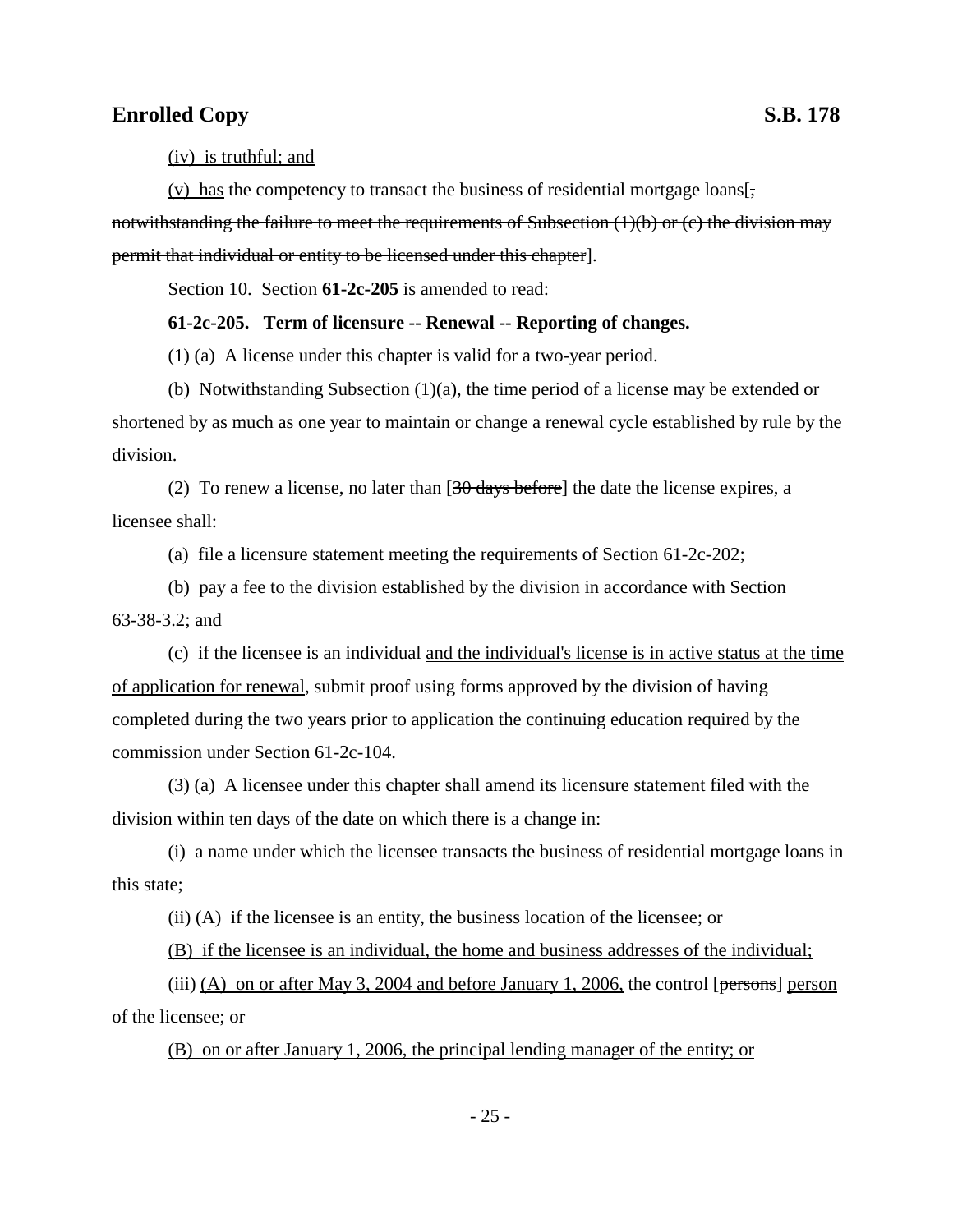(iv) any other information that is defined as material by rule made by the division.

(b) Failure to notify the division of a change described in Subsection (3)(a) is separate grounds for disciplinary action against a licensee.

(4) A licensee shall notify the division by sending the division a signed statement within ten business days of:

(a)  $(i)$  a conviction of any criminal offense;

(ii) the entry of a plea in abeyance to any criminal offense; or

(iii) the potential resolution of any criminal case by:

(A) a diversion agreement; or

(B) any other agreement under which criminal charges are held in suspense for a period of

time;

(b) filing a personal bankruptcy or bankruptcy of a business that transacts the business of residential mortgage loans; [or]

(c) the suspension, revocation, surrender, cancellation, or denial of a professional license or professional registration of the licensee, whether the license or registration is issued by this state or another jurisdiction[.]; or

(d) the entry of a cease and desist order or a temporary or permanent injunction:

(i) against the licensee by a court or licensing agency; and

(ii) based on:

(A) conduct or a practice involving the business of residential mortgage loans; or

(B) conduct involving fraud, misrepresentation, or deceit.

(5) (a) A license under this chapter expires if the licensee does not apply to renew the license on or before the expiration date of the license.

(b) Within 30 calendar days after the expiration date, a licensee whose license has expired may apply to reinstate the expired license upon:

(i) payment of a renewal fee and a late fee determined by the division under Section 63-38-3.2; and

(ii) if the licensee is an individual and is applying to reinstate a license to active status,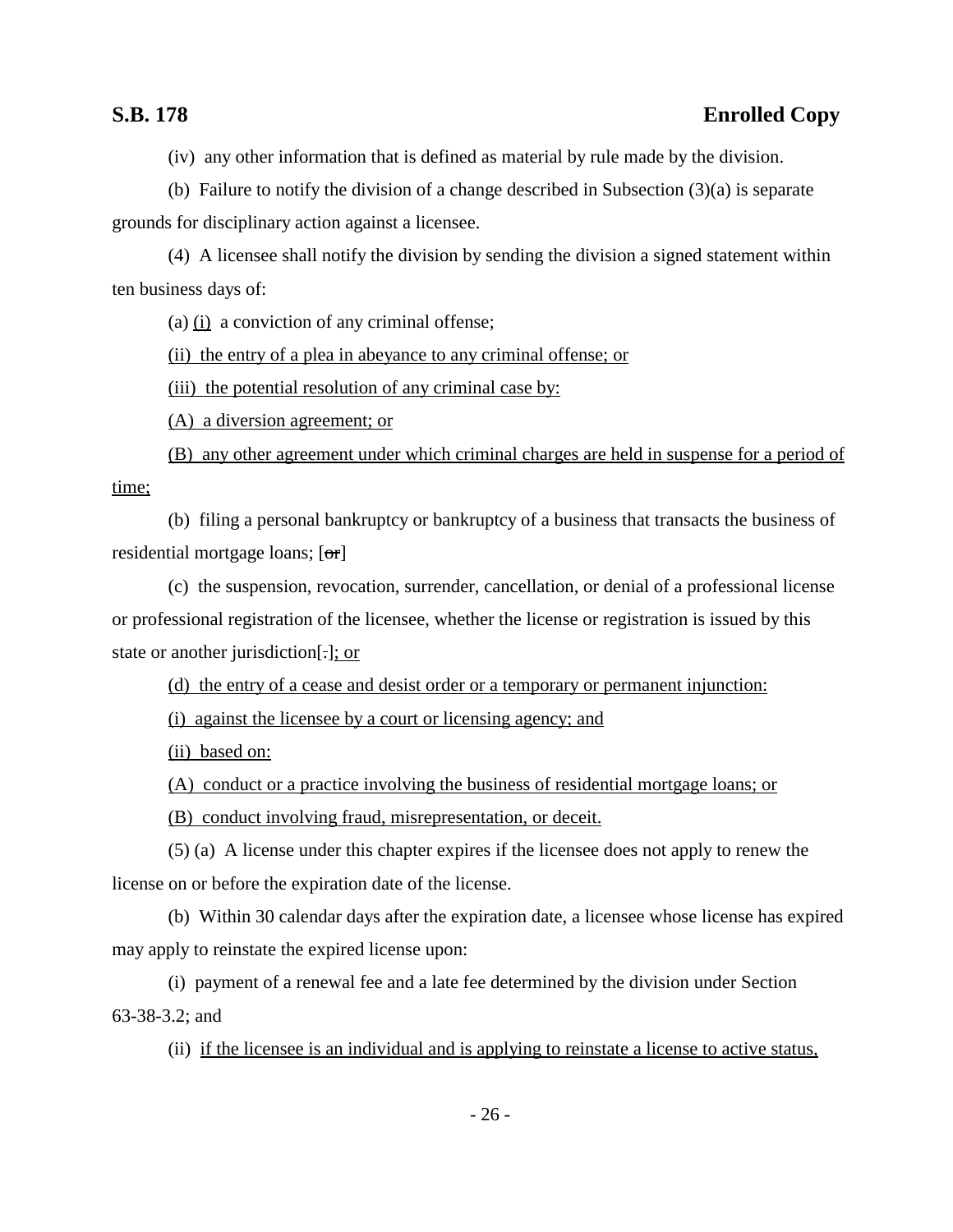providing proof using forms approved by the division of having completed, during the two years prior to application, the continuing education required by the commission under Section 61-2c-104.

(c) After the 30 calendar days described in Subsection (5)(b) and within six months after the expiration date, a licensee whose license has expired may apply to reinstate an expired license upon:

(i) payment of a renewal fee and a late fee determined by the division under Section 63-38-3.2;

(ii) if the licensee is an individual and is applying to reinstate a license to active status, providing proof using forms approved by the division of having completed, during the two years prior to application, the continuing education required by the commission under Section 61-2c-104; and

(iii) in addition to the continuing education required for a timely renewal, completing an additional 12 hours of continuing education approved by the commission under Section 61-2c-104.

(d) A licensee whose license has been expired for more than [one year may apply to reinstate an expired license upon:] six months shall be relicensed as prescribed for an original application under Section 61-2c-202.

 $[(i)$  satisfying the requirements of Subsection  $(5)(c)$ ; and

[(ii) passing the examination approved by the commission under Section 61-2c-104.]

Section 11. Section **61-2c-206** is enacted to read:

### **61-2c-206. Lending manager licenses.**

(1) Except as provided in Subsection (3), on or after September 1, 2005, to qualify as a principal lending manager under this chapter, an individual shall, in addition to meeting the standards in Section 61-2c-203:

(a) submit an application on a form approved by the division;

(b) pay fees determined by the division under Section 63-38-3.2;

(c) submit proof of having successfully completed 40 hours of prelicensing education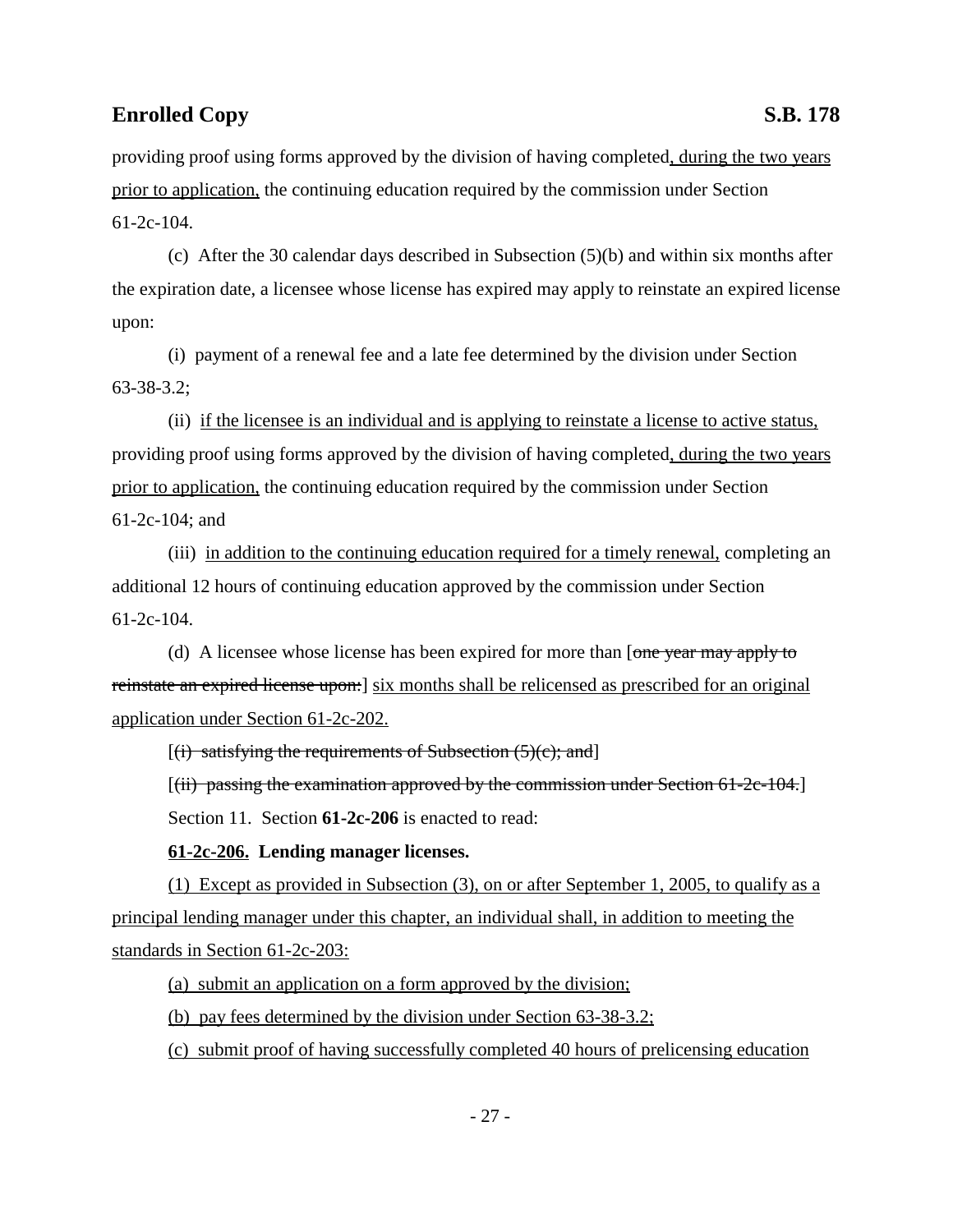approved by the commission under Section 61-2c-104;

(d) submit proof of having successfully completed the principal lending manager examination approved by the commission under Section 61-2c-104;

(e) submit proof on forms approved by the division of three years of full-time active experience as a mortgage officer, or its equivalent as approved by the commission; and

(f) if the individual is not licensed under this chapter at the time of application, submit to the background check required by Subsection 61-2c-202(4).

(2) (a) Notwithstanding Subsection (1), an individual described in Subsection (2)(b) may qualify as a principal lending manager without:

(i) meeting the requirements of Subsection  $(1)(c)$ ; and

(ii) completing the portions of the principal lending manager examination described in Subsection (1)(d) that:

(A) relate to federal law; and

(B) do not relate to Utah law.

(b) An individual may qualify as a principal lending manager pursuant to Subsection (2)(a) if the individual:

(i) submits to the division an affidavit that the individual has five years of experience in the business of residential mortgage loans;

(ii) establishes that the individual's experience described in Subsection  $(2)(b)$  was under requirements substantially equivalent to the licensing requirements of this chapter; and

(iii) provides any other information required by the division by rule under Subsection  $(2)(c)$ .

(c) In accordance with Title 63, Chapter 46a, Utah Administrative Rulemaking Act, the division shall define the information an individual shall provide to the division pursuant to Subsection  $(2)(b)$ .

(3) A principal lending manager may not engage in the business of residential mortgage loans on behalf of more than one entity at the same time.

Section 12. Section **61-2c-207** is enacted to read: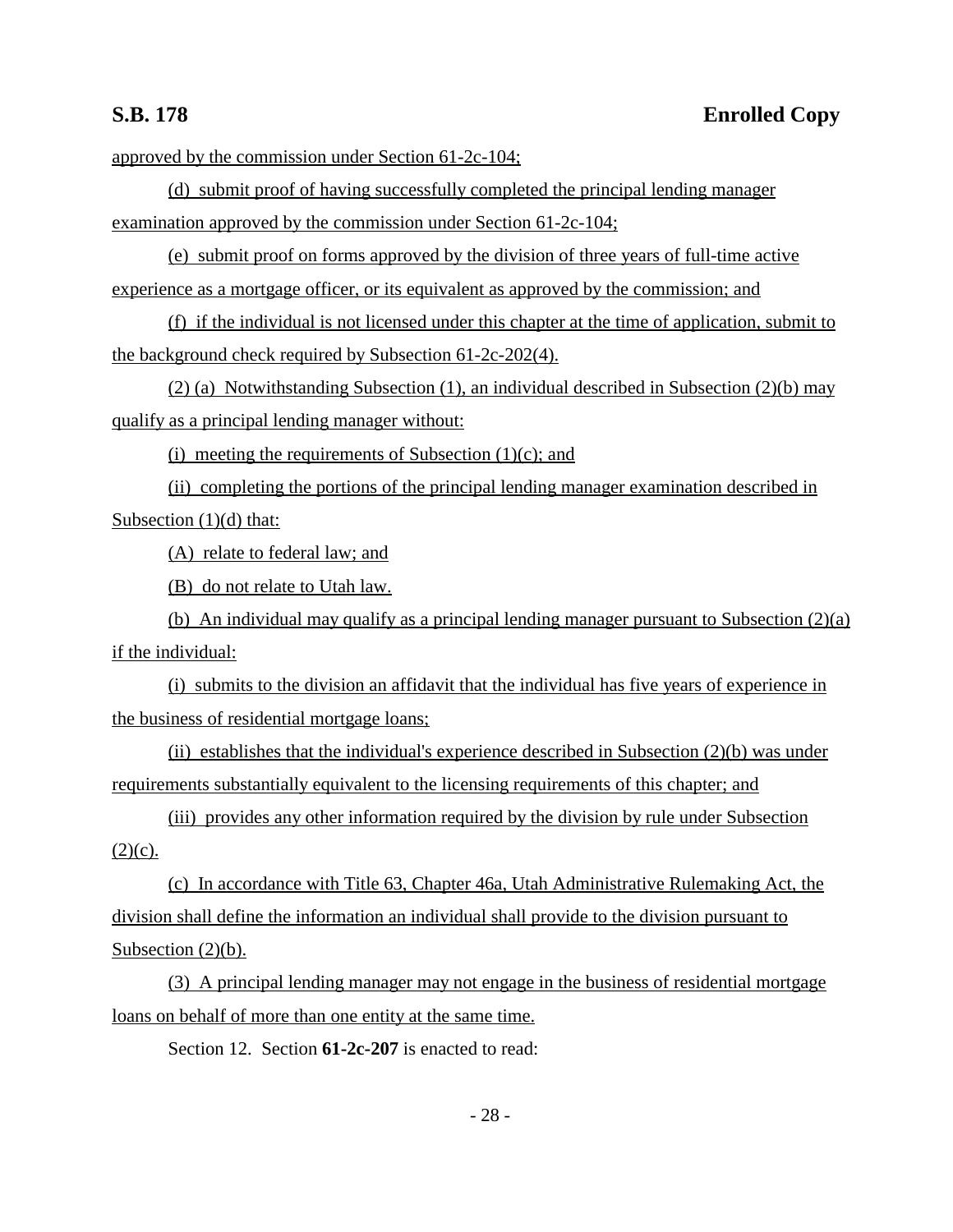### **61-2c-207. Reciprocal licensure.**

(1) The division may enter into a reciprocity agreement with another state and issue a reciprocal license to a licensee of that state if the division determines that the:

(a) state has substantially equivalent licensing laws;

(b) state requires a licensing examination that is substantially equivalent to the examination required by this chapter; and

(c) licensee has not had:

(i) formal charges alleging a violation of state mortgage laws filed against the licensee; or

(ii) disciplinary action or license restriction taken by the licensee's state of domicile.

(2) The division may issue a reciprocal license to a licensee of a state with which the division does not have a reciprocity agreement if the individual:

(a) submits to the division an affidavit that the individual has five years of experience in the business of residential mortgage loans;

(b) establishes that the individual's experience described in Subsection (2)(a) was under requirements substantially equivalent to the licensing requirements of this chapter; and

(c) provides any other information required by the division by rule under Subsection (3).

(3) In accordance with Title 63, Chapter 46a, Utah Administrative Rulemaking Act, the division shall define the information an individual shall provide to the division pursuant to Subsection (2).

Section 13. Section **61-2c-208** is enacted to read:

### **61-2c-208. Activation and inactivation of license.**

(1) (a) A licensee may request that the division place the license on inactive status by submitting an inactivation form approved by the division.

(b) On or after January 1, 2006, if the license of a principal lending manager is revoked, suspended, or expires, the license of any mortgage officer licensed with that principal lending manager shall automatically convert to inactive status.

(2) To activate a license that has been placed on inactive status, a licensee shall:

(a) submit an activation form approved by the division;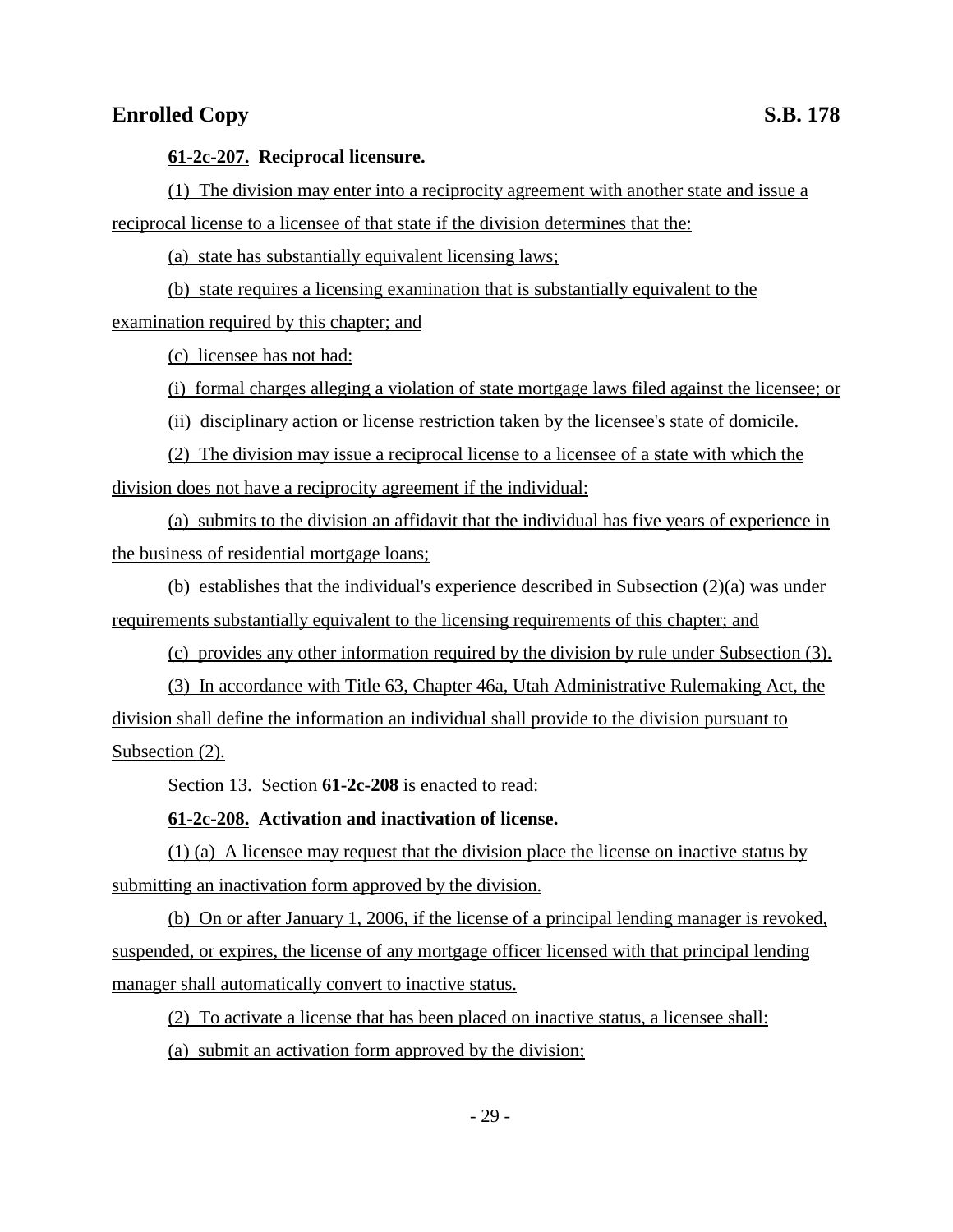(b) pay an activation fee established by the division under Section 63-38-3.2; and

(c) if the licensee is an individual whose license was in inactive status at the time of the previous renewal, the licensee shall supply the division with proof of the successful completion of the number of hours of continuing education that the licensee would have been required to complete under Section 61-2c-205(2)(c) if the licensee's license had been on active status, up to a maximum of the number of hours required for two licensing periods.

(3) On or after January 1, 2006, in addition to the requirements of Subsection (2), a mortgage officer whose license has been placed on inactive status shall obtain the signature of the principal lending manager with whom the mortgage officer will be actively licensed on the form required by the division.

(4) (a) On or after May 3, 2004 and before January 1, 2006, in addition to the requirements of Subsection (2), an entity whose license has been placed on inactive status because of the termination, death, disability, or departure of its control person shall submit the forms required by the division to affiliate the license of another control person with the entity.

(b) On or after January 1, 2006, in addition to the requirements of Subsection (2), an entity whose license has been placed on inactive status because of the termination, death, disability, or departure of its principal lending manager shall submit the forms required by the division to affiliate the license of another principal lending manager with the entity.

Section 14. Section **61-2c-301** is amended to read:

### **61-2c-301. Prohibited conduct -- Violations of the chapter.**

(1) An individual or entity transacting the business of residential mortgage loans in this state may not:

(a) give or receive compensation or anything of value in exchange for a referral of residential mortgage loan business [unless the compensation or thing of value is de minimis as defined by the division];

(b) charge a fee in connection with a residential mortgage loan transaction:

- (i) that is excessive; or
- (ii) if the individual or entity does not comply with Section 70D-1-6;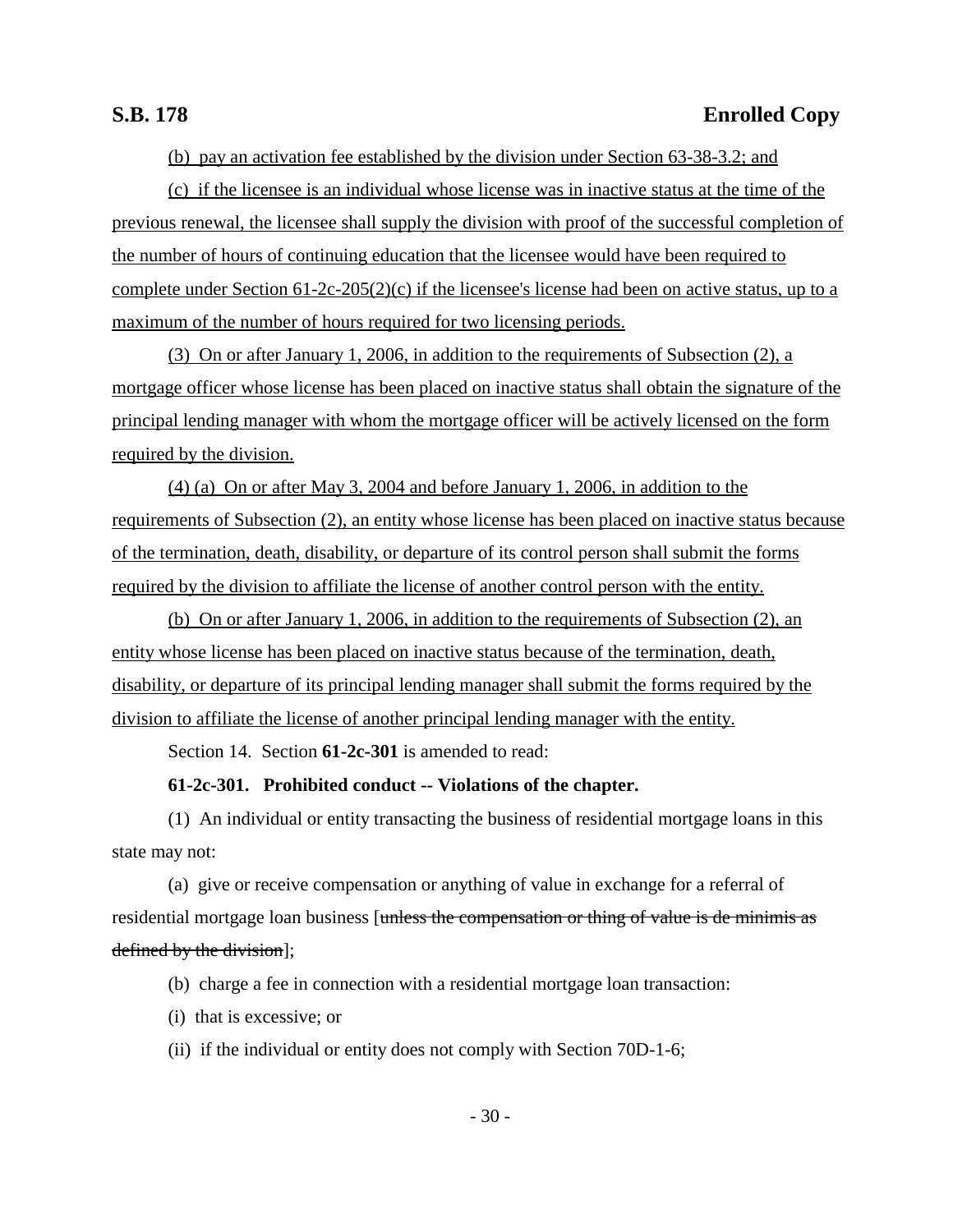(c) give or receive compensation or anything of value in exchange for a referral of settlement or loan closing services related to a residential mortgage loan transaction;

(d)  $[make a false statement or representation for purposes of inducing] do any of the$ following to induce a lender to extend credit as part of a residential mortgage loan transaction[;]:

(i) make a false statement or representation;

(ii) cause false documents to be generated; or

(iii) knowingly permit false information to be submitted by any party;

(e) (i) give or receive compensation or anything of value, or withhold or threaten to withhold payment of an appraiser fee, to influence the independent judgment of an appraiser in reaching a value conclusion in a residential mortgage loan transaction, except that it is not a violation of this section for a licensee to withhold payment because of a bona fide dispute regarding a failure of the appraiser to comply with the licensing law or the Uniform Standards of Professional Appraisal Practice;

- (f) violate or not comply with:
- (i) this chapter;
- (ii) an order of the commission or division; or
- (iii) a rule made by the division;
- (g) fail to respond within the required time period to:
- (i) a notice or complaint of the division; or
- (ii) a request for information from the division;
- (h) make false representations to the division, including in a licensure statement;

(i) for any residential mortgage loan transaction beginning on or after January 1, 2004, engage in the business of residential mortgage loans with respect to the transaction if the individual or entity also acts in any of the following capacities with respect to the same residential mortgage loan transaction:

- (i) appraiser;
- (ii) escrow agent;
- (iii) real estate agent; or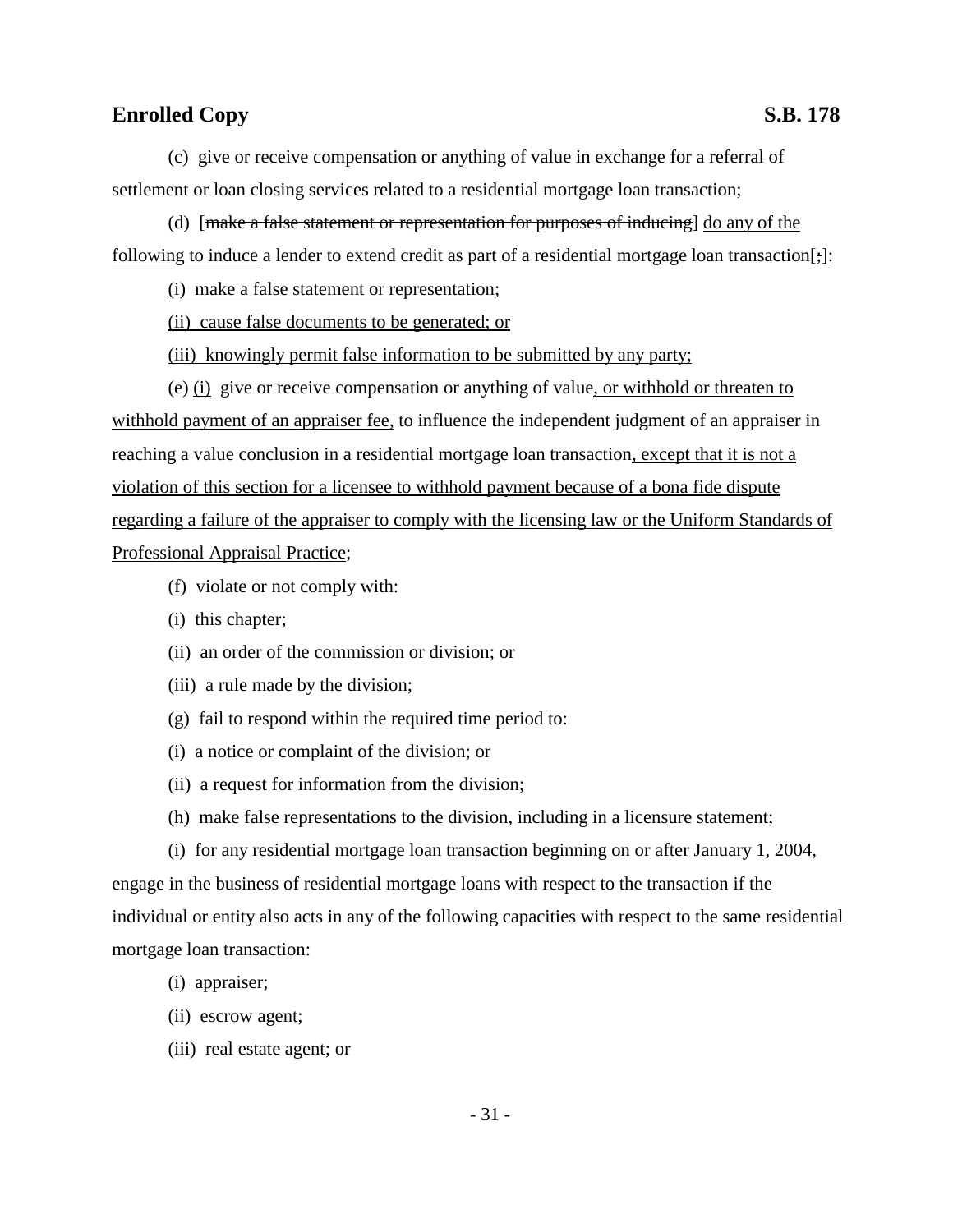(iv) general contractor;

(j) order a title insurance report or hold a title insurance policy unless the individual or entity provides to the title insurer a copy of a valid, current license under this chapter;

(k) engage in unprofessional conduct as defined by rule;  $[\sigma r]$ 

(l) engage in an act or omission in transacting the business of residential mortgage loans that constitutes dishonesty, fraud, or misrepresentation[.];

(m) engage in false or misleading advertising;

(n) (i) fail to account for all funds received in connection with a residential mortgage loan;

(ii) use funds for a different purpose from the purpose for which the funds were received;

or

(iii) (A) except as provided in Subsection  $(1)(n)(iii)(B)$ , retain funds paid for services if the services were not actually performed;

(B) notwithstanding Subsection  $(1)(n)(iii)(A)$ , a licensee may, upon compliance with Section 70D-1-6, charge a reasonable cancellation fee for work done originating a mortgage if the mortgage is not closed;

(o) fail, within 90 calendar days of a request from a borrower who has paid for an appraisal, to give a copy of an appraisal ordered and used for a transaction to the borrower;

(p) engage in an act that is performed to:

(i) evade this chapter; or

(ii) assist another person to evade this chapter;

(q) recommend or encourage default or delinquency, or continuation of an existing default or delinquency, by a mortgage applicant on an existing indebtedness prior to the closing of a residential mortgage loan that will refinance all or part of the indebtedness;

(r) in the case of a control person of an entity, fail to exercise reasonable supervision over the activities of:

(i) the individuals engaged in the business of residential mortgage loans on behalf of the entity; or

(ii) any unlicensed staff;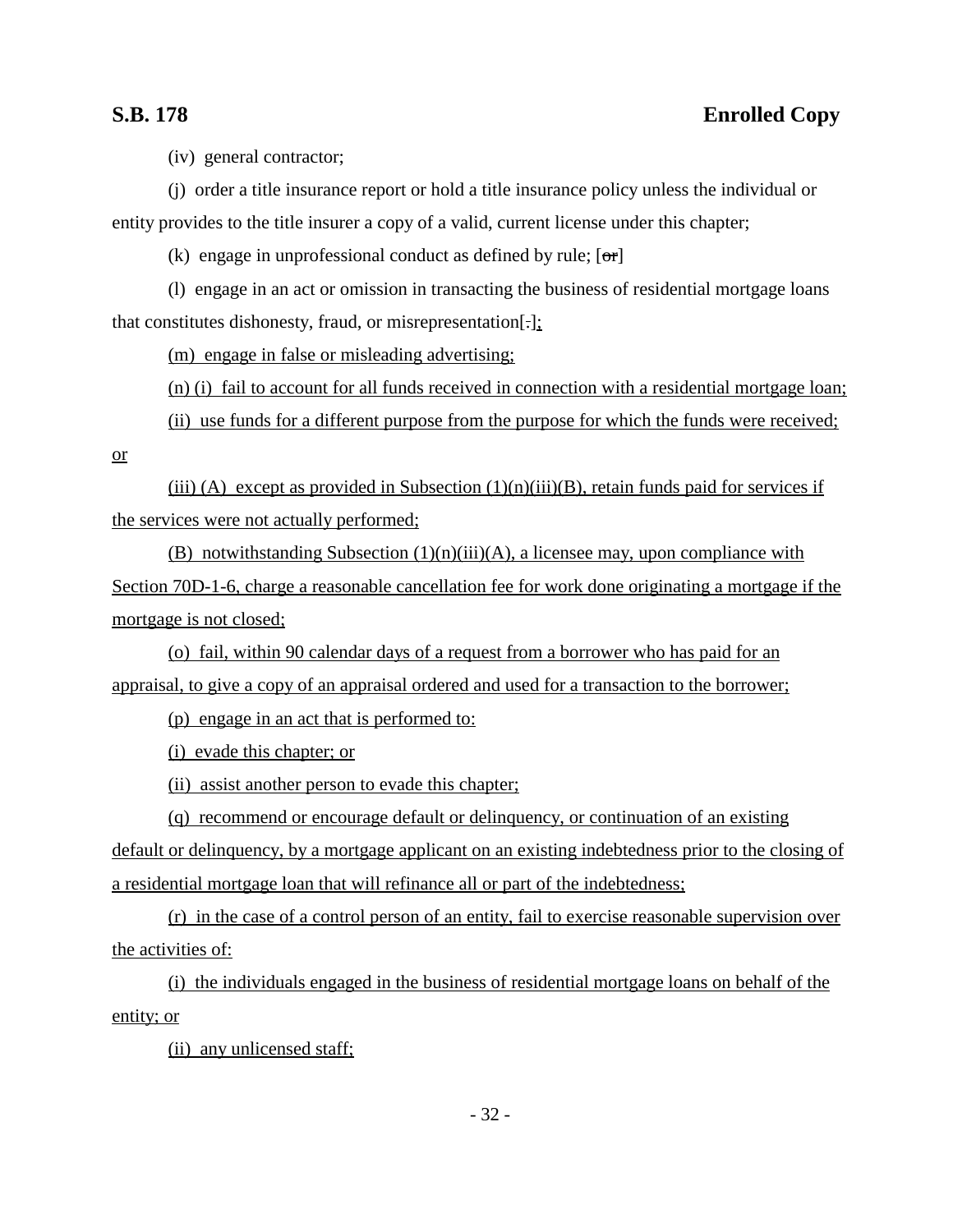(s) on or after January 1, 2006, in the case of the principal lending manager of an entity or a branch office of an entity, fail to exercise reasonable supervision over the activities of the mortgage officers who are licensed with the principal lending manager; or

(t) pay or offer to pay an individual who does not hold a license under this chapter for work that requires the individual to hold a license under this chapter.

(2) Whether or not the crime is related to the business of residential mortgage loans, it is a violation of this chapter for a licensee  $[\sigma r]$ , a control person of a licensee, or a person who is a certified education provider to do any of the following with respect to a criminal offense which involves moral turpitude:

(a) be convicted;

(b) plead guilty or nolo contendere;

(c) enter a plea in abeyance; or

(d) be subjected to a criminal disposition similar to the ones described in Subsections  $(2)(a)$  through  $(c)$ .

(3) A principal lending manager does not violate Subsection (1)(s) if:

(a) in contravention of the principal lending manager's written policies and instructions, an affiliated licensee of the principal lending manager violates a provision of:

(i) this chapter; or

(ii) rules made by the division under this chapter;

(b) the principal lending manager established and followed reasonable procedures to ensure that affiliated licensees receive adequate supervision;

(c) upon learning of a violation by an affiliated licensee, the principal lending manager attempted to prevent or mitigate the damage;

(d) the principal lending manager did not participate in or ratify the violation by an affiliated licensee; and

(e) the principal lending manager did not attempt to avoid learning of the violation.

Section 15. Section **61-2c-302** is amended to read:

**61-2c-302. Record requirements.**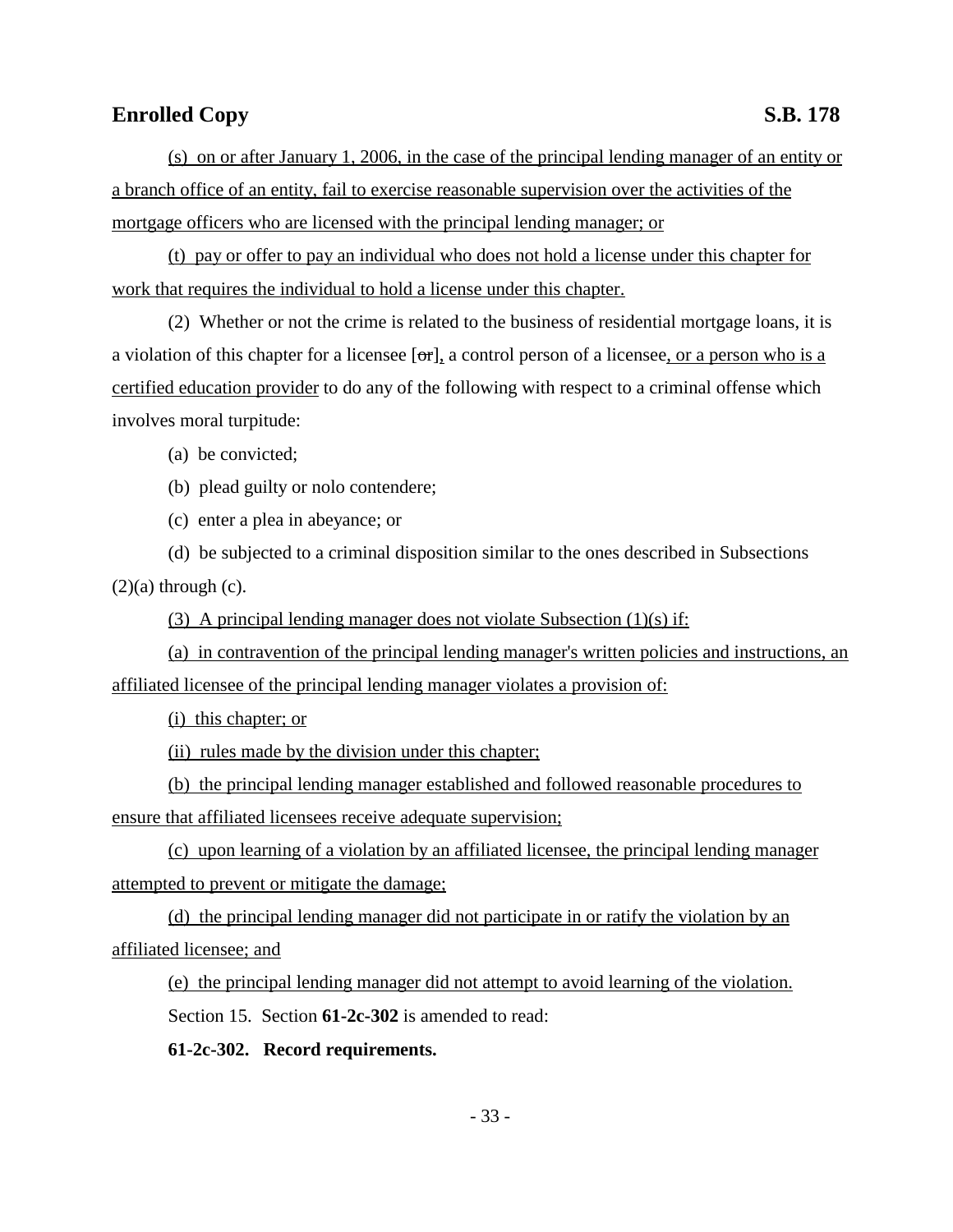(1) For the time period specified in Subsection (2), a licensee shall make or possess any record required for that licensee by a rule made by the division.

(2) A licensee shall maintain in its possession a record described in Subsection (1) until the later of four years from the last to occur of the following:

(a) the final entry on a residential mortgage loan is made by that licensee;

(b) if the residential mortgage loan is serviced by the licensee:

(i) the residential mortgage loan is paid in full; or

(ii) the licensee ceases to service the residential mortgage loan; or

(c) if the residential mortgage loan is not serviced by the licensee, the residential mortgage loan is closed.

(3) A licensee shall:

(a) make available to the division for inspection during normal business hours all records required to be maintained under this chapter; and

(b) upon reasonable notice from the division to a licensee, produce all records described in Subsection  $(3)(a)$  that are related to an investigation being conducted by the division at the division office for inspection and copying by the division.

(4) A licensed entity shall maintain and produce for inspection by the division a current list of all individuals whose licenses are affiliated with the entity.

Section 16. Section **61-2c-401** is amended to read:

### **61-2c-401. Investigations -- Subpoena power of division.**

(1) The division may investigate or cause to be investigated the actions of:

(a)  $(i)$  a licensee [and the control persons of any licensee]; or

(ii) the following with respect to an entity that is a licensee:

(A) a control person;

(B) a manager;

(C) a managing partner;

(D) a director;

(E) an executive officer; or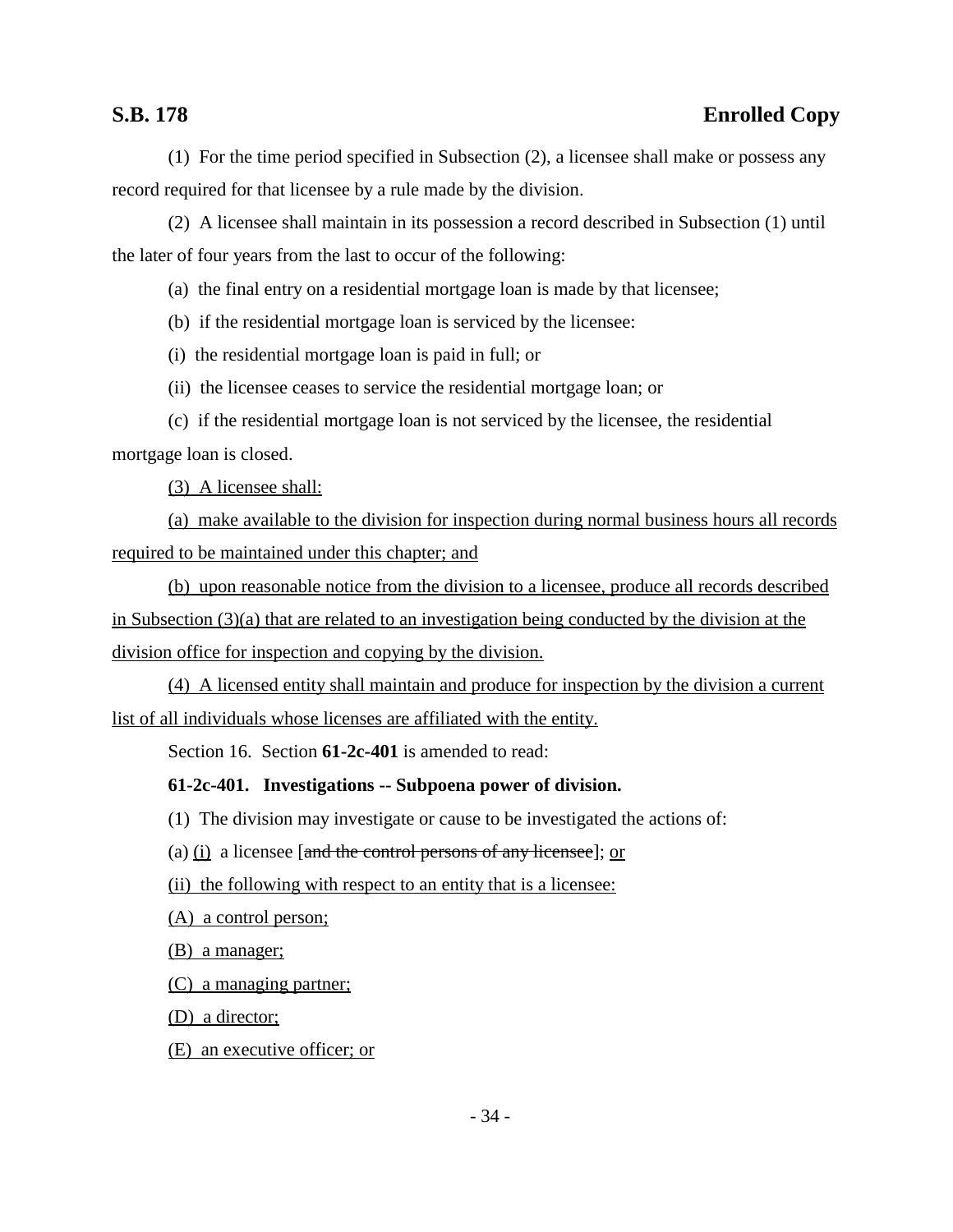(F) an individual who performs a function similar to an individual listed in this Subsection  $(1)(a)(ii);$ 

(b)  $(i)$  an applicant for licensure under this chapter  $\frac{1}{2}$ , and the control persons of any

applicant]; or

(ii) the following with respect to an entity that has applied for a license under this chapter:

(A) a control person;

(B) a manager;

(C) a managing partner;

(D) a director;

(E) an executive officer; or

(F) an individual who performs a function similar to an individual listed in this Subsection  $(1)(b)(ii)$ ; or

(c) any individual or entity that transacts the business of residential mortgage loans within this state, and the control persons of any such entity.

(2) In conducting investigations, records inspections, and adjudicative proceedings, the division may:

(a) subpoena witnesses;

(b) take evidence;

(c) require by subpoena duces tecum the production of books, papers, contracts, records, other documents, or information considered relevant to an investigation; and

(d) serve a subpoena by certified mail.

(3) A failure to respond to a subpoena served by the division is considered as a separate violation of this chapter.

(4) The division may inspect all records related to the business of residential mortgage loans by a licensee under this chapter, regardless of whether the records are maintained at a business location in Utah, in conducting:

(a) investigations of complaints; or

(b) inspections of the records required to be maintained under: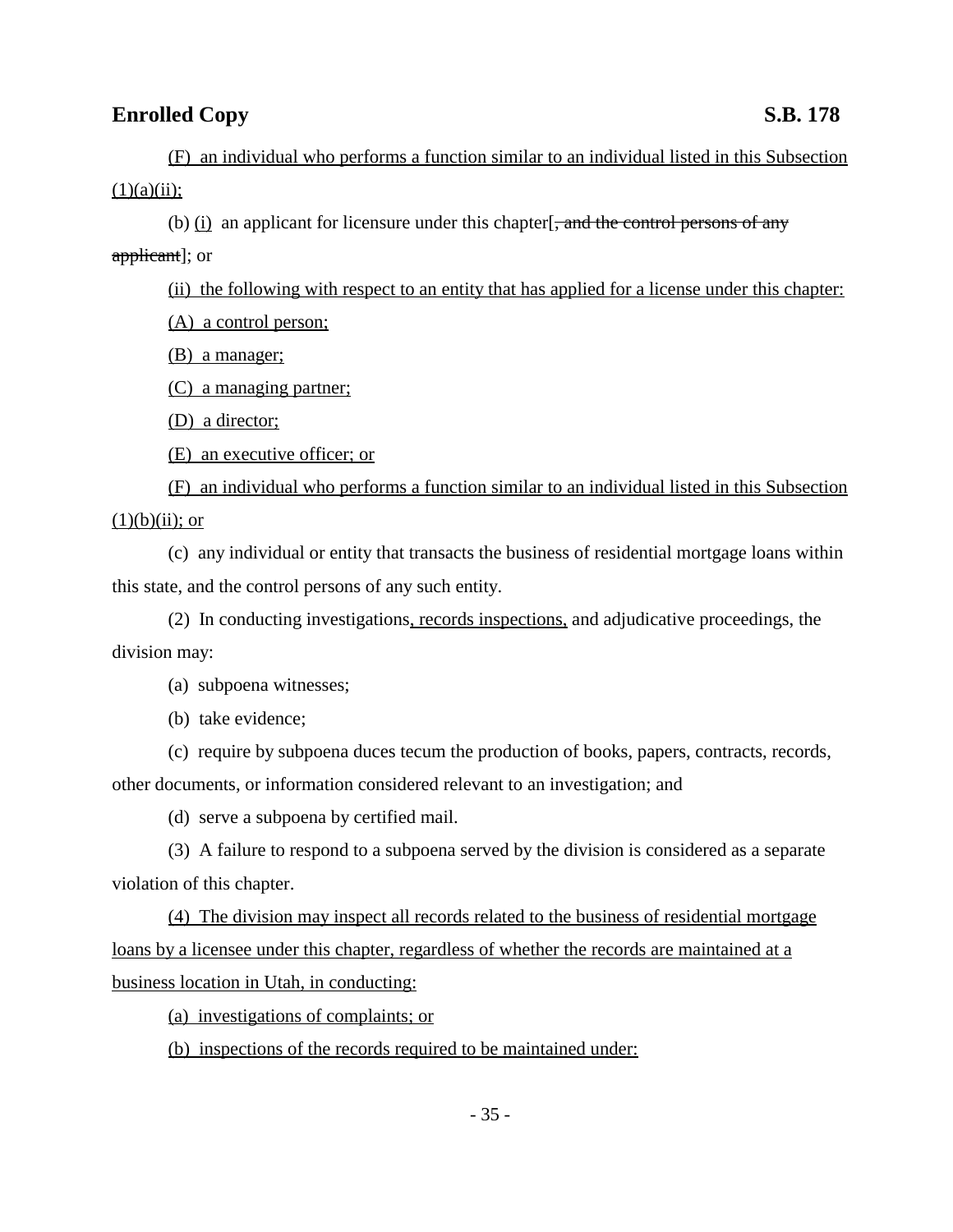(i) this chapter; or

(ii) rules adopted by the division under this chapter.

(5) (a) If a licensee maintains the records required by this chapter and the rules adopted by the division under this chapter outside Utah, the licensee is responsible for all reasonable costs, including reasonable travel costs, incurred by the division in inspecting those records.

(b) Upon receipt of notification from the division that records maintained outside Utah are to be examined in connection with an investigation or an examination, the licensee shall deposit with the division a deposit of \$500 to cover the division's expenses in connection with the examination of the records.

(c) If the deposit described in Subsection (5)(b) is insufficient to meet the estimated costs and expenses of examination of the records, the licensee shall make an additional deposit to cover the estimated costs and expenses of the division.

(d) (i) All deposits under this Subsection (5) shall be deposited in the General Fund as a dedicated credit to be used by the division under Subsection (5)(a).

(ii) The division, with the concurrence of the executive director, may use the deposit monies deposited in the General Fund under this Subsection (5)(d) as a dedicated credit for the records inspection costs under Subsection (5)(a).

(iii) A deposit under this Subsection (5) shall be refunded to the licensee to the extent it is not used, together with an itemized statement from the division of all amounts it has used.

(e) All deposits under this Subsection (5) shall be nonlapsing.

(6) Failure to deposit with the division a deposit required to cover the costs of examination of records that are maintained outside Utah shall result in automatic suspension of a license until the deposit is made.

Section 17. Section **61-2c-402** is amended to read:

### **61-2c-402. Disciplinary action -- Reinstatement.**

(1) Subject to the requirements of this section, if an individual or entity required to be licensed under this chapter violates this chapter, or an education provider certified under this chapter, the commission, with the concurrence of the director, may: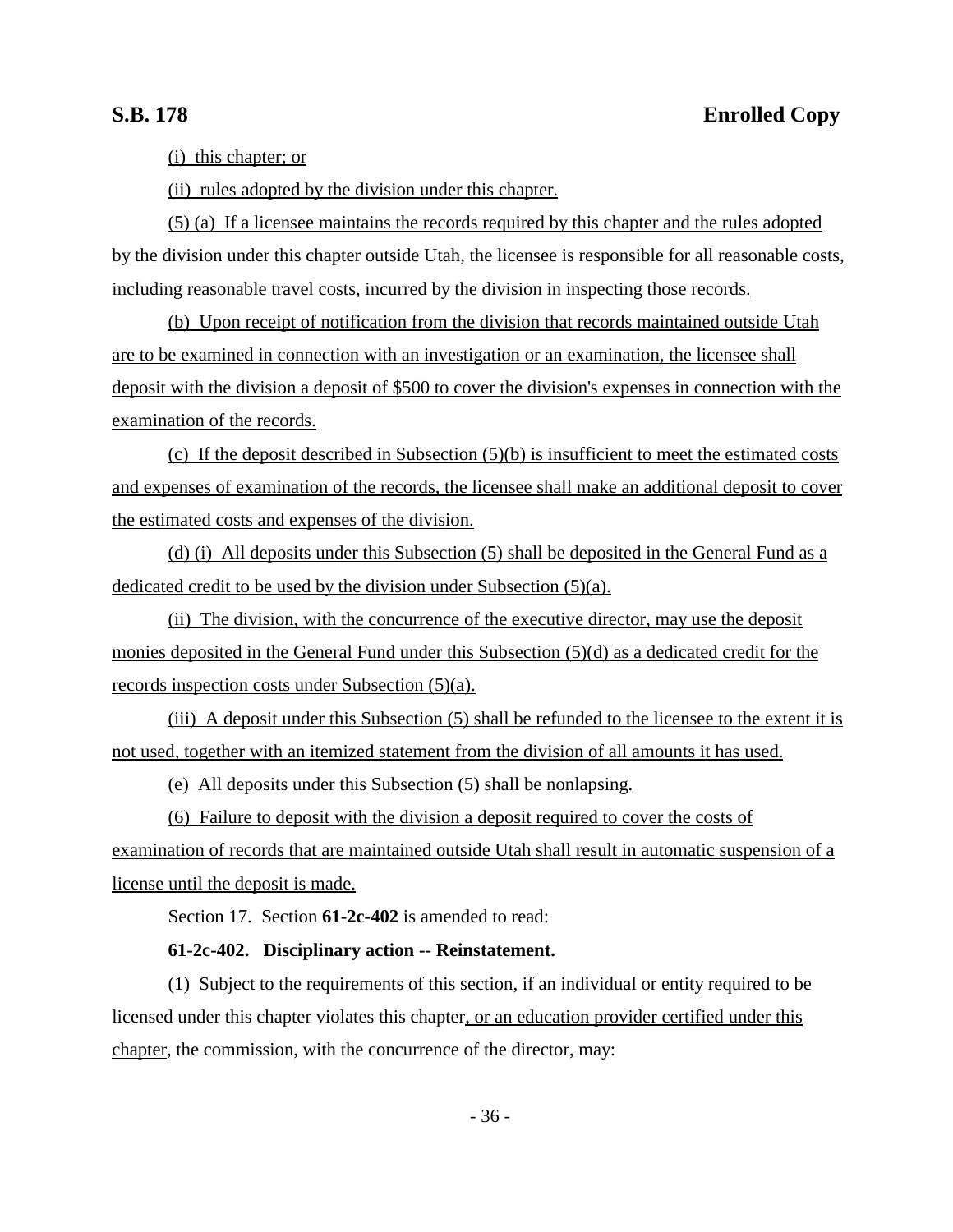(a) impose a civil penalty against the individual or entity in an amount not to exceed

\$2,500 per violation;

- (b) do any of the following to a license under this chapter:
- (i) suspend;
- (ii) revoke;
- (iii) place on probation;
- (iv) deny renewal; or
- (v) deny reinstatement; or
- (c) do both Subsections  $(1)(a)$  and  $(b)$ .

(2) (a) Before the commission and the division may take an action described in Subsection (1), the division shall:

- (i) give notice to the individual or entity; and
- (ii) schedule an adjudicative proceeding.

(b) If after the adjudicative proceeding scheduled under Subsection (2)(a), the commission and the director determine that an individual or entity required to be licensed under this chapter has violated this chapter, the commission may take an action described in Subsection (1) by written order.

(3) In accordance with Title 63, Chapter 46b, Administrative Procedures Act, an individual or entity against whom disciplinary action is taken under this section may seek review by the executive director of the disciplinary action.

(4) If an individual or entity prevails in a judicial appeal and the court finds that the state action was undertaken without substantial justification, the court may award reasonable litigation expenses to that individual or entity as provided under Title 78, Chapter 27a, Small Business Equal Access to Justice Act.

(5) (a) An order issued under this section takes effect 30 days after the service of the order unless otherwise provided in the order.

(b) If an appeal of an order issued under this section is taken by an individual or entity, the division may stay enforcement of the commission's order in accordance with Section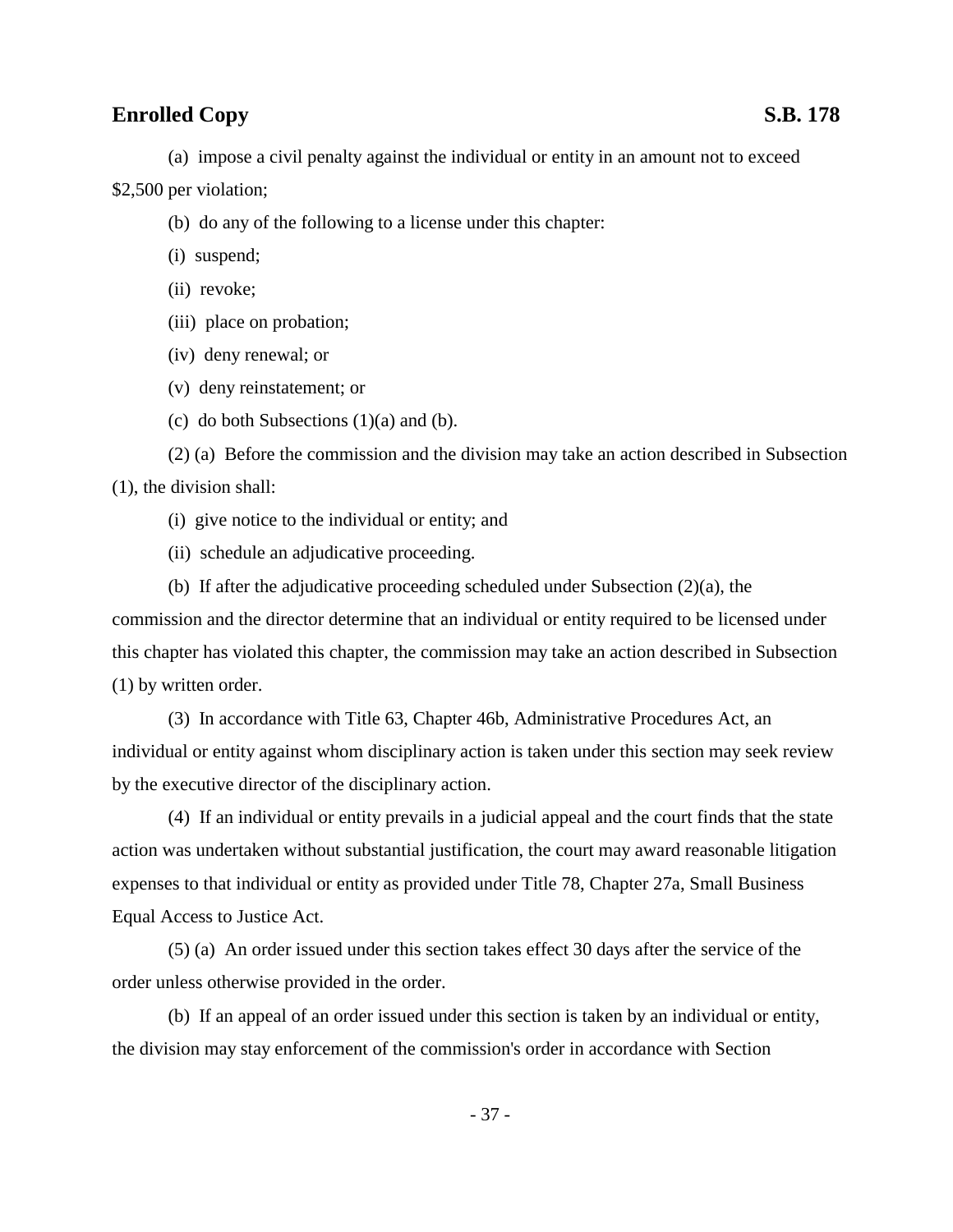63-46b-18.

(6) If ordered by the court of competent jurisdiction, the division shall promptly take an action described in Subsection (1)(b) against a license granted under this chapter.

(7) (a) If a license under this chapter is revoked, the individual or entity may apply to have the license reinstated by complying with the requirements of Section 61-2c-202 for licensure.

(b) Notwithstanding Subsection (7)(a), if a license under this chapter is revoked, the individual or entity may not apply for reinstatement of the license sooner than five years after the date the license is revoked in accordance with this section.

(c) If an individual or entity whose license has been revoked applies for reinstatement in accordance with Subsection (7)(b), the commission and the division may grant the application for reinstatement if they find that:

(i) there has been good conduct on the part of the applicant subsequent to the events that led to the revocation, and that the subsequent good conduct outweighs the events which led to the revocation; and

(ii) the interest of the public is not likely to be harmed by the granting of the license.

Section 18. Section **61-2c-403** is amended to read:

**61-2c-403. Cease and desist orders.**

(1) (a) The director may issue and serve by certified mail, or by personal service, on an individual or entity an order to cease and desist if:

(i) the director has reason to believe that the individual or entity has been or is engaging in acts constituting a violation of this chapter; and

(ii) it appears to the director that it would be in the public interest to stop the acts.

(b) Within ten days after service of the order, the party named in the order may request an adjudicative proceeding to be held in accordance with Title 63, Chapter 46b, Administrative Procedures Act.

(c) Pending the hearing, the cease and desist order shall remain in effect.

(2) (a) After the hearing described in Subsection (1), if the director finds that the acts of the individual or entity violate this chapter, the director shall issue an order making the cease and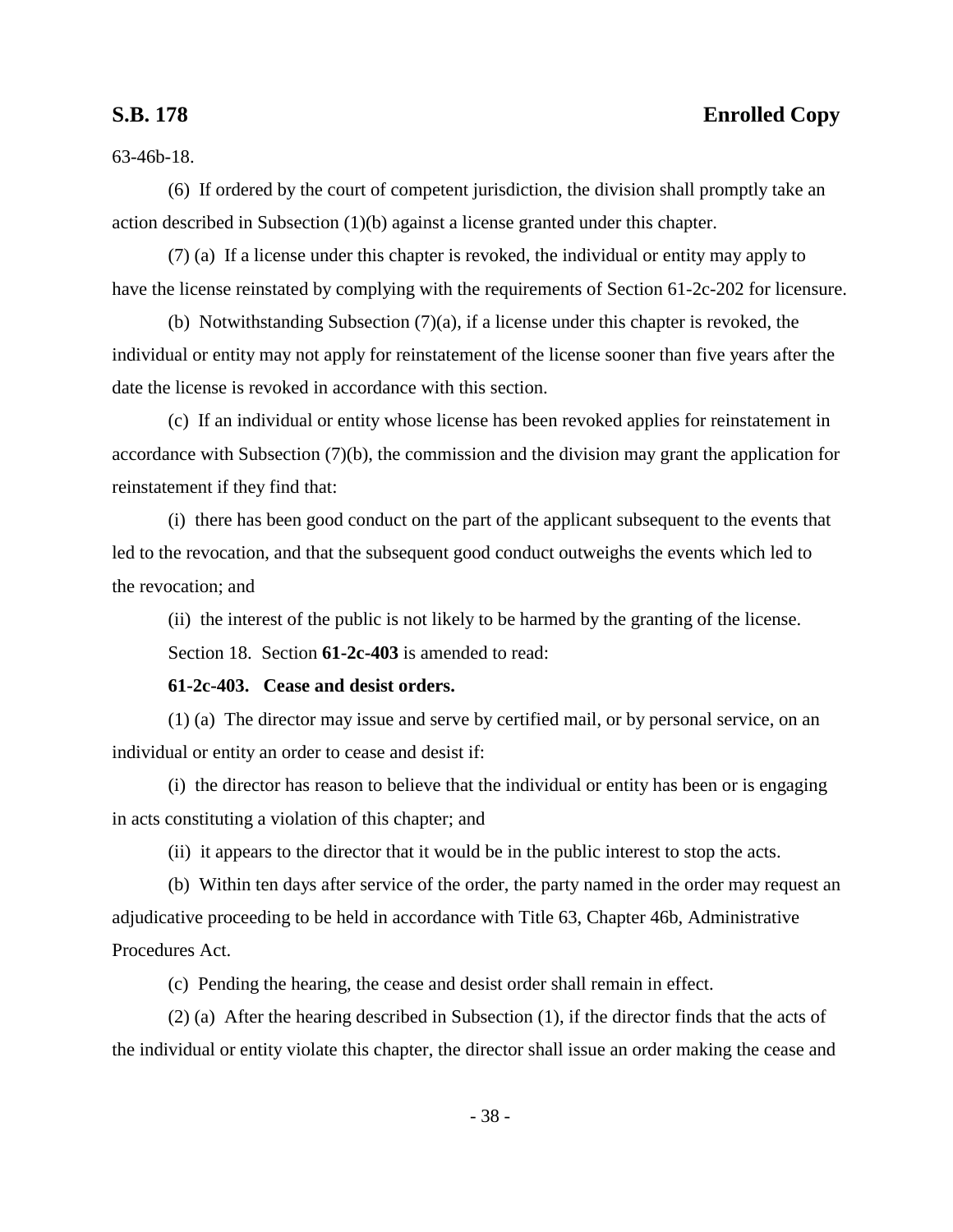desist order permanent.

(b) (i) The director may file suit in the name of the division to enjoin and restrain an individual or entity on whom an order is served under this section from violating this chapter if:

(A) (I) the individual or entity did not request a hearing under Subsection (1); or

(II) a permanent cease and desist order is issued against the individual or entity following a hearing or stipulation; and

(B) (I) the individual or entity fails to cease the acts; or

- (II) after discontinuing the acts, the individual or entity again commences the acts.
- (ii) The suit described in Subsection  $(2)(b)(i)$  shall be filed in the district court in the county:

(A) in which the acts occurred;

(B) where the individual resides; or

(C) where the individual or entity carries on business.

(3) The cease and desist order issued under this section may not interfere with or prevent the prosecution of a remedy or action enforcement under this chapter.

(4) An individual [or a control person of an entity] who violates a cease and desist order issued under this section is guilty of a class A misdemeanor.

Section 19. Section **61-2c-404** is enacted to read:

### **61-2c-404. Civil actions.**

(1) (a) A person who violates this chapter is liable for an additional penalty, as determined by the court, of at least the amount the person received in consequence of a violation of this chapter as:

(i) commission;

(ii) compensation; or

(iii) profit.

(b) A person aggrieved by a violation of this chapter may:

(i) bring an action for a penalty described in Subsection  $(1)(a)$ ; and

(ii) use a penalty obtained under Subsection  $(1)(a)$  for the person's own use and benefit.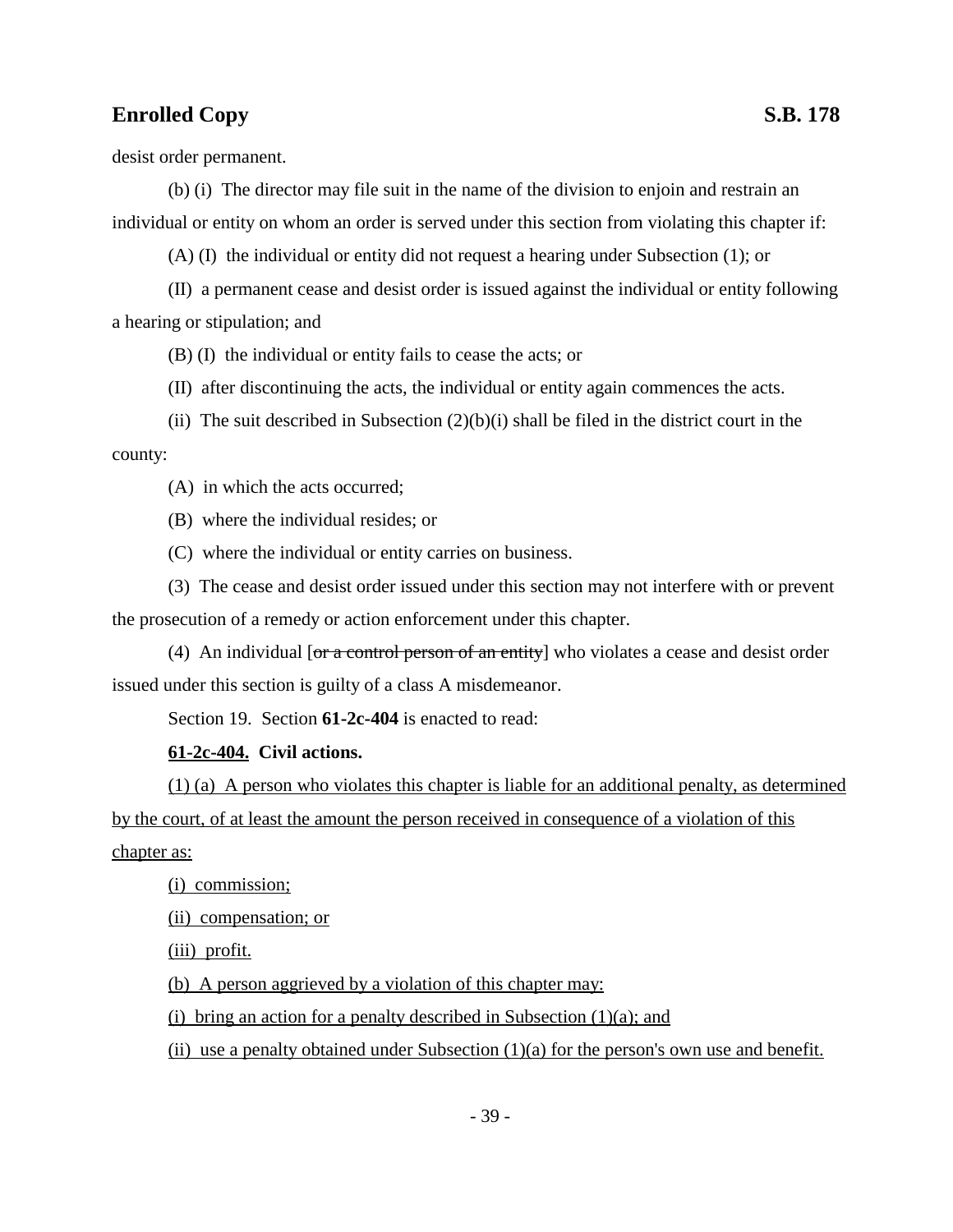(2) A person who is not licensed under this chapter at the time of an act or service that requires a license under this chapter may not bring an action in court for the recovery of a commission, fee, or compensation for that act or service.

(3) On or after January 1, 2006:

(a) a mortgage officer may not bring an action in the mortgage officer's own name for the recovery of a fee, commission, or compensation for transacting the business of residential mortgage loans unless the action is brought against the principal lending manager with whom the mortgage officer was licensed at the time of the act or service that is the subject of the action; and

(b) an action by an entity for the recovery of a fee, commission, or other compensation shall be brought by:

(i) an entity; or

(ii) the principal lending manager of an entity on behalf of the entity.

(4) On or after January 1, 2006, a principal lending manager who transacts the business of residential mortgage loans on the principal lending manager's own behalf may sue in the principal lending manager's own name for the recovery of a fee, commission, or compensation for transacting the business of residential mortgage loans.

Section 20. Section **61-2c-501** is enacted to read:

# **Part 5. Residential Mortgage Loan Education, Research, and Recovery Fund 61-2c-501. Fund created -- Minimum balance.**

(1) There is created a restricted special revenue fund known as the "Residential Mortgage Loan Education, Research, and Recovery Fund."

(2) The interest earned on the fund shall be deposited into the fund.

(3) At the beginning of each state fiscal year, \$100,000 shall remain available in the fund to satisfy judgments rendered against individuals and entities licensed under this chapter.

Section 21. Section **61-2c-502** is enacted to read:

### **61-2c-502. Additional license fee.**

(1) An individual who applies for or renews a license shall pay, in addition to the application or renewal fee, a reasonable annual fee: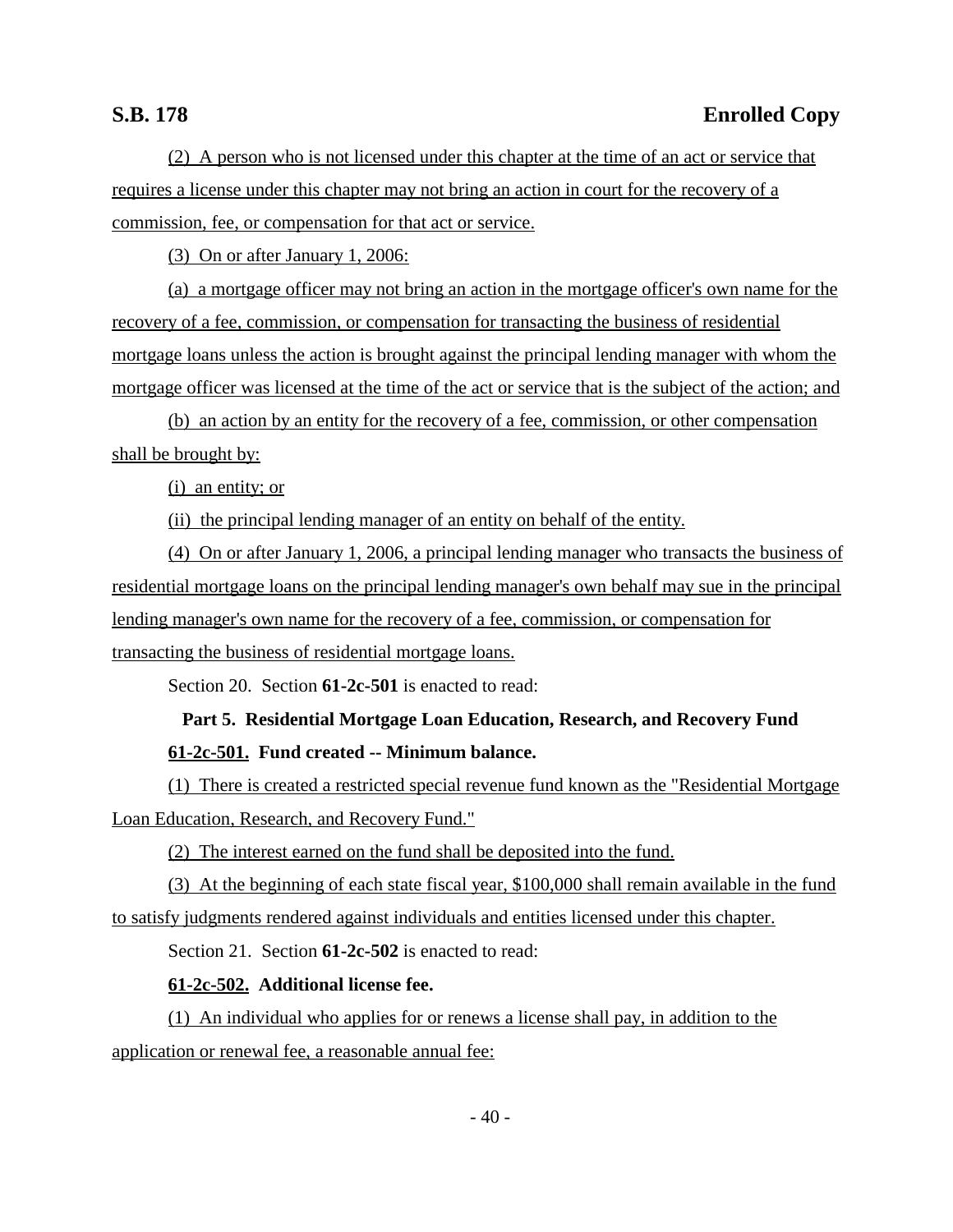(a) determined by the division with the concurrence of the commission; and

(b) not to exceed \$18.

(2) An entity that applies for or renews an entity license shall pay, in addition to the application or renewal fee, a reasonable annual fee:

(a) determined by the division with the concurrence of the commission; and

(b) not to exceed \$25.

(3) Notwithstanding Section 13-1-2, the fees provided in this section shall be paid into the fund to be used as provided in this part.

(4) If the balance in the fund that is available to satisfy judgments against licensees decreases to less than \$100,000, the division may make additional assessments to licensees to maintain the balance available at \$100,000 to satisfy judgments.

Section 22. Section **61-2c-503** is enacted to read:

**61-2c-503. Notice to division -- Judgment against mortgage licensee -- Fraud, misrepresentation, or deceit -- Verified petition for order directing payment from fund -- Limitations and procedure.**

(1) (a) A person may bring a claim against the fund if the person sends a signed notification to the division at the time the person files an action:

(i) against a licensee; and

(ii) alleging fraud, misrepresentation, or deceit.

(b) Within 30 calendar days of receipt of the notice described in Subsection (1)(a), the division may intervene in the action.

(c) If a person making a claim against the fund obtains a final judgment in a court of competent jurisdiction in Utah against a licensee based on fraud, misrepresentation, or deceit in a residential mortgage loan transaction, the person making the claim may, upon termination of all proceedings including appeals, file a verified petition in the court where the judgment was entered for an order directing payment from the fund for the uncollected actual damages included in the judgment.

(d) A recovery from the fund may not include punitive damages, interest, or court costs.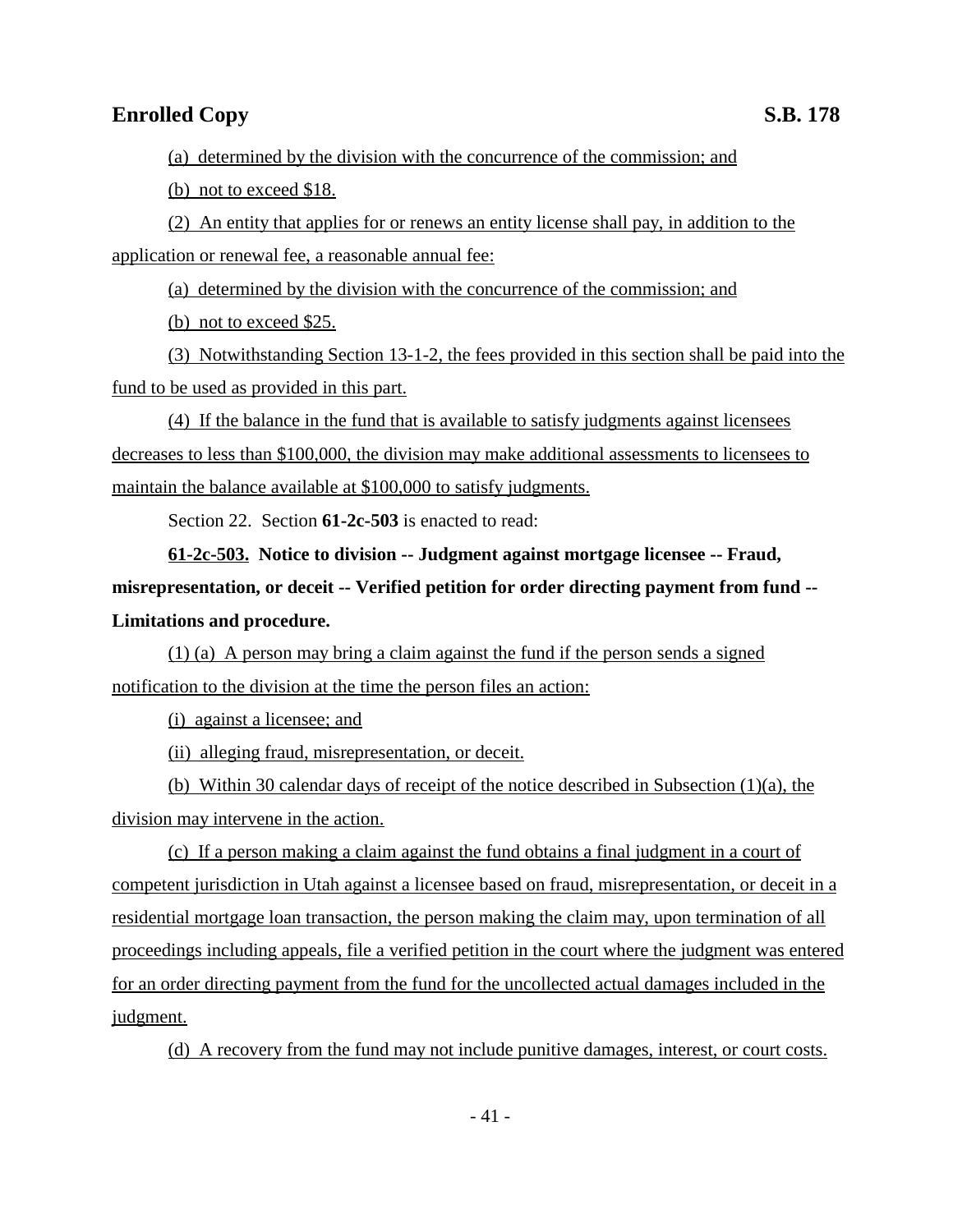(e) Regardless of the number of claimants or number of loans involved in a transaction, the liability of the fund may not exceed:

(i) \$15,000 for a single transaction;

(ii) \$45,000 for an individual licensee; or

(iii) \$45,000 for an entity.

(2) A person making a claim against the fund shall:

(a) serve a copy of the petition on the division; and

(b) file a copy of the affidavit of the service of the petition described in Subsection (2)(a) with the court.

(3) (a) The court shall conduct a hearing on the petition within 30 calendar days after service.

(b) The petitioner shall recover from the fund only if the petitioner shows:

(i) that the petitioner is not:

(A) the spouse of the judgment debtor; or

(B) the personal representative of the spouse of the judgment debtor;

(ii) that the petitioner has complied with this chapter;

(iii) that the petitioner has obtained a final judgment in the manner prescribed under this section, indicating the amount of the judgment awarded;

(iv) that the petitioner has proved the amount still owing on the judgment at the date of the petition;

 $(v)$  (A) that:

(I) the petitioner has a writ of execution issued upon the judgment; and

(II) the officer executing the writ has made a return showing that no property subject to execution in satisfaction of the judgment could be found; and

(B) if execution is levied against the property of the judgment debtor, that:

(I) the amount realized was insufficient to satisfy the judgment; and

(II) a balance remains on the judgment after application of the amount realized; and

(vi) that the petitioner has: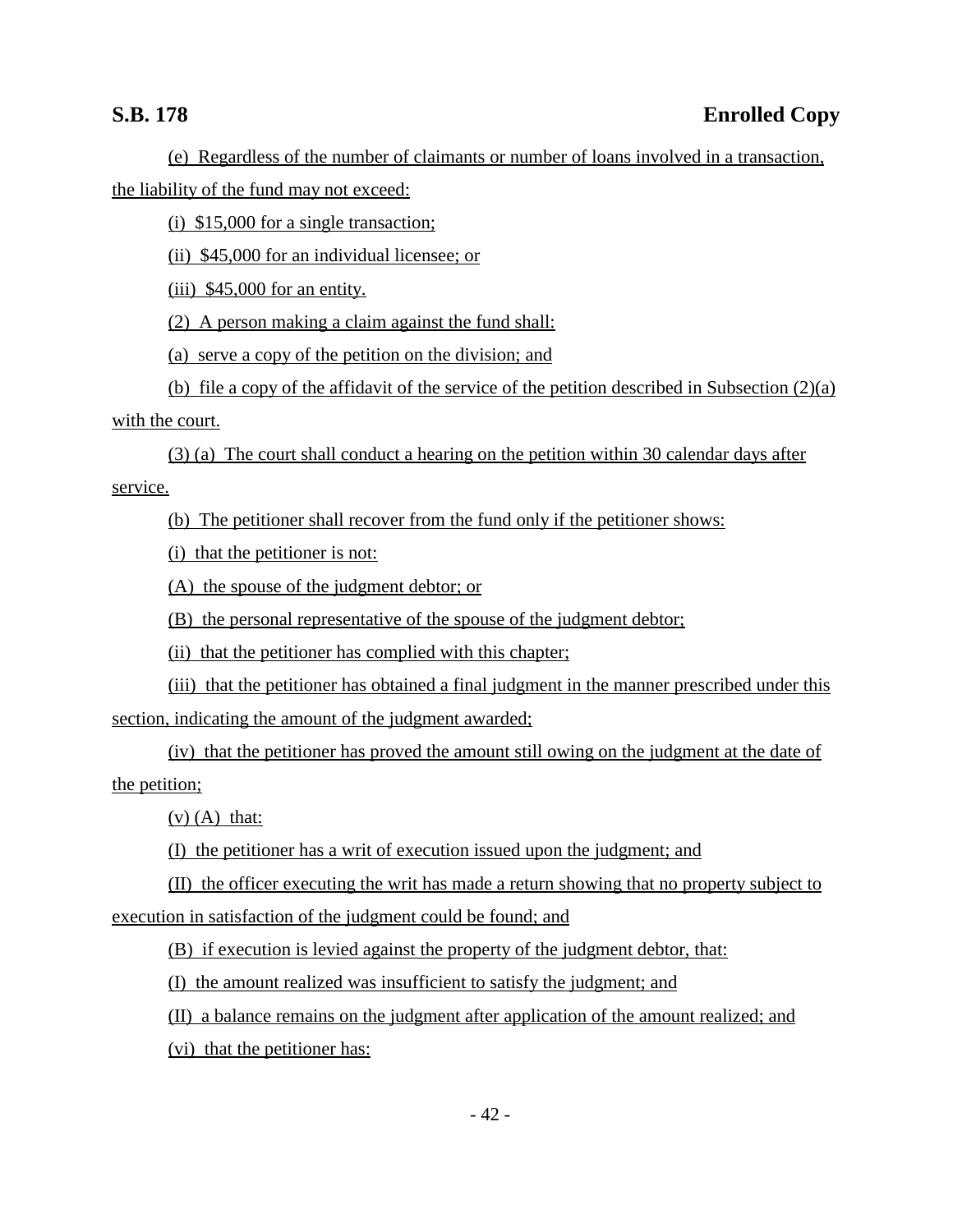(A) made reasonable searches and inquiries to ascertain whether the judgment debtor has any interest in property, real or personal, that may satisfy the judgment; and

(B) has exercised reasonable diligence to secure payment of the judgment from the assets of the judgment debtor.

(4) If the petitioner satisfies the court that it is not practicable for the petitioner to comply with one or more of the requirements in Subsections  $(3)(b)(v)$  and  $(3)(b)(vi)$ , the court may waive those requirements.

(5) (a) A judgment that is the basis for a claim against the fund may not have been discharged in bankruptcy.

(b) In the case of a bankruptcy proceeding that is open or that is commenced during the pendency of the claim, the claimant shall, prior to obtaining a claim against the fund, obtain an order from the bankruptcy court declaring the judgment and debt to be nondischargeable.

Section 23. Section **61-2c-504** is enacted to read:

### **61-2c-504. Authority to act on receipt of petition.**

(1) Upon receipt of a petition meeting the requirements of Section 61-2c-503, the division may answer, initiate review proceedings, or appear in a proceeding:

(a) in the name of the defendant to the action; or

(b) on behalf of the fund.

(2) The division may settle a claim subject to:

(a) the application of a petitioner; and

(b) court approval.

Section 24. Section **61-2c-505** is enacted to read:

### **61-2c-505. Court determination and order.**

If the court determines that a claim should be levied against the portion of the fund allocated to carry out the provisions of this chapter, the court shall enter an order requiring the division to pay from the fund the portion of the petitioner's judgment that is payable from the fund under Section 61-2c-503.

Section 25. Section **61-2c-506** is enacted to read: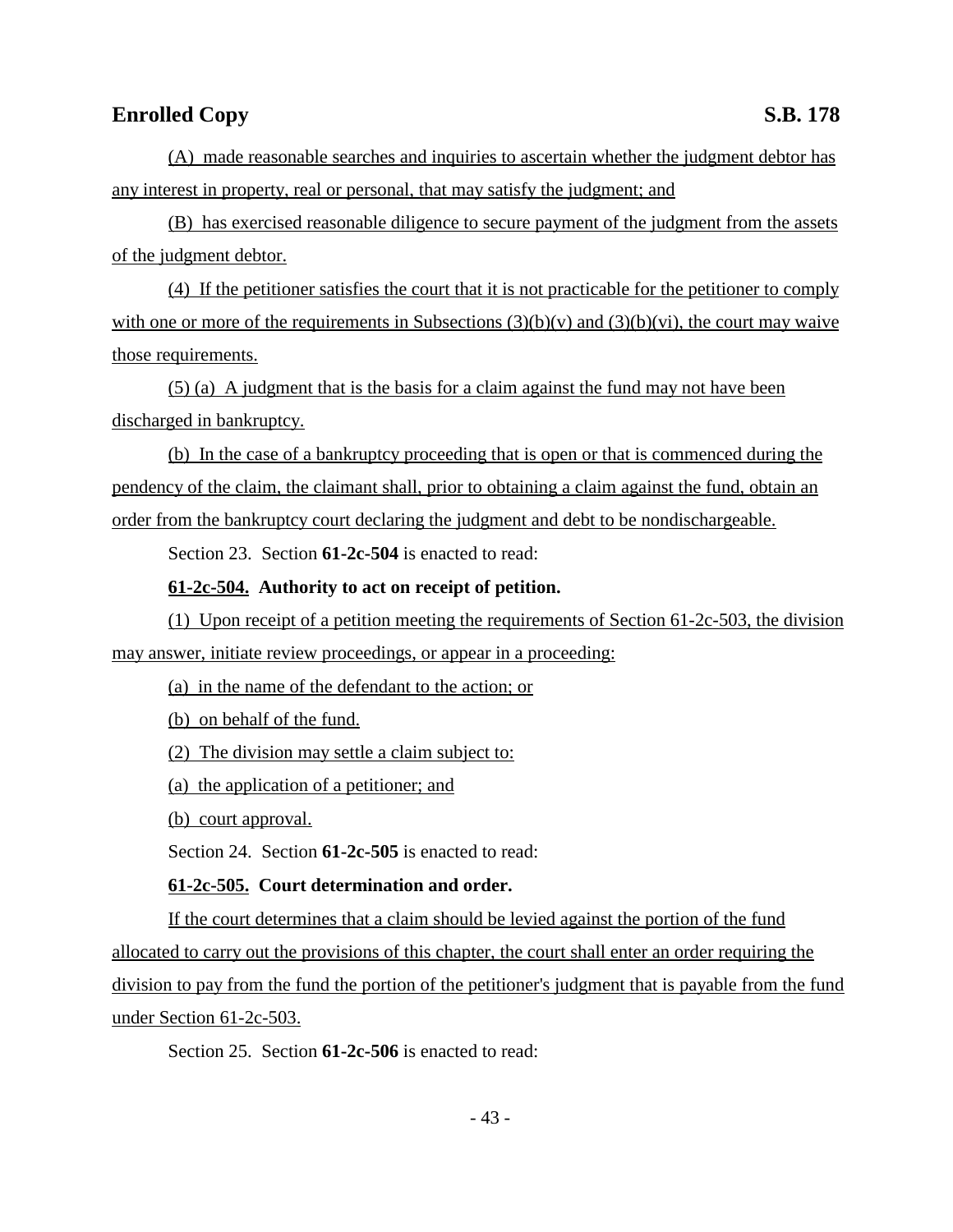### **61-2c-506. Insufficient funds to satisfy judgment -- Procedure and interest.**

If the money deposited in the fund and allotted for satisfying judgments against licensees is insufficient to satisfy an authorized claim for payment, the division shall, when sufficient money has been deposited in the fund, satisfy the unpaid claims in the order they originally were filed, together with accumulated interest at the rate allowable on judgments under Section 15-1-4.

Section 26. Section **61-2c-507** is enacted to read:

## **61-2c-507. Division subrogated to judgment creditor -- Authority to revoke license.**

(1) If the division pays a judgment creditor from the fund:

(a) the division is subrogated to the rights of the judgment creditor for the amounts paid out of the fund; and

(b) any amount and interest recovered by the division shall be deposited in the fund.

(2) The license of a licensee for whom payment from the fund is made under this part is automatically revoked.

(3) A licensee whose license is revoked pursuant to Subsection (2) may not apply for a new license until the licensee has paid into the fund:

(a) the amount paid out of the fund on behalf of the licensee; and

(b) interest at a rate determined by the division with the concurrence of the commission.

Section 27. Section **61-2c-508** is enacted to read:

## **61-2c-508. Failure to comply.**

The failure of a person to comply with this part is a waiver of any right provided under this part.

Section 28. Section **61-2c-509** is enacted to read:

## **61-2c-509. Disciplinary actions.**

(1) This part does not limit the authority of the director to take disciplinary action against a licensee for a violation of:

(a) this chapter; or

(b) rules made by the division under this chapter.

(2) The repayment in full of all obligations to the fund by a licensee does not nullify or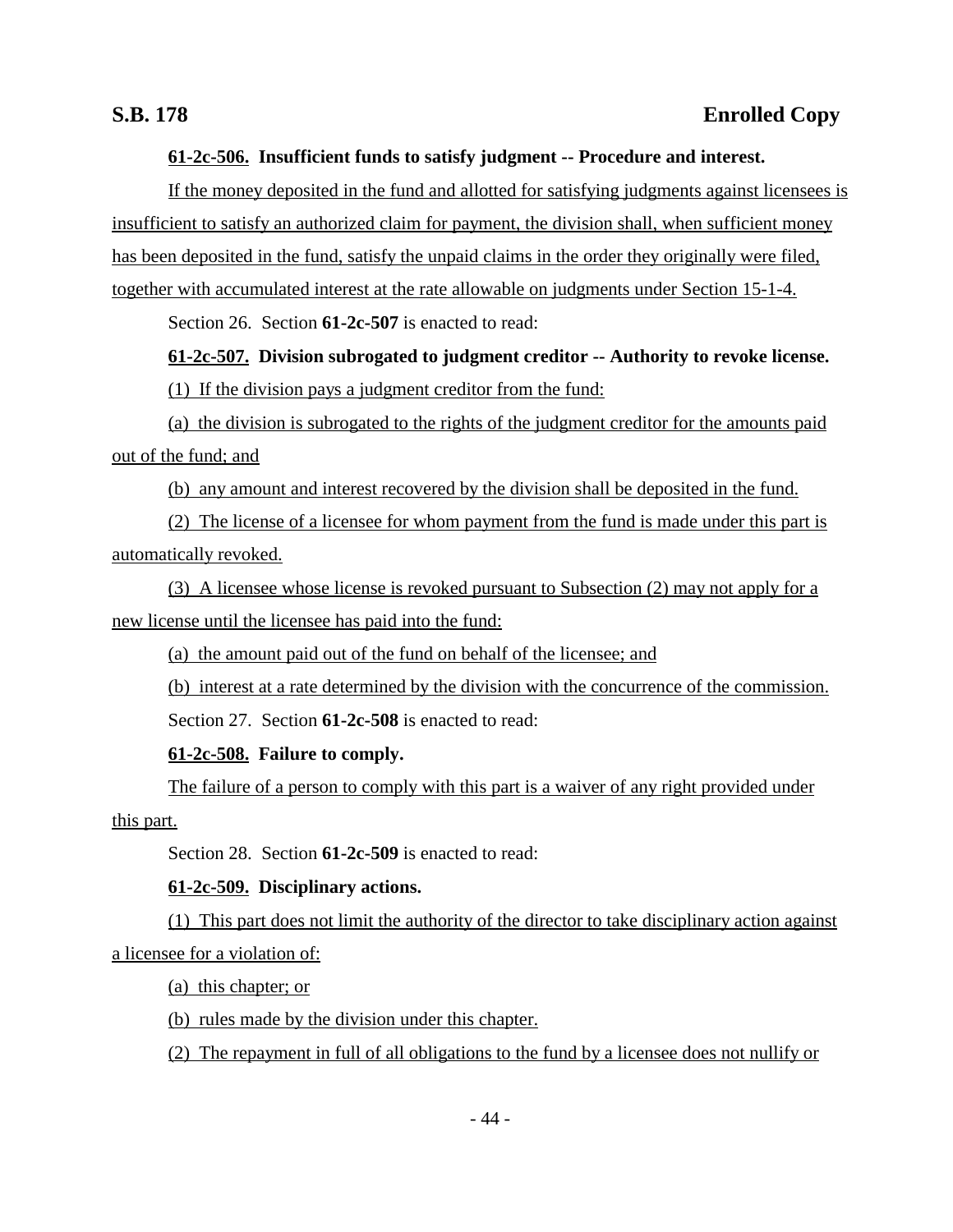modify the effect of a disciplinary proceeding brought under:

(a) this chapter; or

(b) rules made by the division under this chapter.

Section 29. Section **61-2c-510** is enacted to read:

## **61-2c-510. Moneys accumulated -- Purpose.**

The division may use monies accumulated in the fund in excess of the amount necessary to satisfy claims to advance education and research in the field of residential mortgage loans, including:

(1) courses sponsored by the division;

(2) courses offered by the division in conjunction with a university or college in Utah;

(3) contracting for a research project for the state in the field of residential mortgage

loans;

(4) funding the salaries and training expenses of division staff members who are employed in positions related to the education of mortgage licensees;

(5) funding the training expenses of division staff members who are employed in positions conducting investigations of complaints under this chapter; and

(6) publishing and distributing educational materials to:

(a) licensees; and

(b) applicants for licensure.

Section 30. Section **70D-1-10** is amended to read:

## **70D-1-10. Notification of department -- Exemptions.**

(1) Except as provided in Subsection (2), no person may engage in the business of making mortgage loans nor may any person engage in the business of being a mortgage loan broker or servicer, without first filing written notification with the department and paying the fees required by this chapter.

(2) The following persons are exempt from the notification requirements contained in this chapter and from the annual fee imposed in Subsection 70D-1-12(1):

(a) all persons authorized under Utah law or under federal law to do business as a